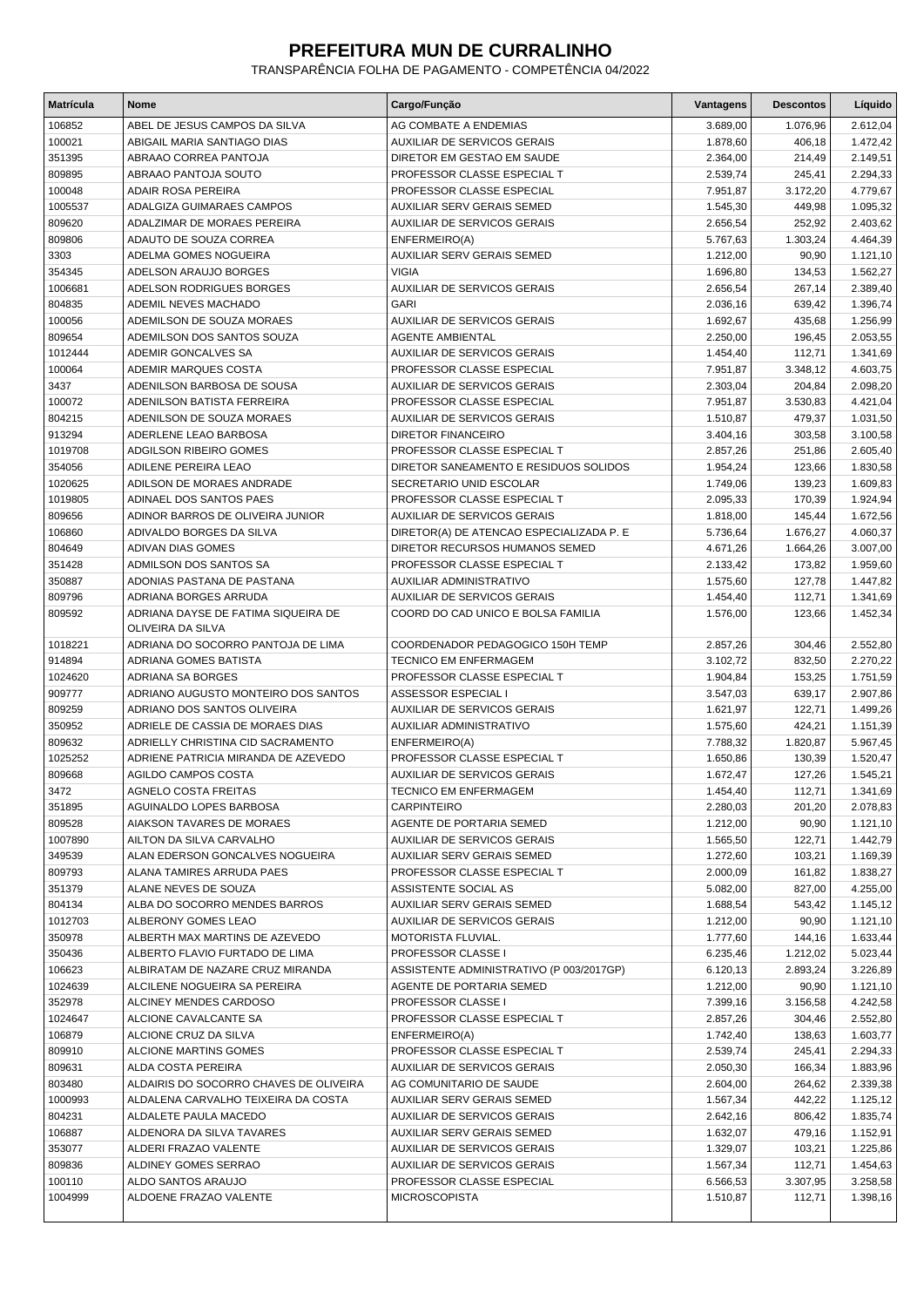| <b>Matrícula</b>  | <b>Nome</b>                                                | Cargo/Função                                               | Vantagens            | <b>Descontos</b>     | Líquido              |
|-------------------|------------------------------------------------------------|------------------------------------------------------------|----------------------|----------------------|----------------------|
| 3325              | ALENILTON CARMO DE CARVALHO                                | AUXILIAR SERV GERAIS SEMED                                 | 1.212,00             | 90,90                | 1.121,10             |
| 349493            | <b>ALESON TAVARES LOPES</b>                                | AGENTE DE PORTARIA SEMED.                                  | 1.272,60             | 353,53               | 919,07               |
| 809930            | ALESSANDRA DA SILVA DE SOUZA                               | AUXILIAR SERV GERAIS SEMED                                 | 525,20               | 39,39                | 485,81               |
| 355733            | ALESSANDRA DE CASTRO BARATINHA                             | PROFESSOR CLASSE ESPECIAL T                                | 1.904,84             | 153,25               | 1.751,59             |
| 804428            | ALESSANDRA PAIXAO DOS SANTOS                               | AUXILIAR SERV GERAIS SEMED                                 | 1.567,34             | 117,95               | 1.449,39             |
| 350072            | ALEX DE ANDRADE RAIOL                                      | PROFESSOR CLASSE I                                         | 6.962,76             | 1.454,79             | 5.507,97             |
| 809742            | ALEX DO SOCORRO MACHADO XAVIER                             | AUXILIAR ADMIN SEMED                                       | 1.807,90             | 144,53               | 1.663,37             |
| 349571            | ALEX IURI NOGUERA DE LIMA                                  | <b>VIGIA</b>                                               | 2.163,42             | 175,45               | 1.987,97             |
| 701084            | ALEX NOGUEIRA DA SILVA                                     | PROFESSOR CLASSE ESPECIAL                                  | 7.951,87             | 3.530,83             | 4.421,04             |
| 1024086           | ALEX SACRAMENTO DE PINHO                                   | COORDENADOR PEDAGOGICO II                                  | 7.013,33             | 3.029,36             | 3.983,97             |
| 809905<br>1019597 | ALEXANDRE DA COSTA E COSTA<br>ALEXANDRE DE CARVALHO ARAUJO | PROFESSOR CLASSE ESPECIAL T<br>PROFESSOR CLASSE ESPECIAL T | 2.539,74             | 245,41<br>101,82     | 2.294,33             |
| 350874            | ALEXANDRE HERCULANO SANTOS TORRES                          | <b>EDUCADOR FISICO</b>                                     | 1.363,39<br>4.065,60 | 535,30               | 1.261,57<br>3.530,30 |
| 809881            | ALEXANDRO DE JESUS MIRANDA                                 | PROFESSOR CLASSE I                                         | 6.865,79             | 1.422,43             | 5.443,36             |
| 1026720           | ALEXSANDRO TRINDADE BORGES                                 | PROFESSOR CLASSE ESPECIAL                                  | 2.285,82             | 202,11               | 2.083,71             |
| 1006312           | ALFREDO CORREA DOS SANTOS NETO                             | AUXILIAR SERV GERAIS SEMED                                 | 1.454,40             | 514,51               | 939,89               |
| 1004611           | ALFREDO GONCALVES BARBOZA MONTEIRO                         | <b>TECNICO LABORATORIO</b>                                 | 2.205,84             | 830,60               | 1.375,24             |
| 809664            | ALFREDO VELOSO PONTES                                      | <b>AUXILIAR DE SERVICOS GERAIS</b>                         | 1.666,50             | 131,80               | 1.534,70             |
| 809886            | ALINE KAROLINE FREITAS GOMES                               | COORDENADOR PEDAGOGICO 100H TEMP                           | 3.809,69             | 530,75               | 3.278,94             |
| 1026836           | ALINE MAIA BARRETO                                         | PROFESSOR CLASSE ESPECIAL T                                | 1.904,84             | 153,25               | 1.751,59             |
| 809853            | ALINE SANTOS BELEM                                         | <b>AUXILIAR SERV GERAIS SEMED</b>                          | 1.212,00             | 90,90                | 1.121,10             |
| 809657            | ALISON JEAN DOS SANTOS BARBOSA                             | <b>VIGIA</b>                                               | 1.696,80             | 134,53               | 1.562,27             |
| 1024299           | ALONSO PEREIRA CORREA                                      | <b>VIGIA</b>                                               | 2.884,56             | 235,83               | 2.648,73             |
| 804436            | ALQUINO DA SILVA SA                                        | <b>AUXILIAR SERV GERAIS SEMED</b>                          | 1.454,40             | 142,19               | 1.312,21             |
| 809878            | ALUIZIO PIMENTEL PEREIRA                                   | PROFESSOR CLASSE ESPECIAL T                                | 3.428,72             | 431,88               | 2.996,84             |
| 1005740           | ALVARO AIRES DA COSTA JUNIOR                               | <b>AUDITOR FISCAL</b>                                      | 5.227,20             | 1.351,54             | 3.875,66             |
| 1026097           | ALVARO PANTOJA NOGUEIRA                                    | PROFESSOR CLASSE ESPECIAL T                                | 1.904,84             | 153,25               | 1.751,59             |
| 351473            | AMANDA CASTILHO DE ARAUJO                                  | AUXILIAR SERV GERAIS SEMED                                 | 1.272,60             | 103,21               | 1.169,39             |
| 809823            | AMANDA DE OLIVEIRA SA                                      | AUXILIAR ADMINISTRATIVO                                    | 1.212,00             | 90,90                | 1.121,10             |
| 809850            | AMANDA KAROLINE SILVA LEAO                                 | AUXILIAR SERV GERAIS SEMED                                 | 1.212,00             | 90,90                | 1.121,10             |
| 100145            | AMELIA CORREA DE MIRANDA                                   | AUXILIAR SERV GERAIS SEMED                                 | 2.100,80             | 503,40               | 1.597,40             |
| 106917<br>349782  | AMINTAS OLIVEIRA MARQUES<br>AMOS CONCEICAO NUNES           | AG COMUNITARIO DE SAUDE<br>AUXILIAR SERV GERAIS SEMED      | 2.929,50<br>1.272,60 | 1.198,22<br>466,64   | 1.731,28<br>805,96   |
| 809898            | ANA ALICE RODRIGUES NOVAES                                 | PROFESSOR CLASSE ESPECIAL T                                | 1.523,88             | 118,96               | 1.404,92             |
| 100153            | ANA BARBARA FERNANDES CAMARAO                              | PROFESSOR CLASSE ESPECIAL                                  | 7.951,87             | 2.848,09             | 5.103,78             |
| 3440              | ANA CAROLINE COSTA JACOVINI                                | ENFERMEIRO(A)                                              | 6.098,40             | 1.076,63             | 5.021,77             |
| 803332            | ANA CAROLINE FREITAS CABECA                                | PROFESSOR CLASSE I                                         | 8.708,30             | 3.859,21             | 4.849,09             |
| 100161            | ANA CLEA TENORIO MORAES                                    | <b>DIRETOR ESCOLAR I</b>                                   | 7.992,00             | 3.465,29             | 4.526,71             |
| 100170            | ANA CRISTINA FERREIRA SAMPAIO                              | PROFESSOR CLASSE ESPECIAL                                  | 7.951,87             | 3.409,42             | 4.542,45             |
| 1007246           | ANA CRISTINA OLIVEIRA DE LIMA                              | SECRETARIO UNID ESCOLAR                                    | 1.749,06             | 139,23               | 1.609,83             |
| 100188            | ANA DA SILVA FREITAS                                       | PROFESSOR CLASSE ESPECIAL                                  | 8.125,04             | 3.623,77             | 4.501,27             |
| 100196            | ANA DE PAULA PEREZ                                         | PROFESSOR CLASSE ESPECIAL                                  | 7.951,87             | 2.919,70             | 5.032,17             |
| 1027018           | ANA KAROLINA MIRANDA DE BRITO                              | PROFESSOR CLASSE ESPECIAL T                                | 2.857,26             | 290,25               | 2.567,01             |
| 100200            | ANA LUCIA ANDRADE DA SILVA                                 | AGENTE ADMINISTRATIVO SEMED                                | 1.821,61             | 694,88               | 1.126,73             |
| 100226            | ANA LUCIA DA SILVA NUNES                                   | PROFESSOR CLASSE ESPECIAL                                  | 7.951,87             | 1.802,09             | 6.149,78             |
| 100218            | ANA LUCIA DE MELO SERRAO                                   | PROFESSOR AUXILIAR                                         | 2.337,77             | 242,53               | 2.095,24             |
| 100234            | ANA LUCIA DOS SANTOS OLIVEIRA                              | AUXILIAR SERV GERAIS SEMED                                 | 2.100,80             | 152,02               | 1.948,78             |
| 1026445           | ANA LUCIA DOS SANTOS OLIVEIRA SA                           | PROFESSOR CLASSE ESPECIAL T                                | 3.809,24             | 530,63               | 3.278,61             |
| 803197            | ANA MARIA BARATINHA PINHEIRO                               | <b>TECNICO EM ENFERMAGEM</b>                               | 3.417,69             | 1.228,65             | 2.189,04             |
| 1004964           | ANA MARIA DE JESUS DO CARMO                                | <b>AUXILIAR DE SERVICOS GERAIS</b>                         | 1.757,40             | 139,98               | 1.617,42             |
| 914142<br>100242  | ANA MARIA PEREIRA VASCONCELOS<br>ANA MARIA SA BARATINHA    | ENFERMEIRO(A)<br><b>DIRETOR ESCOLAR I</b>                  | 6.969,60<br>8.141,25 | 1.457,07<br>3.034,52 | 5.512,53<br>5.106,73 |
| 1005715           | ANA MAURA ALMEIDA ALVES                                    | PROFESSOR CLASSE ESPECIAL T                                | 3.619,20             | 479.88               | 3.139,32             |
| 1026100           | ANA SILVANA AMARAL FERNANDES                               | <b>AUXILIAR ADMIN SEMED</b>                                | 1.212,00             | 90,90                | 1.121,10             |
| 100250            | ANAILDE BARATINHA NOGUEIRA                                 | VICE DIRETOR ESCOLAR ESPECIAL                              | 7.120,80             | 2.750,73             | 4.370,07             |
| 1023420           | ANDERSON CARVALHO FRANCA                                   | PROFESSOR CLASSE ESPECIAL T                                | 1.714,36             | 136,11               | 1.578,25             |
| 809765            | ANDERSON DE JESUS MORAES SOUZA                             | AUXILIAR ADMINISTRATIVO                                    | 1.717,00             | 136,35               | 1.580,65             |
| 104922            | ANDERSON DE JESUS TRINDADE BORGES                          | <b>VIGIA</b>                                               | 2.559,74             | 705,86               | 1.853,88             |
| 100269            | ANDERSON DIAS GOMES                                        | TEC DE INFORMATICA (P N 007/2014GABPROC)                   | 2.924,38             | 1.006,21             | 1.918,17             |
| 1015940           | ANDERSON GUIMARAES RODRIGUES                               | PROFESSOR CLASSE I                                         | 7.981,00             | 2.659,08             | 5.321,92             |
| 1023527           | ANDERSON HUGO BARBOSA DOS ANJOS                            | AGENTE DE PORTARIA SEMED                                   | 1.212,00             | 90,90                | 1.121,10             |
| 804851            | ANDERSON JOSE SILVA LEAO                                   | <b>GARI</b>                                                | 2.389,66             | 775,07               | 1.614,59             |
| 915084            | ANDERSON MARCEL DE OLIVEIRA MARQUES                        | <b>AUXILIAR DE SERVICOS GERAIS</b>                         | 1.632,07             | 457,51               | 1.174,56             |
| 352949            | ANDERSON SA BORGES                                         | MOTORISTA FLUVIAL SEMED.                                   | 1.272,60             | 466,64               | 805,96               |
| 350449            | ANDERSON WILLIAM MACEDO NOGUEIRA                           | COORDENADOR PEDAGOGICO I                                   | 6.060,90             | 2.529,21             | 3.531,69             |
| 809831            | ANDRE GOMES DE OLIVEIRA                                    | PROFESSOR CLASSE ESPECIAL T                                | 1.650,86             | 130,39               | 1.520,47             |
| 809301            | ANDREA BATISTA PANTOJA                                     | PROFESSOR CLASSE ESPECIAL T                                | 1.904,84             | 153,25               | 1.751,59             |
| 1023756           | ANDREA DE MELO DOS SANTOS                                  | PROFESSOR CLASSE ESPECIAL T                                | 1.904,84             | 153,25               | 1.751,59             |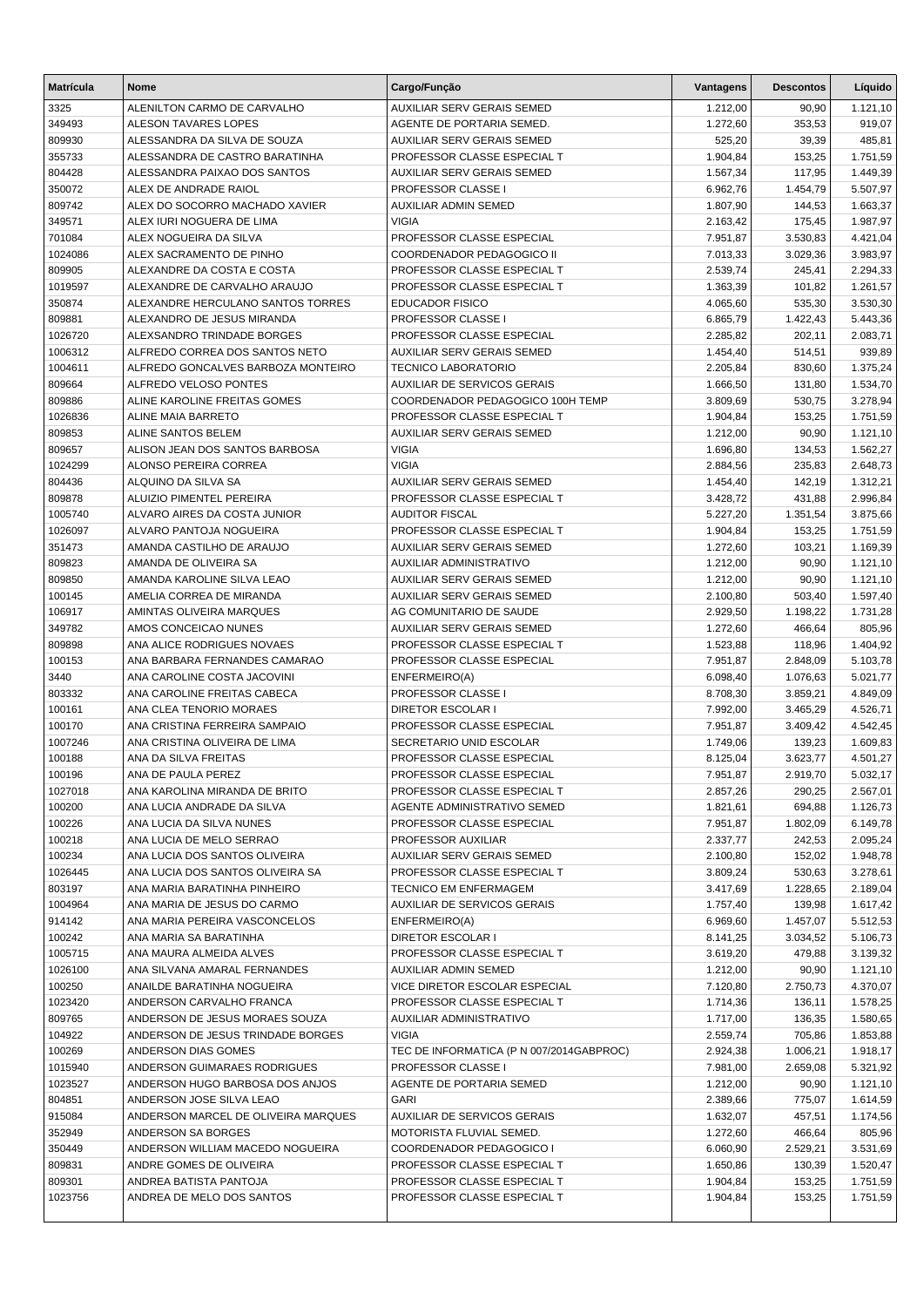| <b>Matrícula</b>  | <b>Nome</b>                                                      | Cargo/Função                                        | Vantagens            | <b>Descontos</b> | Líquido              |
|-------------------|------------------------------------------------------------------|-----------------------------------------------------|----------------------|------------------|----------------------|
| 1025163           | ANDREA DE MORAES CARVALHO                                        | <b>AUXILIAR ADMIN SEMED</b>                         | 1.212,00             | 90,90            | 1.121,10             |
| 100277            | ANDREA FIRMINO SIQUEIRA BRABO                                    | PROFESSOR CLASSE ESPECIAL                           | 8.125,04             | 4.904,04         | 3.221,00             |
| 100285            | ANDRELITA GOMES FREITAS                                          | PROFESSOR CLASSE ESPECIAL                           | 8.325,04             | 2.676,41         | 5.648,63             |
| 353808            | ANDRESA CARDOSO COUTINHO                                         | <b>COORDENADORA DO CREAS</b>                        | 2.364,00             | 214,49           | 2.149,51             |
| 803162            | ANDRESA GUIMARAES RODRIGUES                                      | FONOAUDIOLOGO(A)                                    | 5.808,00             | 1.069,34         | 4.738,66             |
| 1019619           | ANDRESSA ALVES DA SILVA                                          | PROFESSOR CLASSE ESPECIAL T                         | 3.809,69             | 530,75           | 3.278,94             |
| 349162            | ANDRESSA COSTA CARNEIRO                                          | AUXILIAR DE SERV GERAIS SEMED.                      | 1.878,60             | 493,48           | 1.385,12             |
| 351051            | ANDRESSA PINHEIRO DE JESUS                                       | PROFESSOR CLASSE ESPECIAL T                         | 1.904,84             | 153,25           | 1.751,59             |
| 809896            | ANDREY DA CRUZ SENA                                              | PROFESSOR CLASSE ESPECIAL T                         | 3.047,71             | 339.89           | 2.707,82             |
| 809266            | ANDREY MENDES BRANDAO                                            | <b>AUXILIAR ADMIN SEMED</b>                         | 1.212,00             | 98,29            | 1.113,71             |
| 1018086           | ANDRIELLE GUIMARAES RODRIGUES QUEIROZ                            | <b>FISIOTERAPEUTA</b>                               | 5.082,00             | 1.830,95         | 3.251,05             |
| 1023586           | ANDRIELSON PINHEIRO DE JESUS                                     | PROFESSOR CLASSE ESPECIAL T                         | 2.857,26             | 304,46           | 2.552,80             |
| 106950            | ANETE PAIVA LEAO                                                 | AG COMUNITARIO DE SAUDE                             | 2.929,50             | 1.063,69         | 1.865,81             |
| 100293            | ANEZIA RODRIGUES NOGUEIRA                                        | PROFESSOR CLASSE ESPECIAL                           | 8.125,04             | 3.624,77         | 4.500,27             |
| 100307            | ANGELA DO SOCORRO BRABO DE CARVALHO                              | <b>AUXILIAR DE SERVICOS GERAIS</b>                  | 1.919,00             | 517,04           | 1.401,96             |
| 1023365           | ANGELICA BELCHIOR DE SOUZA                                       | PROFESSOR CLASSE ESPECIAL T                         | 3.809,69             | 530,75           | 3.278,94             |
| 909670            | ANGELICA PINHEIRO DE JESUS                                       | <b>TECNICO EM ENFERMAGEM</b>                        | 3.679,03             | 450,67           | 3.228,36             |
| 803936            | ANGELO BARATINHA DE OLIVEIRA<br>ANNA KARINA DE FIGUEIREDO SANTOS | <b>VIGIA</b><br><b>ASSESSOR ESPECIAL III</b>        | 2.559,74             | 595,66           | 1.964,08             |
| 809890<br>1005600 | ANTONIA DO SOCORRO MACHADO MARTINS                               | <b>AUXILIAR SERV GERAIS SEMED</b>                   | 5.673,60<br>1.636,20 | 899,12<br>528,24 | 4.774,48<br>1.107,96 |
| 809600            | ANTONIO ALVES DE MORAES                                          | <b>VICE PREFEITO</b>                                | 11.157,37            | 2.695,22         | 8.462,15             |
| 1006410           | ANTONIO ANAISSY FREITAS PINHO                                    | <b>VIGIA</b>                                        | 2.453,09             | 917,94           | 1.535,15             |
| 3442              | ANTONIO BALDUINO DE BRITO NETO                                   | <b>TECNICO DE INFORMATICA</b>                       | 1.272,00             | 96,30            | 1.175,70             |
| 100331            | ANTONIO CARLENO DE SOUZA PAULA                                   | <b>VIGIA</b>                                        | 2.773,06             | 1.081,39         | 1.691,67             |
| 100340            | ANTONIO COUTINHO NETO                                            | PROFESSOR CLASSE ESPECIAL                           | 7.951,87             | 2.897,81         | 5.054,06             |
| 353093            | ANTONIO DE MORAES COSTA                                          | MOTORISTA FLUVIAL                                   | 1.878,60             | 513,77           | 1.364,83             |
| 910333            | ANTONIO FREITAS DE OLIVEIRA                                      | AG COMBATE A ENDEMIAS                               | 2.604,00             | 1.086,02         | 1.517,98             |
| 3317              | ANTONIO MACHADO                                                  | <b>CARPINTEIRO</b>                                  | 2.529,90             | 919,38           | 1.610,52             |
| 809699            | ANTONIO MARCIO LOURENCO DE SOUZA                                 | PROFESSOR CLASSE ESPECIAL T                         | 2.952,50             | 322,18           | 2.630,32             |
| 1025546           | ANTONIO MARCOS FERREIRA OLIVEIRA                                 | PROFESSOR CLASSE ESPECIAL T                         | 3.809,69             | 530,75           | 3.278,94             |
| 3285              | ANTONIO MARIA ROMERO MOREIRA                                     | <b>VIGIA</b>                                        | 2.060,40             | 167,25           | 1.893,15             |
| 100366            | ANTONIO NOGUEIRA DE SOUZA                                        | PROFESSOR CLASSE ESPECIAL                           | 8.125,04             | 3.319,08         | 4.805,96             |
| 351613            | ANTONIO RUBENS OLIVEIRA DE OLIVEIRA JUNIOR                       | AUXILIAR SERV GERAIS SEMED                          | 339,36               | 27,52            | 311,84               |
| 353006            | ANUNCIACAO DE MARIA TENORIO VEIGA                                | PROFESSOR CLASSE I                                  | 7.981,00             | 3.447,72         | 4.533,28             |
| 106976            | APOLONIA COUTINHO DE MORAES                                      | AUXILIAR DE SERVICOS GERAIS                         | 3.492,82             | 1.088,72         | 2.404,10             |
| 809772            | ARI GOMES LEAO                                                   | OPERADOR DE BOMBA DAGUA                             | 2.319,08             | 207,37           | 2.111,71             |
| 803723            | ARIANA CRISTINA BECKER                                           | AUXILIAR DE SERVICOS GERAIS                         | 1.510,87             | 117,95           | 1.392,92             |
| 915777            | ARIANE PEREIRA LEAO                                              | AUXILIAR SERV GERAIS SEMED                          | 1.688,54             | 529,36           | 1.159,18             |
| 803782            | ARIANY DE JESUS CARDOSO SOUTO                                    | PROFESSOR CLASSE ESPECIAL                           | 7.605,53             | 1.738,62         | 5.866,91             |
| 914614            | ARIEL CARLOS BATISTA BECKER                                      | AG COMBATE A ENDEMIAS                               | 3.366,08             | 1.189,33         | 2.176,75             |
| 803634            | ARIEL VILHENA DA CRUZ                                            | AG COMUNITARIO DE SAUDE                             | 2.604,00             | 247,84           | 2.356,16             |
| 1024094           | ARIELMA CARDOSO SOUTO                                            | COORDENADOR PEDAGOGICO 200H TEMP                    | 3.809,69             | 530,75           | 3.278,94             |
| 803065            | ARIGELMA SOUZA PINHEIRO                                          | AUXILIAR DE SERVICOS GERAIS                         | 1.567,34             | 117,95           | 1.449,39             |
| 1005898           | ARILEIA LEAO MAIA                                                | DIRETOR DE PATRIMONIO E ARQUIVO                     | 1.954,24             | 123,66           | 1.830,58             |
| 349691            | ARILSON CHAVES DE OLIVEIRA                                       | <b>VIGIA</b>                                        | 2.163,42             | 616,90           | 1.546,52             |
| 915750            | ARINEIA DE ALMEIDA CONCEICAO                                     | AUXILIAR DE SERVICOS GERAIS                         | 2.060,40             | 191,34           | 1.869,06             |
| 803944            | ARIONALDO PANTOJA DOS SANTOS                                     | <b>VIGIA</b>                                        | 2.559,74             | 1.057,36         | 1.502,38             |
| 351340            | ARISSANGELO PEREIRA LEAO                                         | MOTORISTA FLUVIAL SEMED                             | 1.818,00             | 145,44           | 1.672,56             |
| 106631            | ARISTIDES BECKER FILHO                                           | COORD. VIGILANCIA SANITARIA                         | 4.097,60             | 503,75           | 3.593,85             |
| 349302            | ARISTON LUAN MORAES VIANA                                        | <b>VIGIA</b>                                        | 2.163,42             | 725,61           | 1.437,81             |
| 100382            | ARKZANOR TENORIO COSTA                                           | AUXILIAR SERV GERAIS SEMED                          | 1.688,54             | 577,74           | 1.110,80             |
| 1019627           | ARLANA IEIRY PALHETA OLIVEIRA                                    | AGENTE ADMINISTRATIVO SEMED                         | 1.384,94             | 96,30            | 1.288,64             |
| 100390            | ARLENI DOS SANTOS PAES                                           | AUXILIAR SERV GERAIS SEMED                          | 1.575,60             | 127,78           | 1.447,82             |
| 3189              | ARLETE FERREIRA PANTOJA                                          | PROFESSOR CLASSE ESPECIAL T                         | 2.285,75             | 202,10           | 2.083,65             |
| 809760            | ARLEY TAFFAREL ARRUDA MARQUES                                    | ASSESSOR JURIDICO                                   | 5.670,00             | 1.027,86         | 4.642,14             |
| 803383            | ARLINDO PEREIRA FONSECA                                          | AG COMBATE A ENDEMIAS                               | 2.604,00             | 820,95           | 1.783,05             |
| 809805            | ARNALDO FERREIRA DA CUNHA JUNIOR                                 | <b>FARMACEUTICO</b>                                 | 5.545,83             | 1.099,87         | 4.445,96             |
| 106984            | ARNALDO ROMERO MOREIRA                                           | AGENTE DE PORTARIA SEMED                            | 1.575,60             | 531,35           | 1.044,25             |
| 910686<br>809644  | ARON HELIO DE PAULA DANTAS<br>ARTHUR BRENDEW DE OLIVEIRA CASTRO  | AG COMBATE A ENDEMIAS<br><b>MOTORISTA TERRESTRE</b> | 2.604,00<br>2.698,56 | 936,36<br>232,82 | 1.667,64<br>2.465,74 |
| 106992            | ARTUR MAXIMIO OLIVEIRA SILVA                                     | <b>TECNICO EM ENFERMAGEM</b>                        | 3.679,78             | 1.442,54         | 2.237,24             |
| 100404            | ATAIL SERRAO DOS SANTOS                                          | PROFESSOR CLASSE ESPECIAL                           | 6.705,06             | 1.333,77         | 5.371,29             |
| 809616            | ATHAMAY DOS SANTOS SARAIVA                                       | AGENTE DE PORTARIA                                  | 2.121,24             | 172,73           | 1.948,51             |
| 100412            | AUREA KEIONE LEAO CARVALHO                                       | AUXILIAR DE SERVICOS GERAIS                         | 1.636,20             | 493,12           | 1.143,08             |
| 100420            | AURELIA MARIA ALVES VAZ                                          | AUXILIAR DE SERVICOS GERAIS                         | 1.632,07             | 434,98           | 1.197,09             |
| 809682            | AURIANE TAVARES DA SILVA                                         | SECRETARIO UNID ESCOLAR                             | 1.574,16             | 123,49           | 1.450,67             |
| 917249            | BARBARA DE JESUS CHAVES DA COSTA                                 | ASSESSOR ESPECIAL II                                | 3.025,92             | 1.008,31         | 2.017,61             |
| 3400              | BELKER GOMES TAVARES                                             | SECRETARIO UNID ESCOLAR                             | 1.749,06             | 94,25            | 1.654,81             |
|                   |                                                                  |                                                     |                      |                  |                      |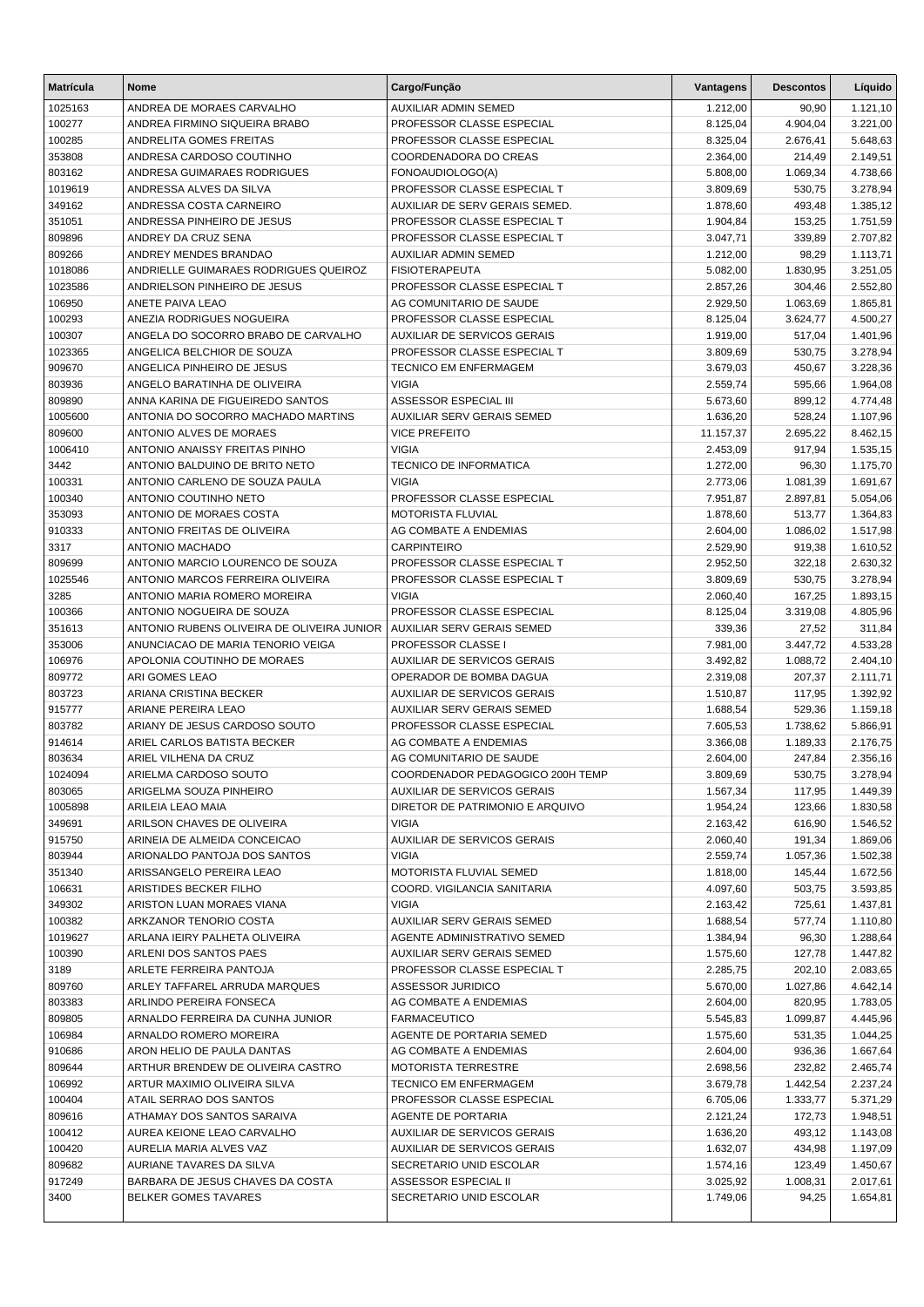| <b>Matrícula</b>  | <b>Nome</b>                                                            | Cargo/Função                                              | Vantagens            | <b>Descontos</b> | Líquido              |
|-------------------|------------------------------------------------------------------------|-----------------------------------------------------------|----------------------|------------------|----------------------|
| 100455            | BENEDITA DO SOCORRO CASTRO DA SILVA                                    | <b>AUXILIAR DE SERVICOS GERAIS</b>                        | 1.575,60             | 569,52           | 1.006,08             |
| 100463            | BENEDITA FERREIRA VASCONCELOS                                          | PROFESSOR CLASSE ESPECIAL                                 | 7.951,87             | 2.906,40         | 5.045,47             |
| 803804            | BENEDITA RODRIGUES DE CASTRO                                           | PROFESSOR CLASSE ESPECIAL                                 | 7.605,53             | 3.302,84         | 4.302,69             |
| 809594            | BENEDITO ARAUJO DA SILVA                                               | ASSESSOR ESPECIAL III                                     | 4.633,44             | 2.261,42         | 2.372,02             |
| 100471            | BENEDITO BARRINHA GARCIA DE MORAES                                     | AGENTE ADMINISTRATIVO SEMED                               | 2.241,98             | 762,08           | 1.479,90             |
| 100480            | BENEDITO DE NAZARE PACHECO DE OLIVEIRA                                 | PROFESSOR CLASSE II                                       | 11.463,42            | 2.957,10         | 8.506,32             |
| 1007823           | BENEDITO DE OLIVEIRA GONCALVES                                         | AUX DE SERVICOS GERAIS                                    | 1.454,40             | 112,71           | 1.341,69             |
| 100498            | BENEDITO DE SOUZA LIMA                                                 | <b>VIGIA</b>                                              | 3.137,64             | 1.293,89         | 1.843,75             |
| 1018310           | BENEDITO DOS SANTOS PANTOJA                                            | AUXILIAR SERV GERAIS SEMED                                | 2.020,00             | 163,62           | 1.856,38             |
| 107000            | BENEDITO FERREIRA DE JESUS                                             | AG COMUNITARIO DE SAUDE                                   | 2.929,50             | 874,10           | 2.055,40             |
| 350254            | BENEDITO MACHADO TELES FILHO                                           | <b>PROFESSOR CLASSE II</b>                                | 6.525,00             | 1.308,67         | 5.216,33             |
| 803405            | BENEDITO MARQUES PALHETA                                               | AG COMBATE A ENDEMIAS                                     | 2.978,58             | 906,39           | 2.072,19             |
| 1025686           | BENEDITO NUNES MARTINS                                                 | PROFESSOR CLASSE ESPECIAL T                               | 2.857,26             | 304,46           | 2.552,80             |
| 1006789           | BENEDITO RIBEIRO DUARTE                                                | <b>AUXILIAR DE SERVICOS GERAIS</b>                        | 1.963,44             | 159,23           | 1.804,21             |
| 352358            | BENEDITO RODRIGUES FERNANDES                                           | <b>AGENTE ADMINISTRATIVO</b>                              | 1.780,80             | 96,30            | 1.684,50             |
| 107018            | BENEDITO RODRIGUES NOGUEIRA                                            | AG COMUNITARIO DE SAUDE                                   | 2.821,00             | 1.141,50         | 1.679,50             |
| 1005944           | BENEDITO SERGIO ALVES DE ANDRADE                                       | <b>MOTORISTA TERRESTRE</b>                                | 2.698,56             | 722,84           | 1.975,72             |
| 809874            | BENEVENUTO FERREIRA DE OLIVEIRA NETO<br><b>BENILDA CARDOSO TAVARES</b> | TECNICO DE INFORMATICA SEMED                              | 1.272,00             | 96,30            | 1.175,70             |
| 107026            | BERALDO BARROS DA SILVA                                                | AG COMUNITARIO DE SAUDE<br>CONSELHEIRO                    | 2.821,00             | 430,99<br>421,62 | 2.390,01             |
| 1025007<br>100528 | BERNADETE DE LIMA MARTINS                                              | PROFESSOR CLASSE ESPECIAL                                 | 1.619,19<br>8.125,04 | 4.026,42         | 1.197,57<br>4.098,62 |
| 354254            | BERNADETE DE LIMA MARTINS                                              | PROFESSOR CLASSE I                                        | 5.000,24             | 760,54           | 4.239,70             |
| 350390            | <b>BIANCA RIBEIRO PASTANA</b>                                          | <b>BIOMEDICO</b>                                          | 5.666,83             | 1.825,37         | 3.841,46             |
| 1006649           | BRAZILENA SOUZA MARTINS                                                | PROFESSOR CLASSE ESPECIAL T                               | 2.285,81             | 202,11           | 2.083,70             |
| 809758            | <b>BRENA PINHO COSTA</b>                                               | <b>AUXILIAR DE SERVICOS GERAIS</b>                        | 1.737,20             | 138,16           | 1.599,04             |
| 809880            | BRENDA CAROLINE MIRANDA DE OLIVEIRA                                    | ASSESSOR ESPECIAL III                                     | 4.885,60             | 685,73           | 4.199,87             |
| 349980            | BRENDA NOGUEIRA LIMA                                                   | PROFESSOR CLASSE ESPECIAL                                 | 5.700,69             | 981,38           | 4.719,31             |
| 355486            | BRENO NOGUEIRA E NOGUEIRA                                              | AGENTE DE PORTARIA SEMED                                  | 1.212,00             | 298,29           | 913,71               |
| 809747            | <b>BRUNO CORREA CAMPOS</b>                                             | PROFESSOR CLASSE ESPECIAL T                               | 1.269,90             | 96,11            | 1.173,79             |
| 1023985           | <b>BRUNO DE SOUZA BARROS</b>                                           | AUXILIAR ADMIN SEMED                                      | 1.212,00             | 90,90            | 1.121,10             |
| 809369            | CAIO IVES FREITAS GOMES                                                | AUXILIAR ADMINISTRATIVO                                   | 2.292,70             | 502,33           | 1.790,37             |
| 1005960           | CAMILA GOMES FARIAS CAMPOS                                             | <b>AGENTE ADMINISTRATIVO</b>                              | 1.328,47             | 96,30            | 1.232,17             |
| 916927            | CARINA CORREA NOGUEIRA                                                 | <b>AUXILIAR DE SERVICOS GERAIS</b>                        | 1.454,40             | 519,52           | 934,88               |
| 909750            | CARLA MARILENA DE FREITAS PEREIRA                                      | AUXILIAR SERV GERAIS SEMED                                | 1.939,20             | 117,95           | 1.821,25             |
| 100536            | CARLINHO NOGUEIRA CAMPOS                                               | AUXILIAR DE SERVICOS GERAIS                               | 3.804,22             | 1.528,89         | 2.275,33             |
| 100544            | CARLOS ALBERTO FILHO                                                   | <b>VIGIA</b>                                              | 3.697,41             | 1.199,13         | 2.498,28             |
| 353217            | CARLOS ANDRE DE OLIVEIRA BARBOSA                                       | AGENTE DE PORTARIA SEMED                                  | 1.268,47             | 444,34           | 824,13               |
| 809909            | CARLOS EDUARDO DE MORAES ALCANTARA                                     | PROFESSOR CLASSE ESPECIAL T                               | 2.539,74             | 245,41           | 2.294,33             |
| 107034            | CARLOS JOSE MONTEIRO DE CARVALHO                                       | AG COMUNITARIO DE SAUDE                                   | 3.761,33             | 982,30           | 2.779,03             |
| 1005138           | CARLOS NAZARE FERREIRA MATOS                                           | AG COMBATE A ENDEMIAS                                     | 3.208,50             | 1.114,13         | 2.094,37             |
| 100552            | <b>CARLOS NOGUEIRA SA</b>                                              | PROFESSOR CLASSE ESPECIAL                                 | 8.125,04             | 1.859,89         | 6.265,15             |
| 100560            | CARLOS ROBERTO DE MATOS                                                | PROFESSOR CLASSE II                                       | 14.317,60            | 6.851,52         | 7.466,08             |
| 809635            | CARLOS VASCONCELOS DA SILVA                                            | AGENTE DE PORTARIA                                        | 2.050,30             | 166,34           | 1.883,96             |
| 350267            | CARLOS WILLIAM QUEIROZ TUPINAMBA                                       | PROFESSOR CLASSE II                                       | 8.083,51             | 3.599,33         | 4.484,18             |
| 107042            | CARMEM SILVIA CARNEIRO GONCALVES                                       | <b>TECNICO EM ENFERMAGEM</b>                              | 2.520,96             | 1.082,87         | 1.438,09             |
| 351915            | CARMIO SILVIO GOMES PANTOJA                                            | AUX DE SERVICOS GERAIS                                    | 1.565,50             | 217,69           | 1.347,81             |
| 1024876           | CASSIA CHAVES DAMASCENO FREITAS                                        | VICE DIRETOR ESCOLAR ESPECIAL                             | 3.809,69             | 463,12           | 3.346,57             |
| 100587            | CATIA CILENE ASSUNCAO DE MATOS                                         | <b>AUXILIAR SERV GERAIS SEMED</b>                         | 1.636,20             | 498,28           | 1.137,92             |
| 1023128           | CELIA MARIA PANTOJA DE OLIVEIRA                                        | AGENTE ADMINISTRATIVO                                     | 1.462,80             | 484,63           | 978,17               |
| 352296            | CELINALDO DE NAZARE MACHADO MATOS                                      | <b>CARPINTEIRO</b>                                        | 1.874,00             | 150,48           | 1.723,52             |
| 1005561           | CHARLENE GOMES DE MORAES                                               | PROFESSOR CLASSE ESPECIAL                                 | 7.951,87             | 3.452,14         | 4.499,73             |
| 3449              | CHARLES FERREIRA DE SOUZA                                              | DIRETOR DEPT. DE HABITACAO                                | 1.576,00             | 123,66           | 1.452,34             |
| 100595            | CILAS SENA LOPES                                                       | PROFESSOR CLASSE ESPECIAL                                 | 6.753,55             | 1.384,96         | 5.368,59             |
| 349802            | CILENE CORREA DOS SANTOS                                               | AUXILIAR SERV GERAIS SEMED                                | 1.272,60             | 369,25           | 903,35               |
| 3252              | CILENE DE MELO RODRIGUES                                               | <b>DIRETOR ESCOLAR I</b>                                  | 6.123,60             | 2.196,05         | 3.927,55             |
| 1023225           | CILENE PANTOJA MIRANDA                                                 | AUXILIAR SERV GERAIS SEMED                                | 1.268,47             | 90,90            | 1.177,57             |
| 1026615           | CINEIDE RODRIGUES DE CARVALHO NUNES                                    | AUXILIAR SERV GERAIS SEMED                                | 1.212,00             | 90,90            | 1.121,10             |
| 1013742<br>802468 | CLARICE COSTA AMARAL BAIA<br><b>CLARICE RODRIGUES DOS SANTOS</b>       | PROFESSOR CLASSE ESPECIAL T<br>AUXILIAR SERV GERAIS SEMED | 2.095,33<br>1.510,87 | 170,39<br>454,26 | 1.924,94<br>1.056,61 |
| 351259            | CLAUDECY DE CASTRO BARATINHA                                           | PROFESSOR CLASSE ESPECIAL T                               | 380,96               | 28,57            | 352,39               |
| 100609            | CLAUDETE BARBOSA DIAS                                                  | PROFESSOR CLASSE ESPECIAL                                 | 8.125,04             | 3.618,69         | 4.506,35             |
| 353100            | CLAUDIA PANTOJA TAVARES                                                | AUXILIAR SERV GERAIS SEMED                                | 1.385,54             | 403,38           | 982,16               |
| 1008170           | CLAUDIANE DOS SANTOS OLIVEIRA                                          | <b>TECNICO EM ENFERMAGEM</b>                              | 3.060,15             | 342,21           | 2.717,94             |
| 100617            | CLAUDIO ROBERTO VIEIRA COSTA                                           | AUXILIAR DE SERVICOS GERAIS                               | 1.575,60             | 1.532,78         | 42,82                |
| 804452            | CLAUSULINA DE SOUZA PERES DUARTE                                       | AUXILIAR DE SERVICOS GERAIS                               | 1.908,90             | 493,59           | 1.415,31             |
| 809889            | <b>CLAYTON BRASIL OLIVEIRA</b>                                         | ASSESSOR ESPECIAL III                                     | 5.673,60             | 899,12           | 4.774,48             |
| 1023144           | CLEANI FREITAS PANTOJA                                                 | COORDENADOR PEDAGOGICO I                                  | 6.060,90             | 2.565,90         | 3.495,00             |
| 1026119           | CLEBIO BARATINHA NOGUEIRA                                              | VICE DIRETOR ESCOLAR ESPECIAL                             | 3.650,95             | 439,31           | 3.211,64             |
|                   |                                                                        |                                                           |                      |                  |                      |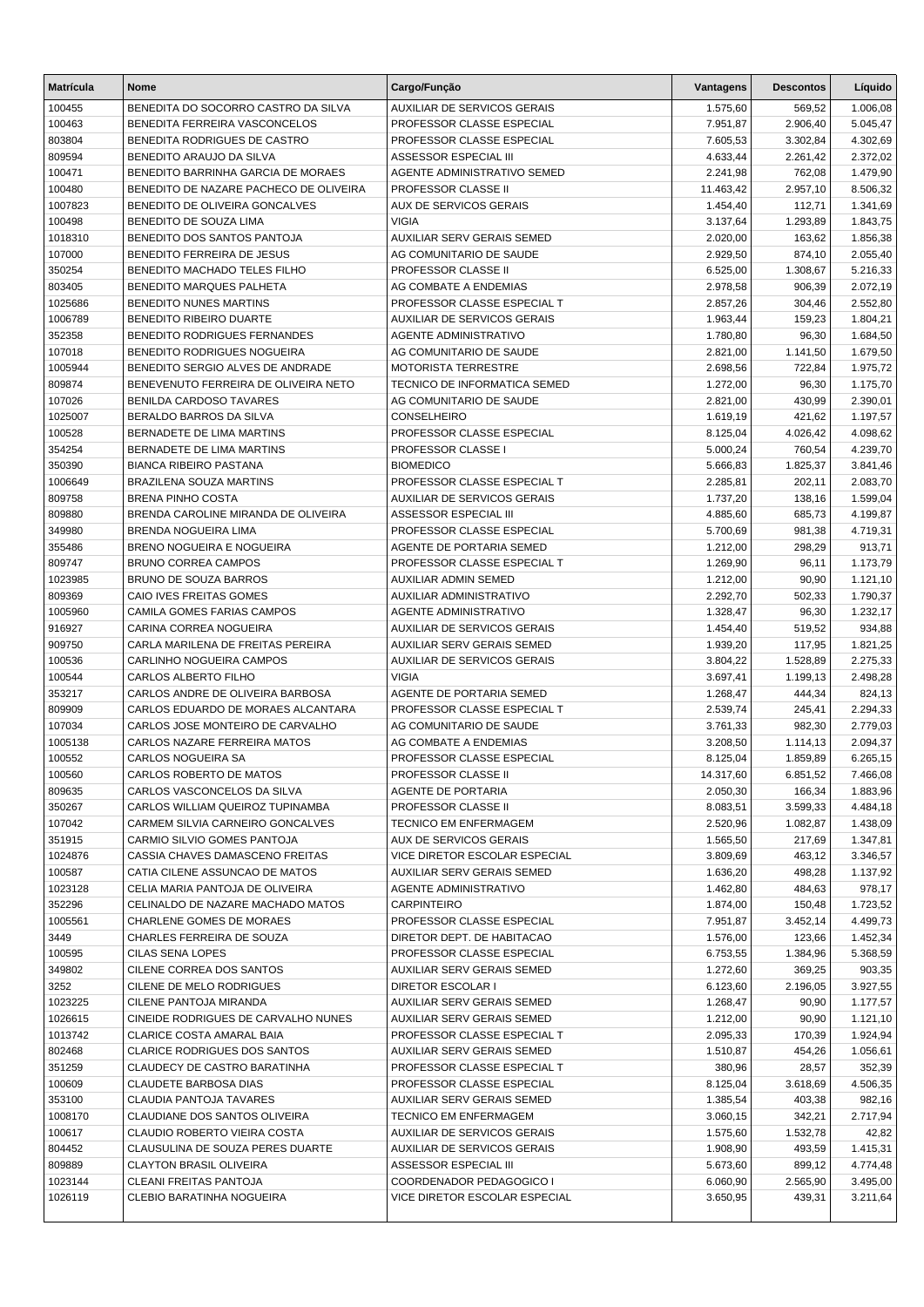| <b>Matrícula</b>   | <b>Nome</b>                                                          | Cargo/Função                                                    | Vantagens            | <b>Descontos</b>  | Líquido              |
|--------------------|----------------------------------------------------------------------|-----------------------------------------------------------------|----------------------|-------------------|----------------------|
| 809755             | CLEBSON CRISTINO PEREIRA DA COSTA                                    | AGENTE DE PORTARIA SEMED                                        | 1.212,00             | 90,90             | 1.121,10             |
| 1006274            | CLEBSON DE OLIVEIRA SACRAMENTO                                       | <b>AUXILIAR DE SERVICOS GERAIS</b>                              | 1.676,15             | 464,67            | 1.211,48             |
| 1024442            | CLECIO RANIERY PEREIRA DA COSTA                                      | PROFESSOR CLASSE ESPECIAL T                                     | 2.857,26             | 304,46            | 2.552,80             |
| 100625             | CLEIA DE OLIVEIRA BARATINHA                                          | PROFESSOR CLASSE ESPECIAL                                       | 7.151,83             | 2.974,14          | 4.177,69             |
| 100633             | CLEIDE DE NAZARE TRINDADE SANTANA                                    | AUXILIAR SERV GERAIS SEMED                                      | 1.575,60             | 569,52            | 1.006,08             |
| 105031             | CLEIDE MARIA NUNES BRAGA                                             | SECRETARIO UNID ESCOLAR                                         | 1.998,93             | 632,96            | 1.365,97             |
| 1023233            | <b>CLEIDE PANTOJA TAVARES</b>                                        | PROFESSOR CLASSE ESPECIAL T                                     | 2.857,04             | 275,99            | 2.581,05             |
| 809110             | CLEIDE SACRAMENTO DA SILVA                                           | AUXILIAR SERV GERAIS SEMED                                      | 1.454,40             | 553,81            | 900,59               |
| 916455             | <b>CLEIDIANE ALVES DOS SANTOS</b>                                    | <b>AUXILIAR SERV GERAIS SEMED</b>                               | 1.995,67             | 468,46            | 1.527,21             |
| 349993             | CLEIDIANE FERREIRA DA SILVA                                          | PROFESSOR CLASSE I                                              | 4.545,68             | 2.100,95          | 2.444,73             |
| 100641             | CLEIDIANE TAVARES DE OLIVEIRA                                        | PROFESSOR CLASSE ESPECIAL                                       | 7.951,87             | 1.802,09          | 6.149,78             |
| 3264<br>1025201    | <b>CLEITON GOMES DE ARRUDA</b><br>CLEITON MIRANDA DE BRITO           | ASSESSOR DE COMUNICACAO SOCIAL<br>PROFESSOR CLASSE ESPECIAL T   | 3.152,00<br>1.904,84 | 330,85<br>153,25  | 2.821,15<br>1.751,59 |
| 809392             | <b>CLEITON SODRE CAMPOS</b>                                          | AUXILIAR DE SERVICOS GERAIS                                     | 1.313,00             | 99,99             | 1.213,01             |
| 354965             | <b>CLENILTON CARVALHO CORREA</b>                                     | AUXILIAR DE SERVICOS GERAIS                                     | 1.212,00             | 90,90             | 1.121,10             |
| 107050             | <b>CLEONICE FRANCA TAVARES</b>                                       | AT CONSULTORIO DENTARIO                                         | 1.890,72             | 692,46            | 1.198,26             |
| 809622             | CLEONICE PINHEIRO DE JESUS                                           | <b>TECNICO EM ENFERMAGEM</b>                                    | 2.136,15             | 174,07            | 1.962,08             |
| 809523             | <b>CLEYTON SA DOS SANTOS</b>                                         | <b>TECNICO EM ENFERMAGEM</b>                                    | 1.795,28             | 143,39            | 1.651,89             |
| 350692             | <b>CLICIANE CORREA NEVES</b>                                         | PROFESSOR CLASSE ESPECIAL T                                     | 1.904,84             | 153,25            | 1.751,59             |
| 100650             | CLITIA REGINA CARDOSO CHAVES                                         | AUXILIAR SERV GERAIS SEMED                                      | 2.100,80             | 577,55            | 1.523,25             |
| 107069             | CLIVIA DE PAULA BRITO                                                | AUXILIAR DE SERVICOS GERAIS                                     | 2.205,84             | 809,37            | 1.396,47             |
| 809601             | <b>CONSTANCIO REIS FILHO</b>                                         | ASSESSOR ESPECIAL III                                           | 4.412,80             | 292,12            | 4.120,68             |
| 1023438            | COSME DA SILVA CARVALHO                                              | AUXILIAR DE SERV GERAIS SEMED.                                  | 1.575,60             | 447,17            | 1.128,43             |
| 917494             | CREMILDA CORREA FERREIRA                                             | ASSESSOR ESPECIAL I                                             | 2.136,26             | 553,08            | 1.583,18             |
| 350783             | CRISLENE VASCONCELOS PANTOJA                                         | AUXILIAR ADMIN SEMED                                            | 1.272,60             | 103,21            | 1.169,39             |
| 105058             | CRISTIAN CARLA DE JESUS ROMERO                                       | PROFESSOR CLASSE ESPECIAL                                       | 4.675,53             | 1.509,02          | 3.166,51             |
| 100668             | CRISTIAN DE SOUZA PERES DUARTE                                       | PROFESSOR CLASSE II                                             | 14.317,60            | 7.063,06          | 7.254,54             |
| 350345             | CRISTIAN FRANCA VALENTE                                              | <b>ODONTOLOGO</b>                                               | 5.590,20             | 996,64            | 4.593,56             |
| 100676             | CRISTIANA FERREIRA SAMPAIO                                           | AUXILIAR SERV GERAIS SEMED                                      | 1.575,60             | 558,48            | 1.017,12             |
| 809719             | CRISTIANE ALVES MELO                                                 | PROFESSOR CLASSE ESPECIAL T                                     | 1.904,84             | 153,25            | 1.751,59             |
| 809921<br>809319   | <b>CRISTIANE GOMES MACHADO</b><br><b>CRISTIANE MORAES AMARAL</b>     | AUXILIAR SERV GERAIS SEMED<br>AUXILIAR SERV GERAIS SEMED        | 808,00               | 60,60<br>90,90    | 747,40               |
| 809334             | CRISTIANE OLIVEIRA MACHADO                                           | AUXILIAR SERV GERAIS SEMED                                      | 1.212,00<br>1.818,00 | 488,77            | 1.121,10<br>1.329,23 |
| 803979             | CRISTIANO DIAS BATISTA                                               | <b>VIGIA</b>                                                    | 2.559,74             | 829,33            | 1.730,41             |
| 1006762            | CRISTILENE DE JESUS ROMERO                                           | <b>ODONTOLOGO</b>                                               | 5.590,20             | 2.571,84          | 3.018,36             |
| 350001             | CRISTIRLEI SENA DE SOUZA                                             | PROFESSOR CLASSE I                                              | 8.271,92             | 1.832,34          | 6.439,58             |
| 1023594            | DAIANE NETO PANTOJA                                                  | SECRETARIO UNID ESCOLAR                                         | 1.749,06             | 139,23            | 1.609,83             |
| 809421             | DAILANA BARATINHA FERREIRA                                           | PROFESSOR CLASSE ESPECIAL T                                     | 1.904,84             | 153,25            | 1.751,59             |
| 3394               | DAILSON BECKER DE OLIVEIRA                                           | AUXILIAR ADMINISTRAIVO.                                         | 2.254,32             | 576,55            | 1.677,77             |
| 100722             | DAIZES SILVA LEAO                                                    | <b>AUXILIAR DE SERVICOS GERAIS</b>                              | 1.963,44             | 720,44            | 1.243,00             |
| 100684             | <b>DALCILENE CHAVES</b>                                              | PROFESSOR CLASSE ESPECIAL                                       | 7.951,87             | 3.125,41          | 4.826,46             |
| 804240             | DALCILENE PESSOA CORREA                                              | COORDENADOR PEDAGOGICO II                                       | 7.273,08             | 1.558,38          | 5.714,70             |
| 100692             | DAMILTON RODRIGUES DOS SANTOS                                        | DIRETOR ESCOLAR I                                               | 7.992,00             | 1.681,41          | 6.310,59             |
| 809626             | DANIEL CONTREIRAS SILVA                                              | ENFERMEIRO(A)                                                   | 6.821,34             | 1.580,10          | 5.241,24             |
| 1004590            | DANIEL RODRIGUES DE PAULA JUNIOR                                     | <b>GARI</b>                                                     | 2.294,72             | 1.032,76          | 1.261,96             |
| 351928             | DANIEL SABOIA MAIA                                                   | AUXILIAR DE SERVICOS GERAIS                                     | 1.268,47             | 90,90             | 1.177,57             |
| 809658             | DANIELA MIRANDA ROMERO                                               | AUXILIAR DE SERVICOS GERAIS                                     | 1.212,00             | 90,90             | 1.121,10             |
| 1026127            | DANIELE DA SILVA SA<br>DANIELE MATOS BARREIRO                        | AUXILIAR DE SERV GERAIS SEMED.<br><b>TECNICO DE INFORMATICA</b> | 1.272,60             | 103,21<br>96,30   | 1.169,39             |
| 1017772<br>1006509 | DANIELI DO SOCORRO VEIGA MATOS                                       | ENFERMEIRO(A)                                                   | 1.384,94<br>5.687,00 | 1.153,02          | 1.288,64<br>4.533,98 |
| 351639             | DANIELLE LINS ALVES                                                  | ASSISTENTE SOCIAL AS                                            | 4.065,60             | 535,30            | 3.530,30             |
| 350361             | DANIELLI BARBOSA DE LIMA                                             | <b>MEDICO VETERINARIO</b>                                       | 5.763,63             | 2.199,00          | 3.564,63             |
| 3321               | DANIELLY DE SOUZA MARTINS                                            | <b>NUTRICIONISTA SEMED</b>                                      | 3.872,00             | 519,07            | 3.352,93             |
| 349419             | DANIELSON DO SOCORRO VEIGA MATOS                                     | <b>MOTORISTA TERRESTRE</b>                                      | 2.426,27             | 712,37            | 1.713,90             |
| 809597             | DANILSON DO SOCORRO VEIGA MATOS                                      | ASSESSOR JURIDICO                                               | 5.850,00             | 1.077,36          | 4.772,64             |
| 809820             | DANTON ALVES SANTIAGO                                                | PROFESSOR CLASSE ESPECIAL T                                     | 1.904,84             | 788,19            | 1.116,65             |
| 107077             | DANUBIO DE LIMA SA                                                   | AUXILIAR DE ENFERMAGEM                                          | 3.102,72             | 833,48            | 2.269,24             |
| 100714             | DARIELMA DE NAZARE TEIXEIRA VALENTE                                  | PROFESSOR CLASSE ESPECIAL                                       | 8.159,68             | 1.819,32          | 6.340,36             |
| 809824             | DARILENA ARAUJO DE JESUS                                             | <b>TECNICO EM ENFERMAGEM</b>                                    | 1.783,91             | 142,37            | 1.641,54             |
| 809709             | DARLEI OLIVEIRA DA SILVA                                             | AGENTE DE PORTARIA SEMED                                        | 1.212,00             | 90,90             | 1.121,10             |
| 1024450            | DAVI FILHO PESSOA CORREA                                             | PROFESSOR CLASSE ESPECIAL                                       | 5.700,69             | 2.288,46          | 3.412,23             |
| 1005618            | DAVID DA SILVA PAULA                                                 | AUXILIAR SERV GERAIS SEMED                                      | 1.454,40             | 515,52            | 938,88               |
| 350030             | DAVID LUCIANO MORAES CORREA                                          | PROFESSOR CLASSE II                                             | 8.551,07             | 1.932,83          | 6.618,24             |
| 809914             | DAYANA DINAH DIAS BATISTA                                            | PROFESSOR CLASSE ESPECIAL T                                     | 1.587,37             | 124,68            | 1.462,69             |
| 1025031            | DAYANE LENIZE BECKER DE OLIVEIRA                                     | PROFESSOR CLASSE ESPECIAL T                                     | 1.885,80             | 151,54            | 1.734,26             |
| 809893             | DAYARA LETICIA BECKER DE OLIVEIRA                                    | ENFERMEIRO(A)                                                   | 5.686,96             | 1.153,01          | 4.533,95             |
| 809771<br>803227   | DEBORA DE OLIVEIRA FERNANDES<br>DEISIANE DO SOCORRO DA SILVA BARBOSA | AGENTE ADMINISTRATIVO<br>ASSESSOR ESPECIAL III                  | 1.272,00<br>4.538,88 | 96,30<br>1.404,07 | 1.175,70<br>3.134,81 |
|                    |                                                                      |                                                                 |                      |                   |                      |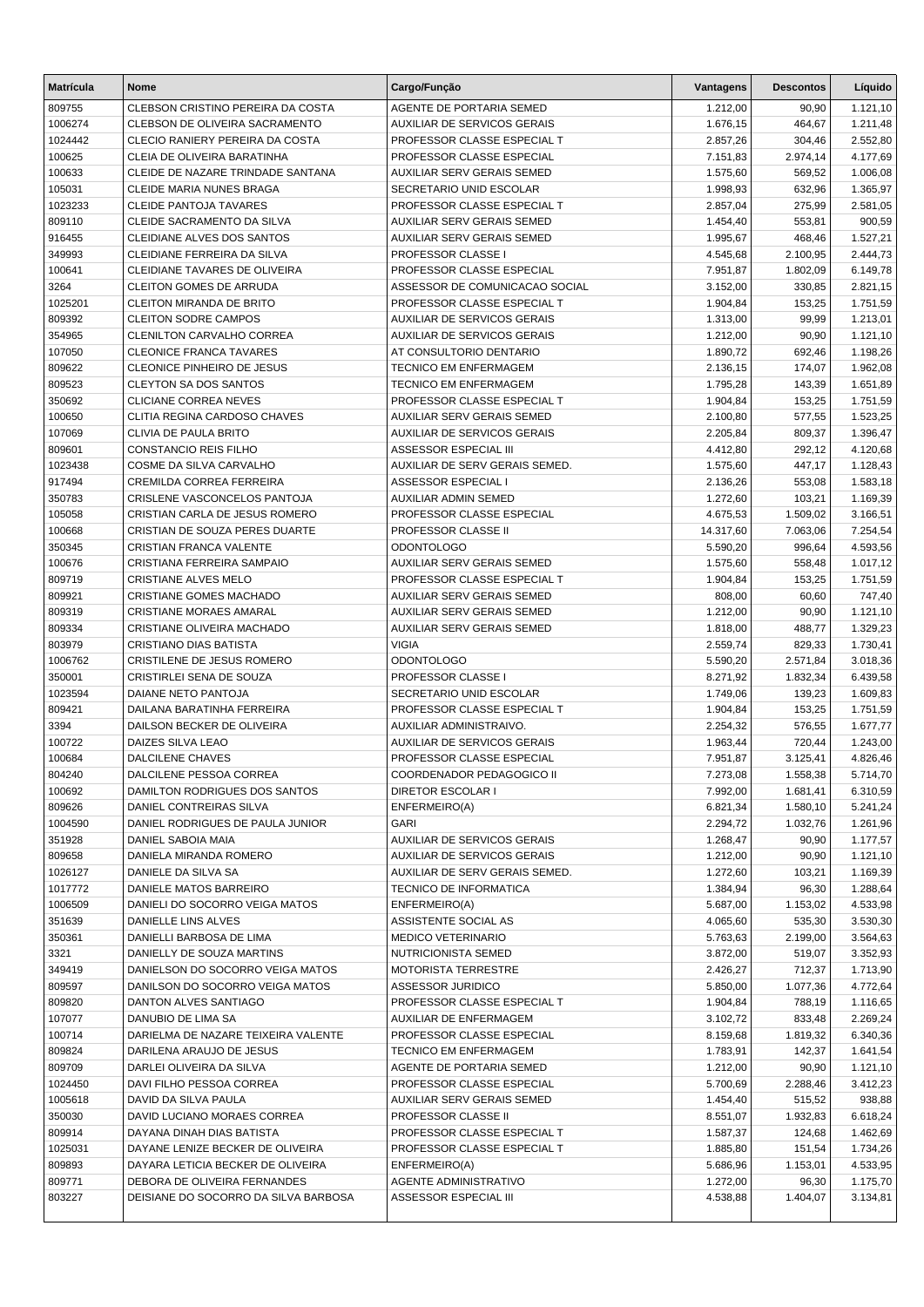| <b>Matrícula</b>  | Nome                                                                    | Cargo/Função                                      | Vantagens            | <b>Descontos</b>  | Líquido              |
|-------------------|-------------------------------------------------------------------------|---------------------------------------------------|----------------------|-------------------|----------------------|
| 809739            | <b>DEIVISON CARMO SOARES</b>                                            | PROFESSOR CLASSE ESPECIAL T                       | 2.381,05             | 217,18            | 2.163,87             |
| 804258            | DEIVISON EMILIANO GOMES GUIMARAES                                       | <b>AUXILIAR DE SERVICOS GERAIS</b>                | 2.341,18             | 189,87            | 2.151,31             |
| 100730            | DEIZY FERNANDES DOS SANTOS                                              | PROFESSOR CLASSE ESPECIAL                         | 7.951,87             | 3.533,84          | 4.418,03             |
| 1005030           | DEMISON CLEY BORGES LOPES                                               | <b>TECNICO EM ENFERMAGEM</b>                      | 3.060,15             | 342,21            | 2.717,94             |
| 809444            | <b>DENILSON RAMOS CARDOSO</b>                                           | <b>AUXILIAR ADMIN SEMED</b>                       | 525,20               | 39,39             | 485,81               |
| 1025449           | DENILSON RODRIGUES DOS SANTOS                                           | PROFESSOR CLASSE ESPECIAL T                       | 2.698,52             | 274,95            | 2.423,57             |
| 809927            | DENISE NIELY DE JESUS VEIGA FERNANDES                                   | PROFESSOR CLASSE ESPECIAL T                       | 571,45               | 42,85             | 528,60               |
| 917354            | DENIVAL MAGNO OLIVEIRA PEREIRA                                          | <b>AUXILIAR SERV GERAIS SEMED</b>                 | 1.510,87             | 450,39            | 1.060,48             |
| 100749            | DEO DO SOCORRO RODRIGUES ABBATE                                         | PROFESSOR CLASSE ESPECIAL                         | 6.566,53             | 2.940,29          | 3.626,24             |
| 809599            | DEODORO AUGUSTO DIAS JUNIOR                                             | SECRETARIO MUNICIPAL ADMINISTRACAO                | 5.578,69             | 1.112,24          | 4.466,45             |
| 105104            | DEODORO AUGUSTO DIAS NETO                                               | PROFESSOR CLASSE ESPECIAL                         | 6.753,54             | 2.859,75          | 3.893,79             |
| 107107            | DEOLINDA PANTOJA DE OLIVEIRA                                            | AG COMUNITARIO DE SAUDE                           | 2.929,50             | 313,45            | 2.616,05             |
| 100757            | DEOMARINA CARDOSO FERREIRA                                              | PROFESSOR CLASSE ESPECIAL                         | 7.328,46             | 1.646,13          | 5.682,33             |
| 100773            | DEONATO NOGUEIRA DA SILVA JUNIOR                                        | PROFESSOR CLASSE ESPECIAL                         | 7.224,57             | 3.718,95          | 3.505,62             |
| 107115            | DERCO MANOEL CORREA DIAS                                                | AG COMUNITARIO DE SAUDE                           | 2.712,50             | 683,47            | 2.029,03             |
| 100781            | DEUZILENE DA CRUZ MIRANDA                                               | <b>DIRETOR ESCOLAR I</b>                          | 8.767,50             | 3.716,59          | 5.050,91             |
| 809844            | DEUZILENE DE SOUSA LEAO                                                 | AUXILIAR SERV GERAIS SEMED                        | 1.212,00             | 90,90             | 1.121,10             |
| 1024477           | DEYVISON PANTOJA NOGUEIRA                                               | PROFESSOR CLASSE ESPECIAL T                       | 3.619,20             | 479,88            | 3.139,32             |
| 350936            | DHEYNNA BEATRIZ SANTANA SOARES                                          | <b>AUXILIAR ADMINISTRATIVO</b>                    | 1.272,60             | 103,21            | 1.169,39             |
| 803464            | DHIORLEN HERITON DA SILVA GOMES                                         | AG COMUNITARIO DE SAUDE                           | 2.604,00             | 247,84            | 2.356,16             |
| 350858            | DIANA DAYANA FERNANDES MARTINS                                          | <b>PEDAGOGO</b>                                   | 4.065,60             | 1.338,46          | 2.727,14             |
| 1024744           | <b>DIANA MORAES MACIEL</b>                                              | SECRETARIO UNID ESCOLAR                           | 1.749,06             | 139,23            | 1.609,83             |
| 1005545           | DIECKSON MIRANDA ROMERO                                                 | PROFESSOR CLASSE ESPECIAL                         | 7.951,87             | 3.739,37          | 4.212,50             |
| 809847            | DIEGO DA CUNHA PANTOJA                                                  | AUXILIAR SERV GERAIS SEMED                        | 1.212,00             | 90,90             | 1.121,10             |
| 351717            | DIEGO DE SOUZA DE ARAUJO                                                | <b>TECNICO EM ENFERMAGEM</b>                      | 2.424,00             | 143,26            | 2.280,74             |
| 803391            | DIEGO LAMARTINI DOS SANTOS ALVES                                        | AG COMBATE A ENDEMIAS                             | 2.604,00             | 950,61            | 1.653,39             |
| 352965            | DIEGO RODRIGUES GONCALVES                                               | <b>VIGIA</b>                                      | 2.163,42             | 554,04            | 1.609,38             |
| 801909            | DIEGO WILLIAN RODRIGUES DE OLIVEIRA                                     | AG COMBATE A ENDEMIAS                             | 2.604,00             | 537,98            | 2.066,02             |
| 351444            | <b>DIELSON PEREIRA GOMES</b>                                            | PROFESSOR CLASSE ESPECIAL T                       | 1.904,84             | 153,25            | 1.751,59             |
| 803952            | DILAILSON PEREIRA NOGUEIRA                                              | <b>VIGIA</b>                                      | 2.559,74             | 241,20            | 2.318,54             |
| 100790            | DILEIA RODRIGUES DOS SANTOS                                             | <b>AUXILIAR DE SERVICOS GERAIS</b>                | 1.632,07             | 501,24            | 1.130,83             |
| 349766            | DILMA DE NAZARE DE ARRUDA OLIVEIRA                                      | AGENTE DE PORTARIA SEMED.                         | 1.272,60             | 376,18            | 896,42               |
| 100803            | DILMA MAIA E MAIA                                                       | PROFESSOR AUXILIAR                                | 2.337,77             | 224,22            | 2.113,55             |
| 803839            | DINA DUARTE RODRIGUES                                                   | PROFESSOR CLASSE ESPECIAL                         | 7.605,53             | 3.033,66          | 4.571,87             |
| 3330              | DINAH DE SOUZA PAIVA                                                    | AUXILIAR DE SERV GERAIS SEMED.                    | 1.272,60             | 466,64            | 805,96               |
| 1006916           | DINAIR CORREA MACHADO                                                   | AUXILIAR ADMINISTRATIVO                           | 2.413,90             | 199,07            | 2.214,83             |
| 804827            | DINALDO PANTOJA DE OLIVEIRA                                             | <b>GARI</b>                                       | 2.349,26             | 770,80            | 1.578,46             |
| 1023608           | DIOGENEA MACIEL DE SOUZA                                                | PROFESSOR CLASSE ESPECIAL T                       | 1.904,84             | 153,25            | 1.751,59             |
| 349620            | DIOGENES ANDRADE COELHO JUNIOR                                          | <b>VIGIA</b>                                      | 2.163,42             | 175,45            | 1.987,97             |
| 1024124           | DIOLENO BARBOSA ALVES                                                   | PROFESSOR CLASSE ESPECIAL T                       | 2.381,05             | 217,18            | 2.163,87             |
| 100811            | DIONEIA SACRAMENTO BARBOSA                                              | AUXILIAR SERV GERAIS SEMED                        | 1.636,20             | 598,53            | 1.037,67             |
| 100820            | DIVA DE PAIVA DA CRUZ                                                   | AUXILIAR DE SERVICOS GERAIS                       | 1.575,60             | 574,54            | 1.001,06             |
| 809852            | DIVANIEL DE MORAES BATISTA<br>DJACIVALDO ANDRADE DOS SANTOS             | PROFESSOR CLASSE ESPECIAL T                       | 1.904,84             | 153,25            | 1.751,59             |
| 1005014           |                                                                         | ENFERMEIRO(A)                                     | 5.880,60             | 2.536,28          | 3.344,32             |
| 700789            | DOMINGAS RODRIGUES DE OLIVEIRA CASTRO<br>DOMINGOS DE OLIVEIRA GONCALVES | <b>TECNICO LABORATORIO</b><br>OPERADOR DE MAQUINA | 3.116,86             | 1.016,80          | 2.100,06             |
| 100846<br>1012614 | DOMINGOS RODRIGUES DA SILVA                                             | AUXILIAR DE SERVICOS GERAIS                       | 3.935,40<br>1.212,00 | 1.698,32<br>90,90 | 2.237,08             |
| 100889            | DORACI RODRIGUES DE OLIVEIRA                                            | PROFESSOR CLASSE ESPECIAL                         | 8.125,04             | 2.915,93          | 1.121,10<br>5.209,11 |
| 100870            | DORACY DE CASTRO OLIVEIRA                                               | PROFESSOR CLASSE ESPECIAL                         | 8.125,04             | 3.590,70          | 4.534,34             |
| 1007912           | DOUGLAS FELIPE HERCULANO DE MORAES                                      | AUXILIAR DE SERVICOS GERAIS                       | 1.734,91             | 122,71            | 1.612,20             |
| 809696            | DOUGLAS SOUZA DOS SANTOS                                                | AUXILIAR SERV GERAIS SEMED                        | 404,00               | 30,30             | 373,70               |
| 353126            | DREICIELLE DE SOUZA DA SILVA                                            | PROFESSOR CLASSE ESPECIAL T                       | 1.904,84             | 153,25            | 1.751,59             |
| 107131            | DUBIANE DE NAZARE DAMASCENO DA SILVA                                    | VICE DIRETOR DO HOSPITAL                          | 5.106,24             | 1.794,96          | 3.311,28             |
| 1015850           | ED SUETAM RIBEIRO BARROSO                                               | PROFESSOR CLASSE ESPECIAL                         | 8.055,77             | 3.385,88          | 4.669,89             |
| 349500            | EDCLEYBSON FERREIRA SANTANA                                             | COORDENADOR(A) PEDAGOGICO(A)                      | 4.603,38             | 1.073,46          | 3.529,92             |
| 809457            | EDEL PATRICK DOS ROMERO CABRAL                                          | AUX DE SERVICOS GERAIS                            | 2.121,00             | 301,38            | 1.819,62             |
| 809471            | EDELVAN NUNES DA SILVA                                                  | AUX DE SERVICOS GERAIS                            | 2.545,44             | 246,47            | 2.298,97             |
| 100897            | EDELVIRA DE NAZARE MAIA DE FREITAS                                      | PROFESSOR CLASSE ESPECIAL                         | 7.030,62             | 3.017,51          | 4.013,11             |
| 350296            | <b>EDER TELES RODRIGUES</b>                                             | PROFESSOR CLASSE I                                | 7.981,00             | 3.548,17          | 4.432,83             |
| 809675            | EDERLANDIA MORAES DE SOUZA                                              | AUXILIAR SERV GERAIS SEMED                        | 1.212,00             | 90,90             | 1.121,10             |
| 100900            | EDEZIO CORREA DE MIRANDA                                                | AGENTE ADMINISTRATIVO SEMED                       | 1.891,67             | 502,41            | 1.389,26             |
| 803499            | EDIANE ALVES FARIAS                                                     | AG COMUNITARIO DE SAUDE                           | 2.604,00             | 1.086,02          | 1.517,98             |
| 105163            | EDIANE DO CARMO FREITAS                                                 | PROFESSOR CLASSE ESPECIAL                         | 6.566,53             | 2.804,36          | 3.762,17             |
| 350014            | EDIANE FURTADO DE ARAUJO                                                | PROFESSOR CLASSE ESPECIAL                         | 4.285,91             | 597,58            | 3.688,33             |
| 353051            | EDIEFERSON DA CRUZ FERREIRA                                             | AUXILIAR SERV GERAIS SEMED                        | 1.272,60             | 454,58            | 818,02               |
| 1006347           | EDIELSON RODRIGUES E RODRIGUES                                          | AUXILIAR DE SERVICOS GERAIS                       | 1.696,80             | 137,61            | 1.559,19             |
| 100919            | EDIGLEUMA RODRIGUES ABBATE                                              | PROFESSOR CLASSE ESPECIAL                         | 8.125,04             | 3.569,56          | 4.555,48             |
| 917265            | EDIL TRINDADE DA SILVA SANTIAGO                                         | <b>VIGIA</b>                                      | 2.559,74             | 898,79            | 1.660,95             |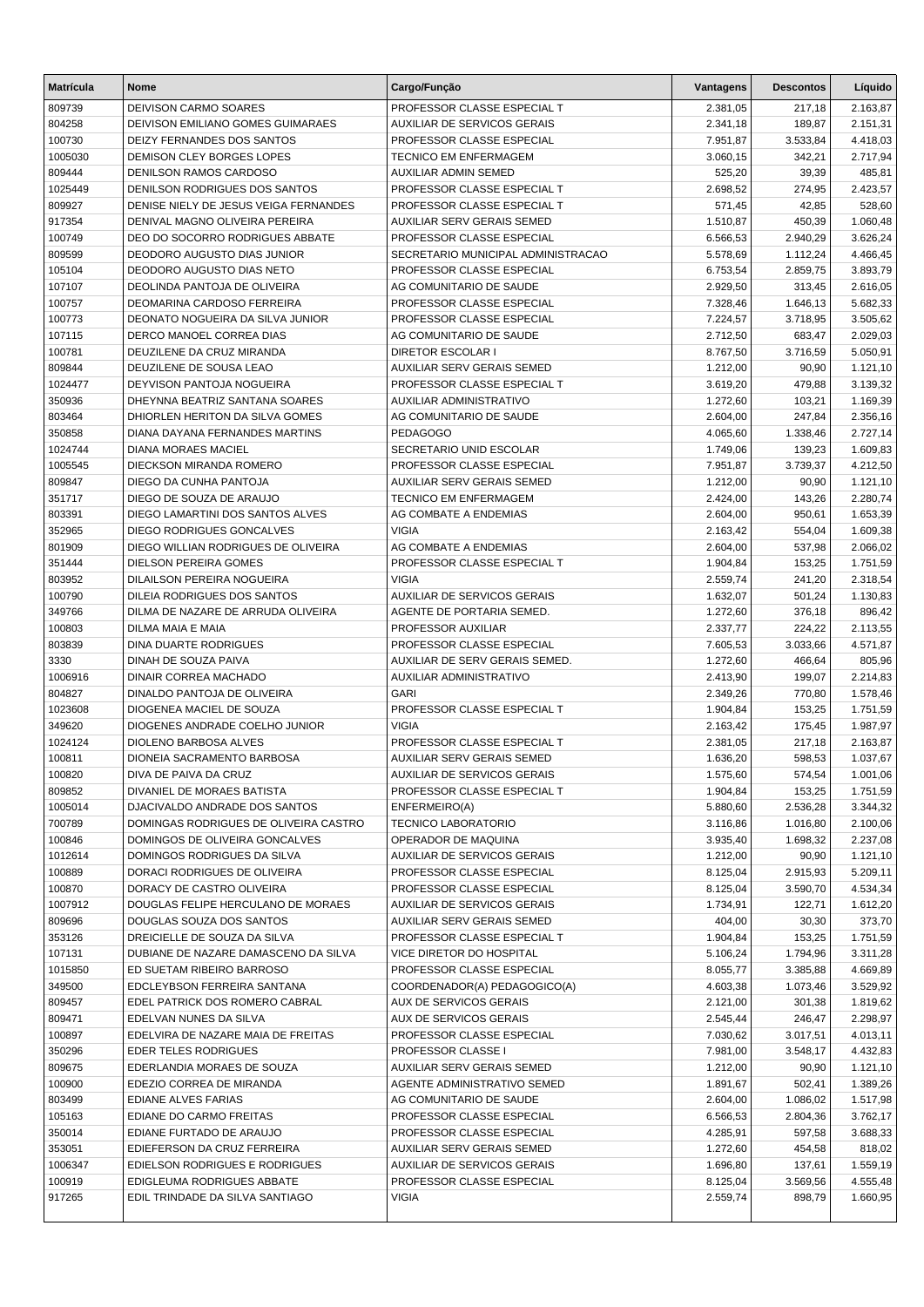| <b>Matrícula</b>  | <b>Nome</b>                                                     | Cargo/Função                                                      | <b>Vantagens</b>     | <b>Descontos</b>     | Líquido              |
|-------------------|-----------------------------------------------------------------|-------------------------------------------------------------------|----------------------|----------------------|----------------------|
| 100935            | EDILAZIO NOGUEIRA DA SILVA                                      | PROFESSOR CLASSE II                                               | 13.901,99            | 3.874,99             | 10.027,00            |
| 100943            | EDILENE BATISTA DE CASTRO                                       | PROFESSOR CLASSE ESPECIAL                                         | 7.951,87             | 3.360,16             | 4.591,71             |
| 804460            | EDILENE DE NAZARE DE OLIVEIRA CARVALHO                          | AUXILIAR SERV GERAIS SEMED                                        | 1.567,34             | 142,19               | 1.425,15             |
| 107140            | EDILENE RIBEIRO DA SILVA                                        | <b>TECNICO EM ENFERMAGEM</b>                                      | 3.543,44             | 1.265,98             | 2.277,46             |
| 1007599           | EDILSON ALEIXO FERNANDES                                        | <b>VIGIA</b>                                                      | 1.696,80             | 134,53               | 1.562,27             |
| 809901            | EDILSON DE OLIVEIRA                                             | MOTORISTA FLUVIAL SEMED                                           | 2.100,80             | 170,89               | 1.929,91             |
| 100951            | EDILSON DOMINGOS DE SOUZA ARAUJO                                | PROFESSOR CLASSE ESPECIAL                                         | 7.709,44             | 3.028,25             | 4.681,19             |
| 809887            | EDILSON PAIVA DA SILVA                                          | AUXILIAR SERV GERAIS SEMED                                        | 1.515,00             | 118,17               | 1.396,83             |
| 1026313           | EDILSON PINHEIRO DE OLIVEIRA                                    | DIRETOR DE EDUCACAO AMBIENTAL                                     | 1.576,00             | 123,66               | 1.452,34             |
| 107158            | <b>EDILSON PRATA AGUIAR</b>                                     | AG COMUNITARIO DE SAUDE                                           | 3.472,00             | 891,50               | 2.580,50             |
| 3481<br>353415    | EDIMILSON DA SILVA SANTIAGO<br><b>EDIMILSON PINHEIRO GARCIA</b> | <b>TECNICO EM ENFERMAGEM</b><br><b>AUXILIAR SERV GERAIS SEMED</b> | 3.048,79<br>1.696,80 | 340,10<br>464,63     | 2.708,69<br>1.232,17 |
| 1023616           | EDINAILSON PANTOJA DE JESUS                                     | PROFESSOR CLASSE ESPECIAL T                                       | 1.904,84             | 153,25               | 1.751,59             |
| 100978            | EDINIRA CARVALHO DOS SANTOS                                     | AUXILIAR SERV GERAIS SEMED                                        | 1.632,07             | 127,78               | 1.504,29             |
| 1007831           | EDINOR DA SILVA ALVES                                           | AUXILIAR DE SERVICOS GERAIS                                       | 1.908,90             | 153,62               | 1.755,28             |
| 1013440           | EDIONE GOMES DE MORAES                                          | CONSELHEIRO                                                       | 1.619,19             | 515,99               | 1.103,20             |
| 100986            | EDIRACY DIAS MONTEIRO                                           | PROFESSOR CLASSE ESPECIAL                                         | 7.951,87             | 3.499,71             | 4.452,16             |
| 809906            | EDIVAN DE MORAES DA SILVA                                       | PROFESSOR CLASSE ESPECIAL T                                       | 2.539,74             | 245,41               | 2.294,33             |
| 809882            | EDMILSON CARDOSO DA COSTA FILHO                                 | COORDENADOR PEDAGOGICO I                                          | 5.818,46             | 1.810,46             | 4.008,00             |
| 100994            | EDNA BARATINHA DE OLIVEIRA CARDOSO                              | PROFESSOR CLASSE ESPECIAL                                         | 6.739,70             | 2.927,50             | 3.812,20             |
| 101001            | EDNA BORGES BELEM                                               | PROFESSOR CLASSE ESPECIAL                                         | 6.511,12             | 2.770,95             | 3.740,17             |
| 101010            | EDNA DA SILVA RODRIGUES                                         | PROFESSOR CLASSE ESPECIAL                                         | 8.125,04             | 3.623,77             | 4.501,27             |
| 1021524           | EDNA DOS SANTOS OLIVEIRA                                        | PROFESSOR CLASSE ESPECIAL T                                       | 1.904,84             | 153,25               | 1.751,59             |
| 1004905           | <b>EDNA GARCIA PINTO</b>                                        | <b>TECNICO EM ENFERMAGEM</b>                                      | 2.205,84             | 801,34               | 1.404,50             |
| 1027042           | EDNA LUCIA DA TRINDADE PESSOA                                   | ORIENTADOR SOCIAL                                                 | 1.249,33             | 94,25                | 1.155,08             |
| 1007580           | EDNA PANTOJA BATISTA                                            | AUXILIAR DE SERVICOS GERAIS                                       | 1.268,47             | 90,90                | 1.177,57             |
| 100960            | EDNALDO CASTRO DE MORAES                                        | PROFESSOR CLASSE ESPECIAL                                         | 6.580,38             | 2.489,93             | 4.090,45             |
| 101028            | EDNALDO SARGES DA SILVA                                         | AUXILIAR SERV GERAIS SEMED                                        | 2.242,20             | 661,41               | 1.580,79             |
| 106739            | EDNALDO SILVA RIBEIRO<br>EDNALVA RODRIGUES ABBATE               | <b>TECNICO EM ENFERMAGEM</b>                                      | 2.617,92             | 990,85               | 1.627,07             |
| 101036<br>105198  | EDNALVA TELES GARCIA                                            | COORDENADOR (A) DO PAR<br>PROFESSOR CLASSE ESPECIAL               | 7.394,26<br>6.116,29 | 3.168,22<br>1.241,51 | 4.226,04<br>4.874,78 |
| 351944            | EDSON DE CASTRO BRITO                                           | AGENTE DE PORTARIA SEMED                                          | 404,00               | 30,30                | 373,70               |
| 1024655           | EDSON FERNANDO BRITO DOS SANTOS                                 | PROFESSOR CLASSE ESPECIAL T                                       | 1.904,84             | 153,25               | 1.751,59             |
| 909700            | EDSON PINHEIRO GARCIA                                           | <b>VIGIA</b>                                                      | 3.412,99             | 1.059,46             | 2.353,53             |
| 1004620           | EDSON RAIMUNDO DA SILVA FONSECA                                 | <b>VIGIA</b>                                                      | 2.453,09             | 922,96               | 1.530,13             |
| 101044            | <b>EDSON RODRIGUES BORGES</b>                                   | PROFESSOR CLASSE ESPECIAL                                         | 7.536,27             | 1.715,50             | 5.820,77             |
| 350043            | EDSON SOUZA LOUREIRO                                            | <b>PROFESSOR CLASSE II</b>                                        | 8.551,07             | 3.495,64             | 5.055,43             |
| 1018353           | EDSON VIEIRA DOS SANTOS                                         | AGENTE DE PORTARIA SEMED                                          | 1.212,00             | 90,90                | 1.121,10             |
| 917435            | EDUARDO MAIA DE FREITAS                                         | <b>VIGIA</b>                                                      | 2.773,06             | 1.072,16             | 1.700,90             |
| 105236            | EDVALDO CASTRO DE MORAES                                        | PROFESSOR CLASSE ESPECIAL                                         | 8.125,04             | 1.912,03             | 6.213,01             |
| 803413            | EDWILLSON ZAKEU SILVA RIBEIRO                                   | AG COMBATE A ENDEMIAS                                             | 2.604,00             | 846,59               | 1.757,41             |
| 101060            | ELAINE DE PAULA OLIVEIRA                                        | AUXILIAR SERV GERAIS SEMED                                        | 1.632,07             | 152,02               | 1.480,05             |
| 101052            | ELAINE MARIA DO CARMO FREITAS                                   | PROFESSOR CLASSE II                                               | 11.844,74            | 5.500,39             | 6.344,35             |
| 1017179           | ELBA CICERA CARDOSO DOS SANTOS                                  | AUXILIAR DE SERV GERAIS SEMED.                                    | 1.543,01             | 387,48               | 1.155,53             |
| 349857            | ELBER NAIN CARDOSO DOS SANTOS<br>ELCIMARA FARIAS RIBEIRO        | <b>VIGIA</b>                                                      | 2.163,42             | 175,45               | 1.987,97             |
| 809275<br>350618  | ELCIONE MATOS BRABO                                             | ENFERMEIRO(A)<br>PROFESSOR CLASSE ESPECIAL T                      | 6.094,32<br>1.904,84 | 1.306,38<br>153,25   | 4.787,94<br>1.751,59 |
| 809080            | ELCIONE NAVEGANTE TELES                                         | AUXILIAR SERV GERAIS SEMED                                        | 1.510,87             | 519,53               | 991,34               |
| 1023624           | ELCLECIANE PINHEIRO DE OLIVEIRA                                 | PROFESSOR CLASSE ESPECIAL T                                       | 3.428,72             | 431,88               | 2.996,84             |
| 809047            | ELDA BATISTA DOS SANTOS                                         | AUXILIAR DE SERVICOS GERAIS                                       | 2.157,36             | 780,49               | 1.376,87             |
| 101079            | ELDA DUARTE RODRIGUES                                           | <b>DIRETOR ESCOLAR I</b>                                          | 7.998,90             | 1.712,46             | 6.286,44             |
| 1006215           | ELDA FERREIRA DA SILVA                                          | ASSESSOR ESPECIAL II                                              | 2.048,80             | 612,89               | 1.435,91             |
| 809753            | ELDE DE JESUS BENJO                                             | PROFESSOR CLASSE ESPECIAL T                                       | 1.904,84             | 153,25               | 1.751,59             |
| 1022792           | ELDER JOSE AZEVEDO DE MIRANDA                                   | COORDENADOR PEDAGOGICO I                                          | 6.060,90             | 2.205,97             | 3.854,93             |
| 107166            | ELEONALDO TELES GARCIA                                          | AG COMUNITARIO DE SAUDE                                           | 2.604,00             | 712,62               | 1.891,38             |
| 1023250           | ELEONARDA TELES GARCIA                                          | COORDENADOR PEDAGOGICO 200H TEMP                                  | 3.809,69             | 530,75               | 3.278,94             |
| 1004603           | ELIAN FERREIRA DA SILVA                                         | ASSESSOR ESPECIAL II                                              | 4.220,53             | 1.234,22             | 2.986,31             |
| 107174            | ELIANA DAS GRACAS RIBEIRO DE OLIVERA                            | AG COMUNITARIO DE SAUDE                                           | 2.604,00             | 247,84               | 2.356,16             |
| 101087            | ELIANA RODRIGUES DE OLIVEIRA                                    | COORDENADOR PATRIMONIO                                            | 2.663,44             | 859,62               | 1.803,82             |
| 809365            | ELIANA SA BRITO                                                 | AUXILIAR ADMIN SEMED                                              | 1.212,00             | 90,90                | 1.121,10             |
| 101095            | ELIANE CRISTINA RODRIGUES DA COSTA                              | PROFESSOR CLASSE ESPECIAL                                         | 5.195,04             | 2.139,75             | 3.055,29             |
| 916471            | ELIANE OLIVEIRA SA                                              | AUXILIAR SERV GERAIS SEMED                                        | 1.510,87             | 441,41               | 1.069,46             |
| 915076            | ELIANE RODRIGUES DE SA                                          | AUXILIAR DE SERVICOS GERAIS                                       | 2.545,11             | 442,61               | 2.102,50             |
| 1023535<br>803260 | ELIAS MARTINS LOPES<br>ELIAS PIMENTEL CARDOSO                   | PROFESSOR CLASSE ESPECIAL T<br>TECNICO EM ENFERMAGEM              | 1.904,84<br>2.036,16 | 153,25<br>227,50     | 1.751,59<br>1.808,66 |
| 917150            | ELIAS SANTANA DE OLIVEIRA                                       | GARI                                                              | 1.745,28             | 608,36               | 1.136,92             |
| 809855            | ELIAS WANZELER COSTA                                            | DIRETOR(A) DE CONTRATOS E CONVENIOS                               | 2.206,40             | 324,44               | 1.881,96             |
| 803510            | ELIAZY AMARAL DE MORAES                                         | AG COMUNITARIO DE SAUDE                                           | 2.604,00             | 940,54               | 1.663,46             |
|                   |                                                                 |                                                                   |                      |                      |                      |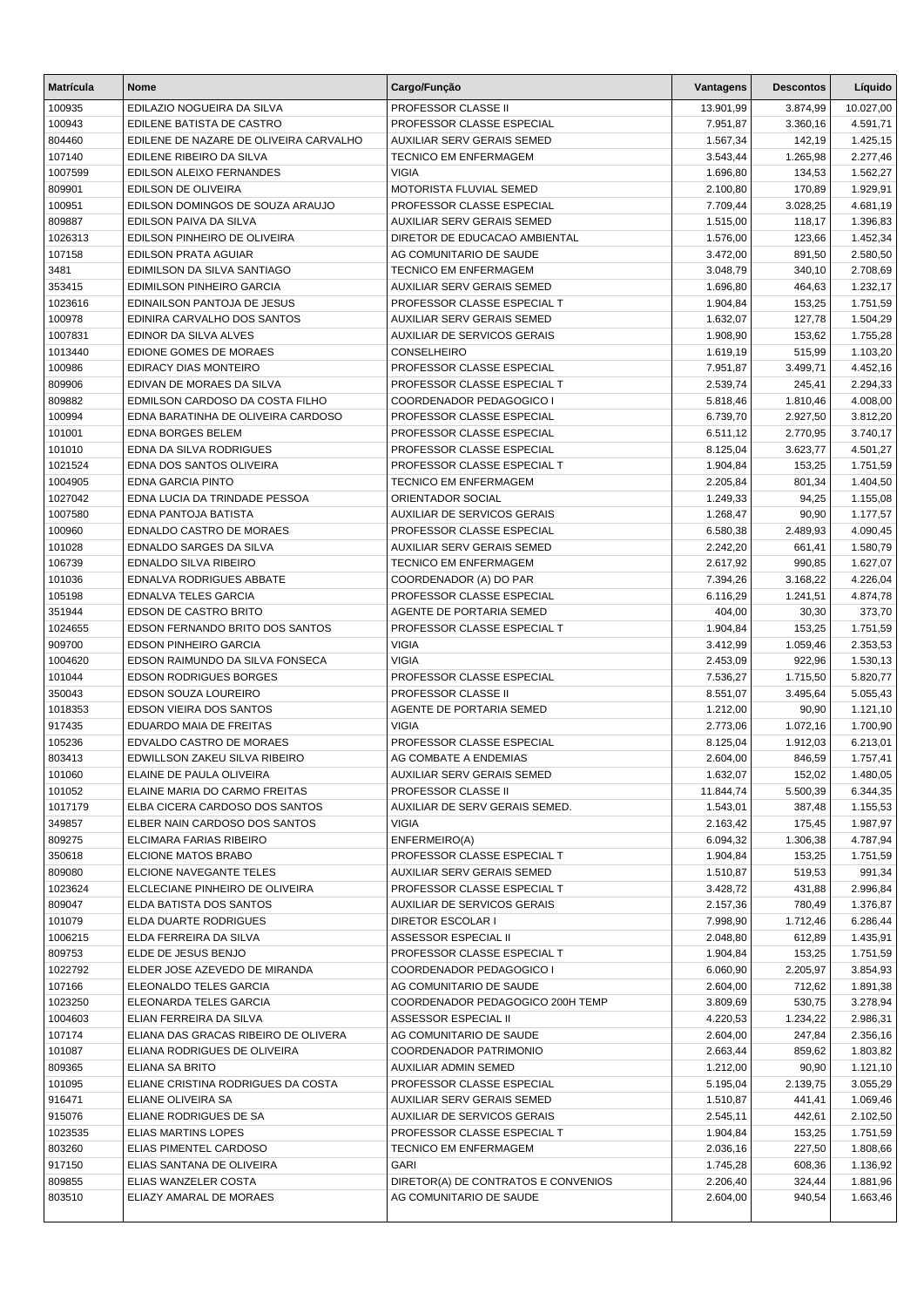| <b>Matrícula</b>   | <b>Nome</b>                                                   | Cargo/Função                                                | Vantagens             | <b>Descontos</b> | Líquido              |
|--------------------|---------------------------------------------------------------|-------------------------------------------------------------|-----------------------|------------------|----------------------|
| 809920             | ELIEL ALCANTARA MAIA                                          | AUXILIAR SERV GERAIS SEMED                                  | 525,20                | 39,39            | 485,81               |
| 101109             | ELIEL AMARAL DE MORAES                                        | PROFESSOR CLASSE ESPECIAL                                   | 8.125,04              | 2.815,56         | 5.309,48             |
| 349597             | ELIELMA AGUIAR DE FREITAS                                     | AUXILIAR DE SERVICOS GERAIS                                 | 1.878,60              | 512,76           | 1.365,84             |
| 1007920            | ELIELSON DA SILVA BRAGA                                       | AUXILIAR DE SERVICOS GERAIS                                 | 1.666,50              | 131,80           | 1.534,70             |
| 101117             | ELIELSON PINHEIRO DA SILVA                                    | <b>AUXILIAR SERV GERAIS SEMED</b>                           | 1.575,60              | 600,79           | 974,81               |
| 809812             | ELIELTON DE OLIVEIRA SILVA                                    | <b>ODONTOLOGO</b>                                           | 8.913,67              | 2.182,47         | 6.731,20             |
| 809536             | ELIELTON RODRIGUES GOMES                                      | PROFESSOR CLASSE ESPECIAL T                                 | 1.904,84              | 153,25           | 1.751,59             |
| 101125             | ELIELZA DE PAULA BRITO                                        | AUXILIAR SERV GERAIS SEMED                                  | 1.575,60              | 559,48           | 1.016,12             |
| 914541             | ELIENAI GOMES RODRIGUES                                       | <b>VIGIA</b>                                                | 2.559,74              | 241,20           | 2.318,54             |
| 349795             | ELIENE SOUZA CIRINO                                           | AUXILIAR DE SERV GERAIS SEMED.                              | 1.385,54              | 103,21           | 1.282,33             |
| 804983<br>1024671  | ELIENI DANTAS LACERDA MORAES                                  | AG COMUNITARIO DE SAUDE                                     | 2.604,00              | 647,84           | 1.956,16             |
| 107182             | ELIETE CAMPOS DE SOUZA<br>ELIETE NUNES DE OLIVEIRA            | PROFESSOR CLASSE ESPECIAL T<br>AG COMUNITARIO DE SAUDE      | 1.904,84<br>2.821,00  | 153,25<br>783,36 | 1.751,59             |
| 101133             | ELIETH CARVALHO FRANCA                                        | PROFESSOR CLASSE ESPECIAL                                   | 7.120,67              | 1.576,77         | 2.037,64<br>5.543,90 |
| 350981             | ELIETH DA SILVA PAULA                                         | AUXILIAR ADMINISTRATIVO                                     | 2.628,02              | 602,83           | 2.025,19             |
| 106461             | ELIEZER SANTOS LIMA                                           | PROFESSOR CLASSE ESPECIAL                                   | 7.446,22              | 3.180,39         | 4.265,83             |
| 809937             | ELINALVA FERREIRA LIMA                                        | <b>AGENTE ADMINISTRATIVO</b>                                | 1.272,00              | 96,30            | 1.175,70             |
| 349753             | <b>ELINE SANTOS LIMA</b>                                      | AUXILIAR DE SERV GERAIS SEMED.                              | 1.272,60              | 395,49           | 877,11               |
| 803294             | ELIOENAI SIMONE CAMARAO MARTINS                               | <b>TECNICO EM ENFERMAGEM</b>                                | 2.667,84              | 961,87           | 1.705,97             |
| 809776             | ELIONALDO DA SILVA OLIVEIRA                                   | <b>AUXILIAR DE SERVICOS GERAIS</b>                          | 1.858,40              | 487,30           | 1.371,10             |
| 101141             | ELISANGELA FREITAS DE PAULA                                   | PROFESSOR CLASSE ESPECIAL                                   | 7.951,87              | 3.597,16         | 4.354,71             |
| 352952             | ELISSANDRA FREITAS DE PAULA                                   | CHEFE DIV DA MERENDA ESCOLAR                                | 3.411,78              | 629,87           | 2.781,91             |
| 349477             | ELISVANDERSON SOUZA DE JESUS                                  | <b>VIGIA</b>                                                | 2.163,42              | 657,35           | 1.506,07             |
| 3268               | ELIUDE SANTOS DE LIMA                                         | <b>VIGIA</b>                                                | 2.163,42              | 655,39           | 1.508,03             |
| 352085             | ELIVAL NAVEGANTE TELES                                        | <b>CARPINTEIRO</b>                                          | 2.639,22              | 303,91           | 2.335,31             |
| 1026488            | ELIZABETH DA SILVA SA                                         | COORDENADOR PEDAGOGICO 150H TEMP                            | 2.857,26              | 304,46           | 2.552,80             |
| 805033             | ELIZABETH DE CARVALHO HAMU                                    | AUXILIAR DE SERVICOS GERAIS                                 | 1.454,40              | 414,10           | 1.040,30             |
| 101150             | ELIZABETH RODRIGUES DE OLIVEIRA                               | AUXILIAR ADMINISTRATIVO (P 008/2014PMG)                     | 3.030,50              | 805,42           | 2.225,08             |
| 809418             | ELIZANE DOS SANTOS OLIVEIRA                                   | AUXILIAR SERV GERAIS SEMED                                  | 1.260,48              | 95,26            | 1.165,22             |
| 352598             | ELIZANE SILVA DE PAULA                                        | PROFESSOR CLASSE ESPECIAL T                                 | 253,98                | 19,04            | 234,94               |
| 105287             | ELIZANGELA CAMPOS DE SOUZA                                    | AUXILIAR DE SERVICOS GERAIS                                 | 1.510,87              | 529,57           | 981,30               |
| 1024809<br>1024167 | ELIZANGELA CARDOSO DA CUNHA                                   | PROFESSOR CLASSE ESPECIAL T<br>PROFESSOR CLASSE ESPECIAL T  | 1.904,84              | 153,25<br>170,39 | 1.751,59             |
| 803790             | ELIZANGELA MONTEIRO DA CONCEICAO<br>ELIZEU CONCEICAO DA SILVA | PROFESSOR CLASSE II                                         | 2.095,33<br>12.052,54 | 4.659,61         | 1.924,94<br>7.392,93 |
| 355564             | ELIZEU RODRIGUES TAVARES                                      | AUXILIAR ADMINISTRATIVO                                     | 1.583,59              | 123,85           | 1.459,74             |
| 101176             | ELMA AMARAL DE MORAES                                         | PROFESSOR CLASSE ESPECIAL                                   | 7.951,87              | 1.854,23         | 6.097,64             |
| 349662             | ELMA KARLA CARDOSO DOS SANTOS                                 | AUXILIAR DE SERV GERAIS SEMED.                              | 1.329,07              | 505,29           | 823,78               |
| 3269               | <b>ELSON MAUES SENA</b>                                       | PROFESSOR CLASSE ESPECIAL T                                 | 3.428,72              | 431,88           | 2.996,84             |
| 351019             | ELTON ANDRE DOS ANJOS SILVA                                   | PSICOLOGO (A)                                               | 3.872,00              | 547,51           | 3.324,49             |
| 809778             | ELTON NASCIMENTO DE SOUZA                                     | <b>VIGIA</b>                                                | 1.696,80              | 134,53           | 1.562,27             |
| 803286             | ELY AMADO SANTOS LIMA                                         | <b>TECNICO EM ENFERMAGEM</b>                                | 3.679,03              | 754,19           | 2.924,84             |
| 1024507            | ELY TRINDADE CHAVES                                           | PROFESSOR CLASSE ESPECIAL T                                 | 2.485,82              | 235,38           | 2.250,44             |
| 809400             | ELZIANE FARIAS GONCALVES                                      | AUXILIAR DE SERV GERAIS SEMED.                              | 1.212,00              | 90,90            | 1.121,10             |
| 101184             | EMANOEL DA COSTA CARDOSO JUNIOR                               | COORDENADOR PEDAGOGICO I                                    | 7.273,08              | 2.128,91         | 5.144,17             |
| 349633             | EMANOEL DE LIMA DA SILVA                                      | AGENTE DE PORTARIA SEMED.                                   | 1.575,60              | 469,11           | 1.106,49             |
| 349584             | EMANUELLE DE LIMA DA SILVA                                    | SECRETARIO UNID ESCOLAR                                     | 1.811,53              | 146,92           | 1.664,61             |
| 101192             | <b>EMANUELLE PEREIRA LOPES</b>                                | COORDENADOR PEDAGOGICO II                                   | 7.792,59              | 2.606,79         | 5.185,80             |
| 349208             | EMERSON DAVI ALEIXO MONTEIRO                                  | AUXILIAR DE SERV GERAIS SEMED.                              | 1.272,60              | 373,41           | 899,19               |
| 809493             | EMERSON DE CARVALHO FERREIRA                                  | AUXILIAR SERV GERAIS SEMED                                  | 1.414,00              | 109,08           | 1.304,92<br>2.171,17 |
| 1026941<br>349688  | EMERSON DE SOUZA SOARES<br>EMERSON DOS SANTOS ALFAIA          | PROFESSOR CLASSE ESPECIAL<br>AUXILIAR DE SERV GERAIS SEMED. | 2.389,72<br>1.515,00  | 218,55<br>122,87 | 1.392,13             |
| 809673             | EMYLI NAILANA OLIVEIRA LOBATO                                 | <b>AUXILIAR ADMINISTRATIVO</b>                              | 1.878,60              | 150,89           | 1.727,71             |
| 809195             | ENOCK CIRINO DE PAIVA JUNIOR                                  | SECRETARIO UNID ESCOLAR                                     | 1.998,93              | 413,09           | 1.585,84             |
| 916803             | ENOQUE BARBOSA AMARAL                                         | AUXILIAR SERV GERAIS SEMED                                  | 1.995,67              | 419,14           | 1.576,53             |
| 101214             | <b>ENOQUE BRITO DE PAULA</b>                                  | <b>VIGIA</b>                                                | 2.773,06              | 1.062,96         | 1.710,10             |
| 101222             | <b>ENOQUE SENA LOPES</b>                                      | <b>AUXILIAR DE SERVICOS GERAIS</b>                          | 1.575,60              | 741,64           | 833,96               |
| 1024175            | <b>ERALDO RODRIGUES BORGES</b>                                | PROFESSOR CLASSE ESPECIAL T                                 | 1.904,84              | 153,25           | 1.751,59             |
| 803251             | ERIANE DOS SANTOS MONTEIRO                                    | <b>TECNICO EM ENFERMAGEM</b>                                | 3.213,16              | 1.038,93         | 2.174,23             |
| 809646             | ERIC BALIEIRO DA SILVA                                        | ENFERMEIRO(A)                                               | 4.840,00              | 851,04           | 3.988,96             |
| 809867             | ERICA MATOS PANTOJA SANTIAGO                                  | AUXILIAR SERV GERAIS SEMED                                  | 1.324,94              | 90,90            | 1.234,04             |
| 349464             | ERICO OLIVEIRA DANTAS                                         | AGENTE DE PORTARIA SEMED.                                   | 1.272,60              | 454,59           | 818,01               |
| 1024914            | ERINEIA DOS SANTOS ARRUDA                                     | PROFESSOR CLASSE ESPECIAL T                                 | 3.314,32              | 403,05           | 2.911,27             |
| 701092             | ERIVALDA BRABO DEMES                                          | PROFESSOR CLASSE ESPECIAL                                   | 8.125,04              | 2.807,68         | 5.317,36             |
| 1005316            | ERIVAM MACIEL DE SOUZA                                        | AGENTE ADMINISTRATIVO SEMED                                 | 1.272,00              | 96,30            | 1.175,70             |
| 809892             | ERLAN MARTINS CAMARAO                                         | <b>TECNICO EM ENFERMAGEM</b>                                | 2.113,43              | 172,02           | 1.941,41             |
| 3271               | ERLESON DE SA MACHADO                                         | AUXILIAR DE SERVICOS GERAIS                                 | 1.921,02              | 456,98           | 1.464,04             |
| 809630             | ERMENSON KLEBER LACERDA TENORIO                               | AGENTE ADMINISTRATIVO                                       | 1.897,40              | 152,58           | 1.744,82             |
| 3243               | ERNESTINO DA SILVA CARDOSO                                    | PROFESSOR CLASSE ESPECIAL T                                 | 1.904,84              | 153,25           | 1.751,59             |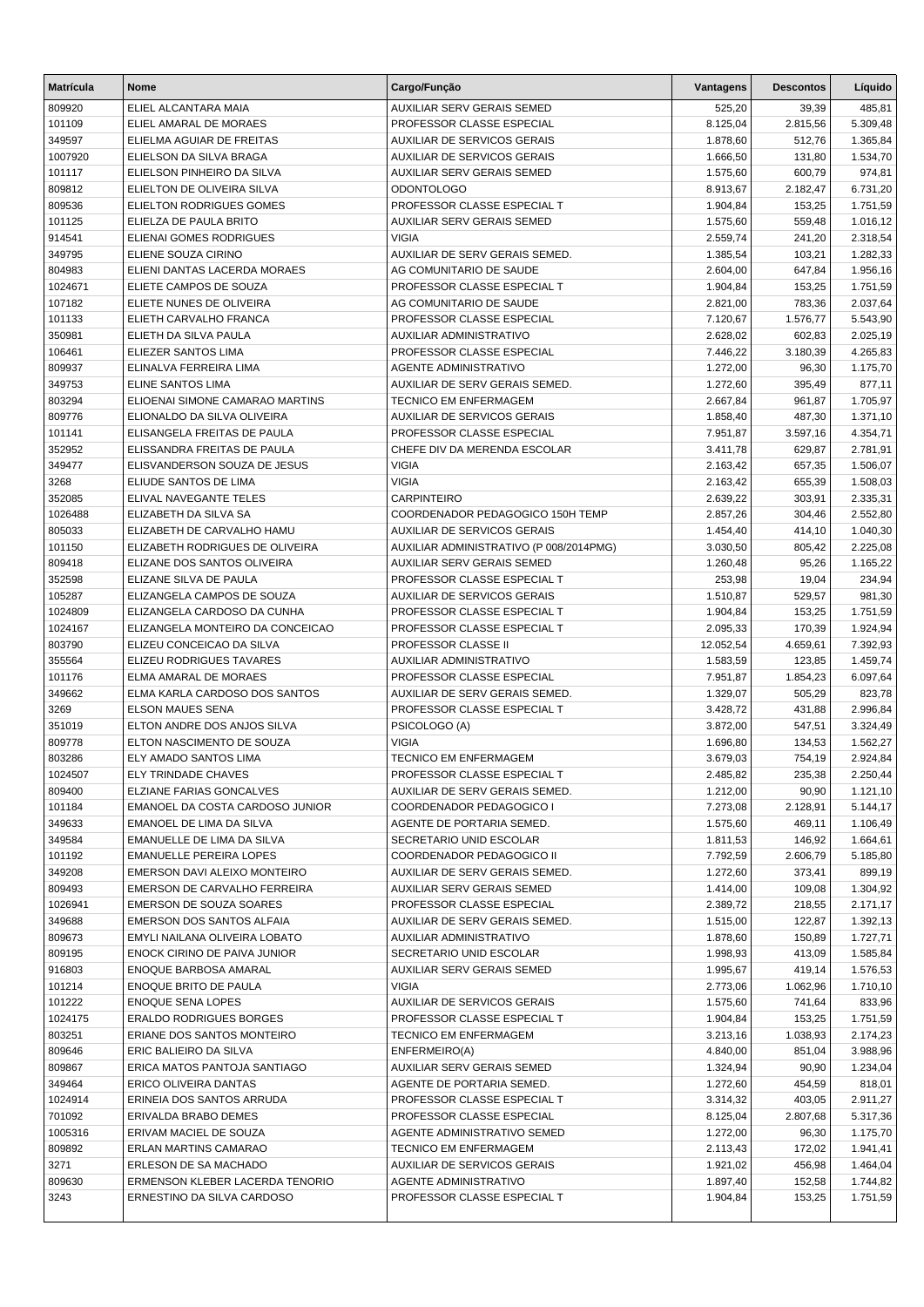| <b>Matrícula</b>  | <b>Nome</b>                                                 | Cargo/Função                                        | Vantagens            | <b>Descontos</b>   | Líquido              |
|-------------------|-------------------------------------------------------------|-----------------------------------------------------|----------------------|--------------------|----------------------|
| 350085            | ERON WILLIAM VIANA DUARTE                                   | PROFESSOR CLASSE II                                 | 8.862,77             | 3.292,91           | 5.569,86             |
| 809845            | ERVANDRO DE SA MACHADO                                      | <b>AUXILIAR SERV GERAIS SEMED</b>                   | 1.818,00             | 145,44             | 1.672,56             |
| 809593            | <b>ESMAEL LOPES DOS SANTOS</b>                              | SECRETARIO DE MEIO AMBIENTE                         | 5.578,69             | 2.426,66           | 3.152,03             |
| 914266            | ESMERALDINA SANTANA DA SILVA                                | PENSIONISTA.                                        | 1.212,00             | 0,00               | 1.212,00             |
| 1024183           | EULA OLIVEIRA GONDIM                                        | PROFESSOR CLASSE ESPECIAL T                         | 2.190,58             | 178,97             | 2.011,61             |
| 1025058           | EURIEN CARLA SOARES DE MATOS                                | PROFESSOR CLASSE ESPECIAL T                         | 2.476,30             | 233,61             | 2.242,69             |
| 917346            | EVA NAIRA CARDOSO DOS SANTOS                                | <b>AUXILIAR SERV GERAIS SEMED</b>                   | 1.454,40             | 414,11             | 1.040,29             |
| 3415              | EVANDRO DE LIMA PEREIRA                                     | SECRETARIO MUN PROD. ABAST, PESCA, AQUIC            | 5.578,69             | 2.291,36           | 3.287,33             |
| 101257            | EVANILDO BENEDITO DE MATOS BARREIROS                        | <b>DIRETOR ESCOLAR I</b>                            | 7.998,90             | 3.319,98           | 4.678,92             |
| 809809            | <b>EVARISTO DE SOUSA</b>                                    | <b>ASSIST ADMINISTRATIVO</b>                        | 2.811,00             | 207,22             | 2.603,78             |
| 101265            | EVARISTO TELES DE CARVALHO                                  | PROFESSOR AUXILIAR                                  | 2.337,77             | 733,95             | 1.603,82             |
| 809598            | EVERALDO DE FREITAS TENORIO                                 | SECRETARIO MUN INFRAESTRUTURA E SER. PUB            | 5.578,69             | 2.427,40           | 3.151,29             |
| 809835            | EVERALDO DE FREITAS TENORIO FILHO                           | <b>AUXILIAR DE SERVICOS GERAIS</b>                  | 1.212,00             | 90,90              | 1.121,10             |
| 101273            | EVERALDO MAIA SANTANA<br>EVERTON JOSE DE SOUZA FERREIRA     | <b>DIRETOR ESCOLAR I</b><br><b>TECNICO AGRICOLA</b> | 7.992,00             | 3.679,41           | 4.312,59             |
| 701181<br>1023039 | <b>EVERTON MACHADO GOMES</b>                                | <b>VIGIA</b>                                        | 2.345,22<br>1.696,80 | 751,16<br>134,53   | 1.594,06<br>1.562,27 |
| 809876            | EWERTON BRUNO TENORIO DE AGUIAR                             | PROFESSOR CLASSE ESPECIAL T                         | 4.380,92             | 697,94             | 3.682,98             |
| 809704            | <b>EWERTON GOMES TAVARES</b>                                | <b>VIGIA</b>                                        | 1.696,80             | 134,53             | 1.562,27             |
| 349188            | EZEQUIAS CARDOSO DOS SANTOS                                 | <b>VIGIA</b>                                        | 2.163,42             | 577,02             | 1.586,40             |
| 350994            | EZEQUIAS DA SILVA PAULA                                     | <b>TECNICO EM ELETRICIDADE</b>                      | 1.836,51             | 726,21             | 1.110,30             |
| 809415            | <b>EZEQUIAS TADEU ROMERO</b>                                | PROFESSOR CLASSE ESPECIAL T                         | 2.857,26             | 1.256,88           | 1.600,38             |
| 101281            | EZEQUIEL DA SILVA PAULA                                     | AGENTE ADMINISTRATIVO P 005/2013                    | 6.260,10             | 2.913,98           | 3.346,12             |
| 3266              | FABIANA DE SA TADEU                                         | PROFESSOR CLASSE ESPECIAL T                         | 1.904,84             | 153,25             | 1.751,59             |
| 809375            | <b>FABIANA GOMES BATISTA</b>                                | PROFESSOR CLASSE ESPECIAL T                         | 1.714,36             | 136,11             | 1.578,25             |
| 809272            | <b>FABIANE RIBEIRO QUEIROZ</b>                              | <b>AUXILIAR ADMIN SEMED</b>                         | 1.212,00             | 98,29              | 1.113,71             |
| 809270            | FABIANO DE MELO PEREIRA                                     | <b>VIGIA</b>                                        | 2.060,40             | 756,42             | 1.303,98             |
| 353080            | FABIANO DE SOUZA ARAUJO                                     | AUXILIAR DE SERV GERAIS SEMED.                      | 1.272,60             | 374,27             | 898,33               |
| 1025473           | <b>FABIO ANDERSON MARQUES BATISTA</b>                       | PROFESSOR CLASSE II                                 | 8.810,83             | 3.526,24           | 5.284,59             |
| 350572            | <b>FABIO FREITAS DE SOUSA</b>                               | <b>MOTORISTA</b>                                    | 3.032,51             | 312,13             | 2.720,38             |
| 809416            | FABIO PINHEIRO DE ARRUDA                                    | COORDENADOR PEDAGOGICO 200H TEMP                    | 3.809,69             | 530,75             | 3.278,94             |
| 809521            | FABIOLA DA SILVA SOUZA                                      | <b>TECNICO EM ENFERMAGEM</b>                        | 1.510,87             | 112,71             | 1.398,16             |
| 809833            | <b>FABIOLA SANTANA RODRIGUES</b>                            | PROFESSOR CLASSE ESPECIAL T                         | 1.904,84             | 153,25             | 1.751,59             |
| 809795            | <b>FABRICIA DE SOUZA SOARES</b>                             | <b>TECNICO EM ENFERMAGEM</b>                        | 2.136,15             | 174,07             | 1.962,08             |
| 809717            | <b>FABRICIA PANTOJA BORGES</b>                              | AUXILIAR DE SERVICOS GERAIS                         | 1.510,87             | 112,71             | 1.398,16             |
| 805050            | <b>FAGNER GOMES BATISTA</b>                                 | AUXILIAR DE SERVICOS GERAIS                         | 2.632,06             | 223,62             | 2.408,44             |
| 809659            | <b>FAGNER PALHETA RODRIGUES</b>                             | AUXILIAR DE SERVICOS GERAIS                         | 1.515,00             | 118,17             | 1.396,83             |
| 107212            | FATIMA DO SOCORRO MAIA DA SILVA                             | <b>TECNICO EM ENFERMAGEM</b>                        | 2.520,96             | 925,29             | 1.595,67             |
| 101303            | FERNANDA DE NAZARE PEREIRA DE FREITAS                       | PROFESSOR CLASSE ESPECIAL                           | 7.266,12             | 2.878,86           | 4.387,26             |
| 809840            | <b>FERNANDA PEREIRA MORAES</b>                              | <b>AUXILIAR SERV GERAIS SEMED</b>                   | 1.212,00             | 90,90              | 1.121,10             |
| 1024515           | <b>FERNANDES SARGES RODRIGUES</b>                           | DIRETOR ESCOLAR ESPECIAL                            | 3.809,69             | 463,12             | 3.346,57             |
| 809427            | FERNANDO DOS SANTOS CIRINO                                  | <b>AUXILIAR DE SERVICOS GERAIS</b>                  | 1.437,88             | 90,90              | 1.346,98             |
| 101311            | FERNANDO DOS SANTOS RODRIGUES                               | AUXILIAR OPERACIONAL - AGUA                         | 2.419,96             | 792,47             | 1.627,49             |
| 804479            | FERNANDO LUIZ SANTANA MORAES                                | AUXILIAR SERV GERAIS SEMED                          | 1.623,81             | 117,95             | 1.505,86             |
| 101320            | FERNANDO MARTINS DA COSTA                                   | PROFESSOR CLASSE ESPECIAL<br><b>VIGIA</b>           | 8.125,04             | 3.618,69<br>802,87 | 4.506,35             |
| 105341<br>101346  | FERNANDO PUREZA FERREIRA<br>FLAVIA DE NAZARE ALVES DA SILVA | AUXILIAR SERV GERAIS SEMED                          | 2.472,48<br>1.575,60 | 736,09             | 1.669,61<br>839,51   |
| 101354            | FLAVIO LUIZ MAIA DE FREITAS                                 | COORD. ADM GINASIO, ESTADIOS E QUADRAS E            | 3.214,23             | 770,26             | 2.443,97             |
| 3245              | FLAVIO NOGUEIRA DE FREITAS NETO                             | ORIENTADOR SOCIAL                                   | 1.805,54             | 519,45             | 1.286,09             |
| 349708            | FLAVIO OLIVEIRA CARDOSO                                     | AUXILIAR DE SERV GERAIS SEMED.                      | 1.329,07             | 364,23             | 964,84               |
| 349480            | FRANCIELE ALVES NAVEGANTE                                   | AUXILIAR DE SERV GERAIS SEMED.                      | 1.272,60             | 103,21             | 1.169,39             |
| 353311            | FRANCILENE DA SILVA OLIVEIRA                                | DIRETOR DPTO DE TERRA, REGULARIZACAO FUN            | 1.688,94             | 123,66             | 1.565,28             |
| 916005            | FRANCINETE DIAS NOVAES                                      | AUXILIAR DE SERVICOS GERAIS                         | 1.987,68             | 558,48             | 1.429,20             |
| 106640            | FRANCISCA SA BARRETO                                        | AUXILIAR DE ENFERMAGEM                              | 2.290,68             | 225,08             | 2.065,60             |
| 909661            | FRANCISCO CARLOS CIRINO DE OLIVEIRA                         | AUXILIAR OPERACIONAL                                | 1.963,44             | 851,17             | 1.112,27             |
| 101370            | FRANCISCO DA SILVA FREITAS                                  | <b>VIGIA</b>                                        | 2.678,52             | 980,21             | 1.698,31             |
| 805009            | FRANCISCO FERREIRA PASTANA                                  | AUXILIAR SERV GERAIS SEMED                          | 1.567,34             | 451,40             | 1.115,94             |
| 350829            | FRANCISCO MOREIRA PANTOJA                                   | ASSISTENTE SOCIAL AS                                | 4.529,43             | 1.701,75           | 2.827,68             |
| 809900            | FRANCISCO RODRIGUES DOS SANTOS JUNIOR                       | AUXILIAR SERV GERAIS SEMED                          | 1.212,00             | 90,90              | 1.121,10             |
| 101389            | FRANCISCO SA DOS ANJOS                                      | TESOUREIRO DO FUNDO                                 | 8.505,00             | 3.097,65           | 5.407,35             |
| 101397            | FRANCISCO SANTANA DE OLIVEIRA                               | <b>VIGIA</b>                                        | 2.773,06             | 1.387,90           | 1.385,16             |
| 809769            | FRANCISDALVA COSTA SANTANA                                  | AUXILIAR DE SERVICOS GERAIS                         | 1.414,00             | 109,08             | 1.304,92             |
| 809672            | GABRIEL NOHA CARVALHO FONSECA                               | ENFERMEIRO(A)                                       | 4.356,00             | 689,63             | 3.666,37             |
| 809751            | GABRIELE JESUS DE JESUS                                     | PROFESSOR CLASSE ESPECIAL T                         | 1.904,84             | 153,25             | 1.751,59             |
| 809768            | <b>GEAN GUIMARAES DA CRUZ</b>                               | <b>AGENTE AMBIENTAL</b>                             | 1.500,00             | 575,00             | 925,00               |
| 809903            | <b>GEANE LOBATO MACHADO</b>                                 | AUXILIAR SERV GERAIS SEMED                          | 1.616,00             | 127,26             | 1.488,74             |
| 809408            | GEDALIAS DA SILVA RODRIGUES                                 | COORD DO CENTRO INCLUSAO DIGITAL                    | 3.073,20             | 225,02             | 2.848,18             |
| 803731            | GEDIELSON RODRIGUES AGUIAR                                  | AUXILIAR DE SERVICOS GERAIS                         | 2.036,16             | 980,70             | 1.055,46             |
| 915459            | GEISIELEN PEREIRA DE JESUS MIRANDA                          | AUXILIAR SERV GERAIS SEMED                          | 1.623,81             | 553,81             | 1.070,00             |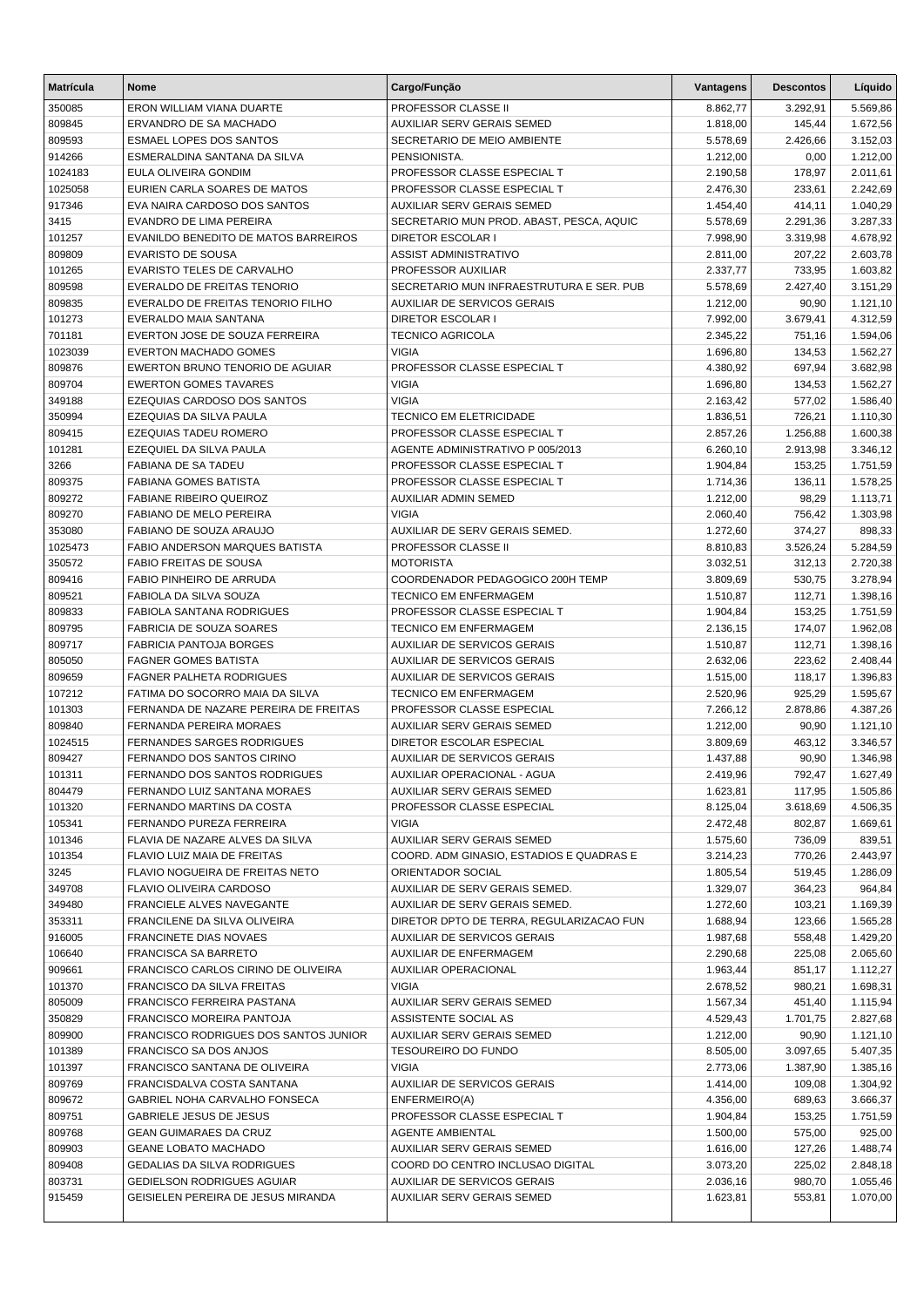| <b>Matrícula</b>   | <b>Nome</b>                                                | Cargo/Função                                | Vantagens            | <b>Descontos</b> | Líquido              |
|--------------------|------------------------------------------------------------|---------------------------------------------|----------------------|------------------|----------------------|
| 1023276            | <b>GEIZUELE NOGUEIRA FREITAS</b>                           | PROFESSOR CLASSE ESPECIAL T                 | 2.133,37             | 173,82           | 1.959,55             |
| 101419             | GEMINIANO DE OLIVEIRA MARTINS NETO                         | PROFESSOR CLASSE ESPECIAL                   | 7.951,87             | 3.465,71         | 4.486,16             |
| 809268             | GENALDO DE VASCONCELOS CARDOSO                             | <b>VIGIA</b>                                | 2.060,40             | 167,10           | 1.893,30             |
| 803960             | <b>GENILDA GE MIRANDA</b>                                  | COORDENADOR PEDAGOGICO II                   | 7.273,08             | 3.057,35         | 4.215,73             |
| 809773             | <b>GENILDO FEITOSA SACRAMENTO</b>                          | AGENTE DE PORTARIA                          | 1.515,00             | 118,17           | 1.396,83             |
| 1006339            | <b>GENIVAL SOUZA NOVAES</b>                                | <b>VIGIA</b>                                | 2.369,46             | 868,82           | 1.500,64             |
| 107239             | <b>GEORGE LUIS MORAES DE BARROS</b>                        | AUXILIAR DE ENFERMAGEM                      | 3.884,31             | 1.382,10         | 2.502,21             |
| 355051             | GEORGE VASCONCELOS DE SOUZA                                | AUXILIAR DE SERVICOS GERAIS                 | 1.561,37             | 117,26           | 1.444,11             |
| 1017810            | <b>GEOVAM MACEDO MARTINS</b>                               | <b>TECNICO EM ENFERMAGEM</b>                | 2.424,00             | 163,44           | 2.260,56             |
| 101400             | GEOVANA PUREZA DOS SANTOS                                  | PROFESSOR CLASSE ESPECIAL                   | 7.951,87             | 3.498,77         | 4.453,10             |
| 809603             | <b>GEOVANE BARBOSA DIAS</b>                                | DIRETOR DE ARRECADACAO E TRIBUTOS           | 3.152,00             | 362,15           | 2.789,85             |
| 809055             | GEOVANE DO SOCORRO SANTANA RAMOS                           | AUXILIAR SERV GERAIS SEMED                  | 2.052,14             | 117,95           | 1.934,19             |
| 350816             | <b>GEOVANI BARROS PINTO</b>                                | ASSISTENTE SOCIAL AS                        | 4.065,60             | 535,30           | 3.530,30             |
| 107247             | <b>GERALDO DOS SANTOS FILHO</b>                            | AG COMUNITARIO DE SAUDE                     | 2.712,50             | 853,34           | 1.859,16             |
| 809641             | <b>GEREMIAS LIMA GONCALVES</b>                             | <b>VIGIA</b>                                | 1.696,80             | 134,53           | 1.562,27             |
| 809330             | <b>GERSON SACRAMENTO DA SILVA JUNIOR</b>                   | <b>CONTROLE INTERNO</b>                     | 5.673,60             | 2.520,67         | 3.152,93             |
| 809797             | <b>GESIEL BORGES DA SILVA</b><br><b>GESSE BARROS MATOS</b> | <b>VIGIA</b><br>PROFESSOR CLASSE ESPECIAL T | 1.696,80             | 316,69           | 1.380,11             |
| 1024302<br>1017799 | GEYSA VIVIANE PINHEIRO DE BRITO                            | <b>TECNICO EM ENFERMAGEM</b>                | 2.476,30<br>3.048,79 | 233,61<br>325,88 | 2.242,69<br>2.722,91 |
| 355126             | <b>GIBSON TRINDADE BARROS</b>                              | <b>VIGIA</b>                                | 2.163,42             | 677,41           | 1.486,01             |
| 1005146            | GILBERTO LUIZ FONSECA PEREIRA                              | AG COMBATE A ENDEMIAS                       | 3.107,75             | 1.101,65         | 2.006,10             |
| 101443             | GILBERTO MACEDO MARTINS                                    | <b>VIGIA</b>                                | 2.879,71             | 1.150,59         | 1.729,12             |
| 349211             | GILCIVANE DE JESUS PINHEIRO CAMPELO                        | AUXILIAR SERV GERAIS SEMED                  | 1.329,07             | 398,36           | 930,71               |
| 1005510            | GILMARA TAILA DE BRITO FEITOSA                             | AUXILIAR SERV GERAIS SEMED                  | 1.450,27             | 459,80           | 990,47               |
| 101451             | GILVANA GARCIA BARBOSA                                     | AUXILIAR SERV GERAIS SEMED                  | 2.383,60             | 493,31           | 1.890,29             |
| 809187             | GILVANDRO DE JESUS SOUZA                                   | PROFESSOR CLASSE II                         | 9.330,33             | 4.022,08         | 5.308,25             |
| 3192               | <b>GILVANDRO LIMA MARTINS</b>                              | PROFESSOR CLASSE ESPECIAL T                 | 1.516,85             | 113,25           | 1.403,60             |
| 809821             | GILVANIA DE LIMA BARATINHA                                 | PROFESSOR CLASSE ESPECIAL T                 | 1.904,84             | 153,25           | 1.751,59             |
| 1024205            | <b>GILVANO DUARTE GONDIM</b>                               | AGENTE DE PORTARIA SEMED.                   | 1.272,60             | 398,36           | 874,24               |
| 1024922            | GILZIANE DAS GRACAS FONSECA PEREIRA                        | DIRETOR ESCOLAR ESPECIAL                    | 4.127,16             | 517,20           | 3.609,96             |
| 350965             | GIOVANE DA SILVA GARLET                                    | AUXILIAR ADMINISTRATIVO                     | 1.868,50             | 151,54           | 1.716,96             |
| 809509             | GIRLAINE DO VALE LOPES CASTRO                              | AUXILIAR DE SERVICOS GERAIS                 | 1.696,80             | 134,53           | 1.562,27             |
| 350605             | GISLAYNE SACRAMENTO DE PINHO                               | PROFESSOR CLASSE ESPECIAL T                 | 2.095,33             | 170,39           | 1.924,94             |
| 3354               | GIZELHE GONDIM SANTOS                                      | AUXILIAR DE SERV GERAIS SEMED.              | 1.329,07             | 466,64           | 862,43               |
| 804487             | GIZELLE GOMES DE SA                                        | AUXILIAR SERV GERAIS SEMED                  | 1.454,40             | 356,97           | 1.097,43             |
| 349740             | <b>GLAIDES GUIMARAES CUNHA</b>                             | AUXILIAR SERV GERAIS SEMED                  | 1.329,07             | 373,57           | 955,50               |
| 1023799            | <b>GLAUCE DO CARMO SOARES</b>                              | <b>AUXILIAR SERV GERAIS SEMED</b>           | 1.616,00             | 127,26           | 1.488,74             |
| 353551             | GLEDISSON DE SOUZA NOVAES                                  | COORDENADOR CASA DA CIDADANIA - DAS II      | 1.576,00             | 622,76           | 953,24               |
| 3276               | <b>GLEIBSTON LIMA DE MORAES</b>                            | PROFESSOR CLASSE ESPECIAL T                 | 1.904,84             | 153,25           | 1.751,59             |
| 809708             | <b>GLEICI SILVA DE SOUZA</b>                               | AUXILIAR SERV GERAIS SEMED                  | 1.212,00             | 90,90            | 1.121,10             |
| 1024523            | <b>GLEICIANE DOS SANTOS FERREIRA</b>                       | ORIENTADOR SOCIAL                           | 1.305,80             | 94,25            | 1.211,55             |
| 101460             | GOETHE DA SILVA BARBOSA                                    | VIGIA                                       | 3.342,62             | 309,32           | 3.033,30             |
| 101478             | <b>GRACIANO BARROS DA SILVA JUNIOR</b>                     | PROFESSOR CLASSE ESPECIAL                   | 7.951,87             | 1.697,81         | 6.254,06             |
| 804495             | GRACIANO GOMES DA SILVA                                    | AUXILIAR SERV GERAIS SEMED                  | 1.454,40             | 142,19           | 1.312,21             |
| 700665             | <b>GRACIETE SACRAMENTO DA SILVA</b>                        | PROFESSOR CLASSE ESPECIAL                   | 7.605,53             | 1.686,48         | 5.919,05             |
| 106658             | GRACILENE SACRAMENTO DA SILVA                              | PROFESSOR CLASSE ESPECIAL                   | 7.951,87             | 4.022,70         | 3.929,17             |
| 101486             | GRACIVAL SACRAMENTO DA SILVA                               | AGENTE ADMINISTRATIVO SEMED                 | 1.821,61             | 772,91           | 1.048,70             |
| 809643             | <b>GRANDERSON BRAGA MAIA</b>                               | <b>VIGIA</b>                                | 1.987,68             | 160,71           | 1.826,97             |
| 352556             | <b>GUIBSON PAIXAO SA</b>                                   | VIGIA.                                      | 2.163,42             | 551,92           | 1.611,50             |
| 105414             | GUIOMAR FERNANDES DE OLIVEIRA                              | <b>AUXILIAR SERV GERAIS SEMED</b>           | 1.688,54             | 490,34           | 1.198,20             |
| 1024680            | <b>HAMILTON PAIVA BORGES</b>                               | <b>VIGIA</b>                                | 2.163,42             | 791,88           | 1.371,54             |
| 701602             | HELENICE MARIA FERREIRA CARDOSO                            | ENGENHEIRA FLORESTAL                        | 4.646,40             | 1.705,30         | 2.941,10             |
| 353379             | HELIO MENEZES MONTEIRO                                     | DIRETOR ESCOLAR ESPECIAL                    | 4.127,16             | 517,20           | 3.609,96             |
| 355577             | HELOISA CRISTINA SIQUEIRA CASTILHO                         | AUXILIAR ADMINISTRATIVO                     | 1.921,02             | 571,43           | 1.349,59             |
| 101494             | HELY RUSSI SACRAMENTO DA SILVA                             | PROFESSOR CLASSE ESPECIAL                   | 7.951,87             | 1.802,09         | 6.149,78             |
| 701173             | HEYDER RUBENS DO CARMO FREITAS                             | PROFESSOR CLASSE I                          | 8.517,37             | 3.221,95         | 5.295,42             |
| 34905              | HIDERALDO MARCELO DE AZEVEDO TAVARES                       | PROCURADOR(A) MUNICIPAL                     | 10.935,00            | 2.780,72         | 8.154,28             |
| 350832             | HILARIO ROBERTO DE NAZARE                                  | <b>PEDAGOGO</b>                             | 4.065,60             | 1.745,06         | 2.320,54             |
| 913863             | HOSANA SILVA MELO                                          | GARI                                        | 2.714,88             | 199,34           | 2.515,54             |
| 353022             | HUXLEI OLIVEIRA BISPO                                      | PROFESSOR CLASSE II                         | 8.551,07             | 2.088,86         | 6.462,21             |
| 809830             | IAGO DE ANDRADE CORREA                                     | AUXILIAR DE SERVICOS GERAIS                 | 1.454,40             | 112,71           | 1.341,69             |
| 3272               | <b>IANDALLA SANTOS MARTINS</b>                             | PROFESSOR CLASSE ESPECIAL T                 | 1.904,84             | 153,25           | 1.751,59             |
| 349360             | IASMIN IEDA DE OLIVEIRA NOGUEIRA                           | AUXILIAR SERV GERAIS SEMED                  | 1.878,60             | 412,35           | 1.466,25             |
| 1006444            | IDA NATHALIA PEREIRA DE FREITAS                            | TECNICO EM ENFERMAGEM                       | 2.787,45             | 263,05           | 2.524,40             |
| 809705             | <b>IDAELI DA SILVA FELIPE</b>                              | PROFESSOR CLASSE ESPECIAL T                 | 2.095,33             | 170,39           | 1.924,94             |
| 101508             | <b>IDALICE BARATINHA DE MORAES</b>                         | AUXILIAR ADMINISTRATIVO                     | 1.939,20             | 157,27           | 1.781,93             |
| 809912             | <b>IDELVAM DE OLIVEIRA BRITO</b>                           | AUXILIAR SERV GERAIS SEMED                  | 1.616,00             | 127,26           | 1.488,74             |
| 349646             | <b>IDEUZANIRA DE CASTRO CHAVES</b>                         | AUXILIAR SERV GERAIS SEMED                  | 1.385,54             | 401,52           | 984,02               |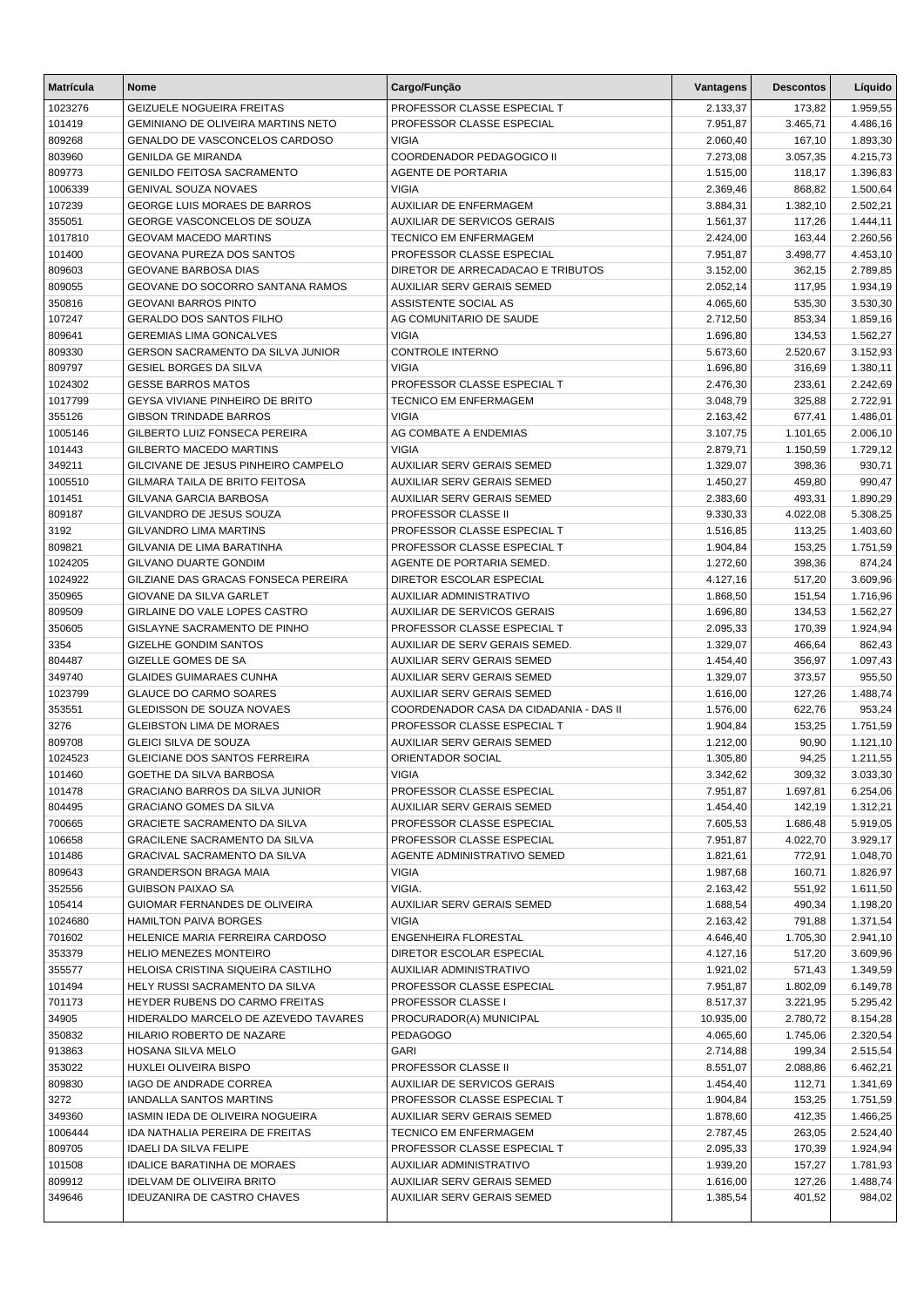| <b>Matrícula</b>  | Nome                                                            | Cargo/Função                                                            | Vantagens            | <b>Descontos</b> | Líquido              |
|-------------------|-----------------------------------------------------------------|-------------------------------------------------------------------------|----------------------|------------------|----------------------|
| 3365              | <b>IDEVALDO RODRIGUES VANZELER</b>                              | <b>AUXILIAR SERV GERAIS SEMED</b>                                       | 1.268,47             | 90,90            | 1.177,57             |
| 101524            | <b>IDIMAR CHAVES CARDOSO</b>                                    | PROFESSOR CLASSE ESPECIAL                                               | 6.601,17             | 2.823,95         | 3.777,22             |
| 809662            | IGOR GALVAO DA SILVA                                            | <b>AGENTE AMBIENTAL</b>                                                 | 1.612,94             | 116,82           | 1.496,12             |
| 809825            | <b>IGOR JOSE BARATINHA DA SILVA</b>                             | <b>EDUCADOR FISICO</b>                                                  | 1.597,20             | 125,56           | 1.471,64             |
| 101532            | <b>ILDA BARBOSA ALVES</b>                                       | <b>AUXILIAR SERV GERAIS SEMED</b>                                       | 2.181,60             | 610,41           | 1.571,19             |
| 101540            | INES DA SILVA DIAS                                              | PROFESSOR CLASSE ESPECIAL                                               | 7.951,87             | 7.937,13         | 14,74                |
| 101559            | <b>INGRID EYTYENE GOMES FARIAS</b>                              | AUXILIAR DE SERVICOS GERAIS                                             | 1.575,60             | 127,78           | 1.447,82             |
| 809452            | <b>INILSON JACKSON GAIA PUREZA</b>                              | MOTORISTA FLUVIAL SEMED                                                 | 1.807,90             | 144,53           | 1.663,37             |
| 101567            | IONE DA CRUZ SILVA                                              | PROFESSOR CLASSE ESPECIAL                                               | 7.951,87             | 2.454,23         | 5.497,64             |
| 101583            | <b>IRACEMA DUARTE RODRIGUES</b>                                 | <b>AUXILIAR SERV GERAIS SEMED</b>                                       | 1.636,20             | 624,78           | 1.011,42             |
| 3281              | <b>IRACEMA RODRIGUES DOS SANTOS</b>                             | PROFESSOR CLASSE ESPECIAL T                                             | 1.904,84             | 153,25           | 1.751,59             |
| 1024531           | IRLANDA JOAQUINA DA CRUZ SILVA                                  | SECRETARIO UNID ESCOLAR                                                 | 1.749,06             | 139,23           | 1.609,83             |
| 101605            | <b>IRLEI DA CRUZ SILVA</b>                                      | PROFESSOR CLASSE ESPECIAL                                               | 8.415,96             | 2.812,29         | 5.603,67             |
| 700770            | <b>IRLENE DA CRUZ SILVA</b>                                     | PROFESSOR CLASSE ESPECIAL                                               | 7.951,87             | 3.466,64         | 4.485,23             |
| 351093            | <b>ISAC LIMA DE OLIVEIRA</b>                                    | PROFESSOR CLASSE ESPECIAL T                                             | 1.904,84             | 153,25           | 1.751,59             |
| 1017586           | <b>ISAIAS CHAVES CARDOSO</b>                                    | <b>GARI</b>                                                             | 2.060,40             | 167,25           | 1.893,15             |
| 105457            | <b>ISANETE MONTEIRO DE FARIAS</b>                               | PROFESSOR CLASSE ESPECIAL                                               | 7.951,87             | 3.335,93         | 4.615,94             |
| 3188              | <b>ISAQUE AMARAL DE SOUZA</b>                                   | AUXILIAR DE SERVICOS GERAIS                                             | 1.623,81             | 112,71           | 1.511,10             |
| 804967            | <b>ISAQUE ROMERO MONTEIRO</b><br><b>ISENIL FERREIRA PANTOJA</b> | <b>GARI</b>                                                             | 2.036,16             | 746,42           | 1.289,74             |
| 107271<br>804290  |                                                                 | AG COMUNITARIO DE SAUDE                                                 | 2.929,50             | 831,65           | 2.097,85             |
|                   | <b>ISLAN DANIEL SANTOS DA SILVA</b>                             | <b>AUXILIAR SERV GERAIS SEMED</b><br><b>VIGIA</b>                       | 2.050,30             | 451,72           | 1.598,58             |
| 805084            | <b>ISMAEL CAMPOS SEIXAS</b>                                     | <b>AUXILIAR DE SERVICOS GERAIS</b>                                      | 2.923,34             | 982,96           | 1.940,38             |
| 809854            | <b>ISRAEL DE JESUS FARIAS</b>                                   |                                                                         | 1.212,00             | 90,90            | 1.121,10             |
| 809926<br>1007947 | <b>ISRAEL FERREIRA SOUTO</b><br><b>IVALDO BRITO MOURAO</b>      | <b>AUXILIAR SERV GERAIS SEMED</b><br><b>AUXILIAR DE SERVICOS GERAIS</b> | 1.212,00             | 90,90<br>90,90   | 1.121,10             |
| 1024957           | <b>IVAN DA CONCEICAO BRITO</b>                                  | <b>AUXILIAR SERV GERAIS SEMED</b>                                       | 1.987,68<br>1.504,90 | 117,26           | 1.896,78<br>1.387,64 |
| 1024213           | <b>IVAN GONDIM DE PAIVA</b>                                     | <b>VIGIA</b>                                                            | 2.163,42             | 175,45           | 1.987,97             |
| 809734            | <b>IVAN MONTEIRO DE BRITO</b>                                   | <b>VIGIA</b>                                                            | 1.696,80             | 134,53           | 1.562,27             |
| 101613            | <b>IVANERES MOREIRA DE JESUS</b>                                | PROFESSOR CLASSE ESPECIAL                                               | 7.951,87             | 3.360,16         | 4.591,71             |
| 916404            | <b>IVANETE BORGES DOS SANTOS</b>                                | AUXILIAR SERV GERAIS SEMED                                              | 1.567,34             | 117,95           | 1.449,39             |
| 101630            | <b>IVANI ARRUDA DOS SANTOS</b>                                  | PROFESSOR CLASSE ESPECIAL                                               | 7.951,87             | 1.802,09         | 6.149,78             |
| 101648            | <b>IVANI DA CRUZ SILVA</b>                                      | AGENTE ADMINISTRATIVO SEMED                                             | 1.821,61             | 621,94           | 1.199,67             |
| 107255            | <b>IVANILDO ALVES CORREA</b>                                    | AG COMUNITARIO DE SAUDE                                                 | 3.906,00             | 1.238,18         | 2.667,82             |
| 101656            | <b>IVETE GUIMARAES BARATINHA</b>                                | AGENTE ADMINISTRATIVO SEMED                                             | 1.891,67             | 683,78           | 1.207,89             |
| 107263            | IZABEL BARREIROS PALHETA                                        | <b>AUXILIAR ADMIN SEMED</b>                                             | 1.636,20             | 597,53           | 1.038,67             |
| 809671            | IZABEL NOGUEIRA COELHO                                          | ORIENTADOR SOCIAL                                                       | 1.249,33             | 94,25            | 1.155,08             |
| 804185            | <b>IZABELLY DYANNE HONORATO GOMES VALENTE</b>                   | <b>AUXILIAR DE SERVICOS GERAIS</b>                                      | 1.567,34             | 455,27           | 1.112,07             |
| 1023543           | IZAIAS CARVALHO BARREIROS                                       | PROFESSOR CLASSE ESPECIAL T                                             | 2.857,26             | 290,25           | 2.567,01             |
| 1023551           | <b>IZAIAS FERNANDES OLIVEIRA</b>                                | PROFESSOR CLASSE ESPECIAL T                                             | 1.904,84             | 153,25           | 1.751,59             |
| 349328            | <b>IZAIAS PANTOJA SOUTO</b>                                     | AUXILIAR DE SERV GERAIS SEMED.                                          | 1.442,01             | 103,21           | 1.338,80             |
| 809241            | <b>IZAN ROMERO MONTEIRO</b>                                     | AG COMBATE A ENDEMIAS                                                   | 2.604,00             | 1.036,78         | 1.567,22             |
| 101680            | IZANI FREITAS PANTOJA                                           | PROFESSOR CLASSE ESPECIAL                                               | 7.951,87             | 3.465,70         | 4.486,17             |
| 916315            | IZANILDA SEIXAS BORGES                                          | AUXILIAR SERV GERAIS SEMED                                              | 1.949,30             | 579,89           | 1.369,41             |
| 101699            | IZIETE DAS GRACAS ARRUDA DOS SANTOS                             | SECRETARIO UNID ESCOLAR                                                 | 2.123,86             | 564,25           | 1.559,61             |
| 350647            | <b>IZOMAR CARDOSO COUTINHO</b>                                  | PROFESSOR CLASSE ESPECIAL T                                             | 3.238,24             | 383,88           | 2.854,36             |
| 351291            | <b>IZOMAR MORAES GONCALVES</b>                                  | PROFESSOR CLASSE ESPECIAL T                                             | 3.809,24             | 530,63           | 3.278,61             |
| 101702            | JACI DOS SANTOS CASTRO                                          | PROFESSOR CLASSE ESPECIAL                                               | 7.951,87             | 1.541,40         | 6.410,47             |
| 803138            | <b>JACIRA SOUZA DA SILVA</b>                                    | PSICOLOGO(A) ASST. SOCIAL                                               | 4.646.40             | 2.073,82         | 2.572,58             |
| 101729            | JACIRENE NUNES GONCALVES NOGUEIRA                               | AUXILIAR DE SERVICOS GERAIS                                             | 1.575,60             | 471,12           | 1.104,48             |
| 809873            | JACO CARDOSO MASCARENHAS                                        | PROFESSOR CLASSE ESPECIAL T                                             | 1.904,84             | 153,25           | 1.751,59             |
| 101737            | JADER DA SILVA SOUZA                                            | AUXILIAR SERV GERAIS SEMED                                              | 1.688,54             | 634,14           | 1.054,40             |
| 809745            | JADER TENORIO GUIMARAES                                         | AUXILIAR SERV GERAIS SEMED                                              | 1.818,00             | 145,44           | 1.672,56             |
| 1005774           | JADERLICE GOMES DE SOUZA                                        | PROFESSOR CLASSE ESPECIAL T                                             | 1.904,84             | 153,25           | 1.751,59             |
| 809883            | JADSON SILVA ARAUJO                                             | COORDENADOR PEDAGOGICO I                                                | 2.909,23             | 265,20           | 2.644,03             |
| 809645            | JAELY MARTINS NEVES                                             | AUXILIAR DE SERVICOS GERAIS                                             | 1.616,00             | 127,26           | 1.488,74             |
| 809790            | JAICIEL SANTANA DE OLIVEIRA                                     | <b>AUXILIAR ADMIN SEMED</b>                                             | 1.212,00             | 90,90            | 1.121,10             |
| 107280            | JAIDE NOGUEIRA DA SILVA                                         | DIRETOR DE POSTOS DE SAUDE RURAL E URBANA                               | 2.458,56             | 863,58           | 1.594,98             |
| 809842            | JAILDO DA SILVA FELIPE                                          | AGENTE DE PORTARIA SEMED                                                | 1.807,90             | 144,53           | 1.663,37             |
| 809924            | JAILSON DA SILVA FELIPE                                         | AUXILIAR SERV GERAIS SEMED                                              | 1.212,00             | 90,90            | 1.121,10             |
| 101745            | JAIME DE MORAES OLIVEIRA                                        | SECRETARIO MUNICIPAL DA SEMED                                           | 7.252,30             | 3.089,77         | 4.162,53             |
| 101753            | JAIR DE JESUS GARCIA DE MORAES                                  | PROFESSOR CLASSE ESPECIAL                                               | 6.670,43             | 2.679,43         | 3.991,00             |
| 101761            | JAIR PINHEIRO DE SOUZA                                          | AGENTE DE SANEAMENTO                                                    | 2.127,06             | 559,47           | 1.567,59             |
| 349237            | JAIRO BARBOSA BRITO                                             | AUXILIAR SERV GERAIS SEMED                                              | 1.385,54             | 464,63           | 920,91               |
| 351999            | JAIRO FARIAS MOURA                                              | <b>MOTORISTA TERRESTRE</b>                                              | 2.698,56             | 274,95           | 2.423,61             |
| 1026968           | JAIRO GONCALVES E GONCALVES                                     | PROFESSOR CLASSE ESPECIAL T                                             | 1.904,84             | 153,25           | 1.751,59             |
| 809610            | JAIRO VILHENA DA CRUZ                                           | DIRETOR DE POSTOS DE SAUDE RURAL E URBANA                               | 2.364,00             | 175,12           | 2.188,88             |
| 101770            | JAIROMAR DA SILVA RIBEIRO                                       | AUXILIAR DE SERVICOS GERAIS                                             | 1.890,72             | 133,68           | 1.757,04             |
| 101788            | JAIRSON SILVA DE SOUZA                                          | OPERADOR DE MAQUINA                                                     | 4.675,63             | 1.686,08         | 2.989,55             |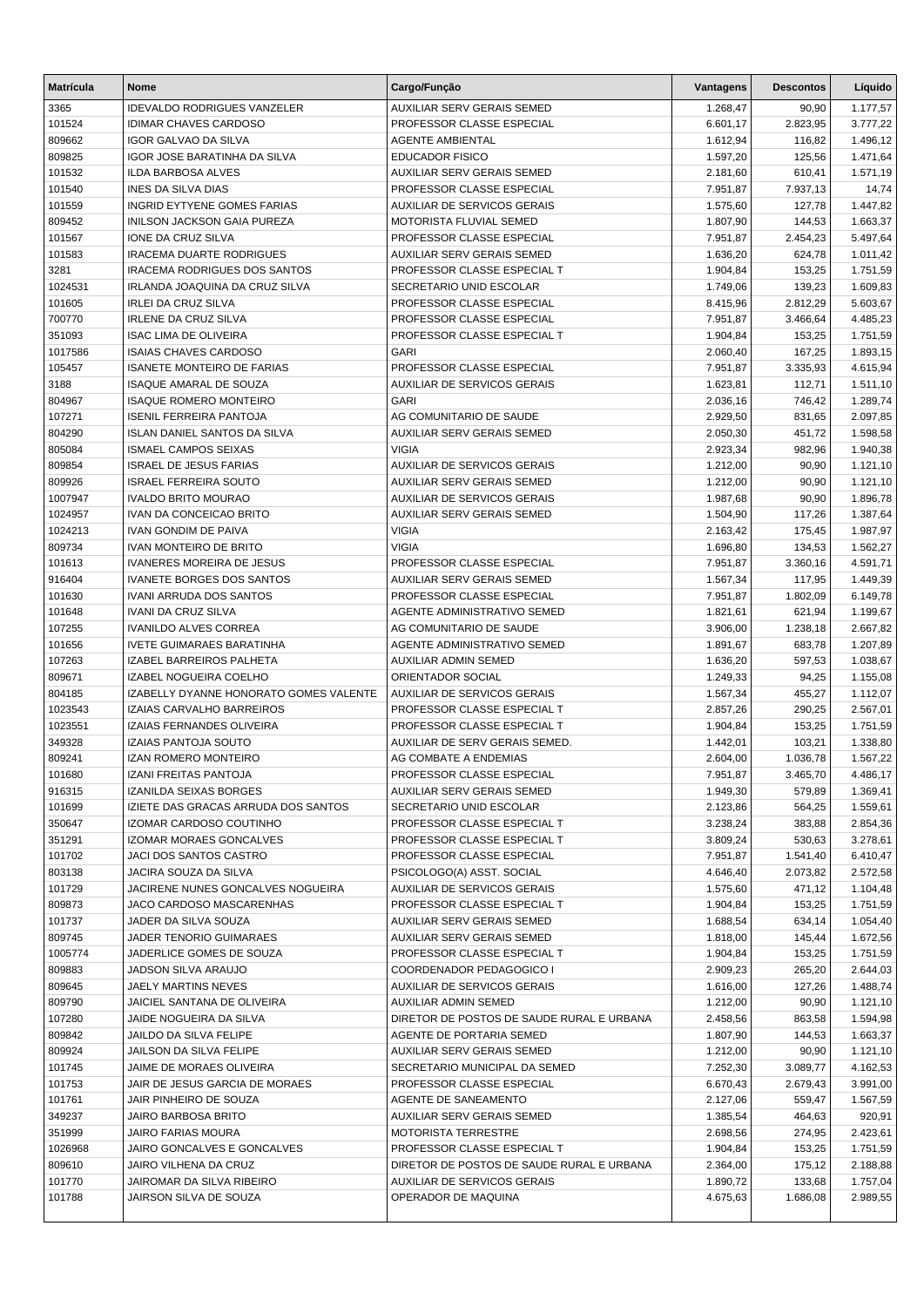| <b>Matrícula</b> | <b>Nome</b>                                                    | Cargo/Função                                                   | Vantagens            | <b>Descontos</b>     | Líquido              |
|------------------|----------------------------------------------------------------|----------------------------------------------------------------|----------------------|----------------------|----------------------|
| 809431           | JAKSON SOUZA DE ARAUJO                                         | <b>AUXILIAR DE SERVICOS GERAIS</b>                             | 1.324,94             | 90,90                | 1.234,04             |
| 809802           | JAMES DA SILVA SANTOS                                          | <b>TECNICO EM ENFERMAGEM</b>                                   | 1.795,28             | 143,39               | 1.651,89             |
| 101796           | JANDIR MACEDO MARTINS                                          | MOTORISTA FLUVIAL                                              | 3.234,02             | 1.490,11             | 1.743,91             |
| 809746           | JANDIRA RODRIGUES GARCIA                                       | PROFESSOR CLASSE ESPECIAL T                                    | 1.904,84             | 153,25               | 1.751,59             |
| 3195             | JANDRESON PINHEIRO PESSOA                                      | <b>VIGIA</b>                                                   | 2.060,40             | 167,10               | 1.893,30             |
| 1022911          | JANE CRISTINA FREIRE GOMES TAVARES                             | <b>ASSISTENTE SOCIAL AS</b>                                    | 3.872,00             | 519,07               | 3.352,93             |
| 1015290          | JANE MARIA NUNES DOS SANTOS                                    | PROFESSOR CLASSE ESPECIAL T                                    | 1.904,84             | 153,25               | 1.751,59             |
| 809813           | JANESA SILVA MARTINS                                           | <b>TECNICO EM ENFERMAGEM</b>                                   | 1.454,40             | 333,30               | 1.121,10             |
| 1017845          | JANILDO DA SILVA DE SOUZA                                      | <b>MICROSCOPISTA</b>                                           | 1.510,87             | 112,71               | 1.398,16             |
| 349451           | JANILSON DE JESUS LOPES                                        | <b>VIGIA</b>                                                   | 2.163,42             | 175,45               | 1.987,97             |
| 3210             | JAQUELINE AMARAL DE OLIVEIRA                                   | PROFESSOR CLASSE ESPECIAL T                                    | 627,92               | 42,85                | 585,07               |
| 1025554          | JAQUELINE LUZIA FREITAS GAIA                                   | PROFESSOR CLASSE II                                            | 8.312,09             | 3.588,33             | 4.723,76             |
| 3379             | JAQUELINE SOARES PANTOJA                                       | PROFESSOR CLASSE ESPECIAL T                                    | 1.904,84             | 153,25               | 1.751,59             |
| 803367           | JAQUILENE DA TRINDADE PESSOA                                   | AG COMBATE A ENDEMIAS                                          | 2.604,00             | 211,18               | 2.392,82             |
| 1023640          | JARLENE PINHEIRO PESSOA                                        | DIRETOR ESCOLAR ESPECIAL                                       | 3.809,69             | 463,12               | 3.346,57             |
| 349844           | JAYLSON OLIVEIRA ARAUJO                                        | <b>VIGIA</b>                                                   | 2.163,42             | 536,86               | 1.626,56             |
| 101818           | JEAN JACKSON PEREIRA LOPES                                     | <b>TECNICO DE INFORMATICA</b>                                  | 2.289,60             | 565,69               | 1.723,91             |
| 803855           | <b>JEAN MARCIO DA COSTA MARQUES</b>                            | <b>VIGIA</b>                                                   | 2.559,74             | 692,98               | 1.866,76             |
| 1024329          | JEANE PINHEIRO JORGE                                           | PROFESSOR CLASSE ESPECIAL T                                    | 2.857,26             | 304,46               | 2.552,80             |
| 101826           | JECILENE DO SOCORRO GARCIA DE MORAES                           | <b>AGENTE ADMINISTRATIVO</b>                                   | 3.205,44             | 263,74               | 2.941,70             |
| 1025783          | <b>JECIVALDO DA SILVA BRITO</b>                                | PROFESSOR CLASSE ESPECIAL T                                    | 1.904,84             | 153,25               | 1.751,59             |
| 809661           | JEFERSON FERREIRA FREITAS                                      | <b>AGENTE ADMINISTRATIVO</b>                                   | 1.272,00             | 96,30                | 1.175,70             |
| 350105           | JEFERSON PAULO FERREIRA QUARESMA                               | PROFESSOR CLASSE II                                            | 8.551,07             | 3.088,94             | 5.462,13             |
| 909726           | JEFESON DA SILVA SOUZA                                         | AUXILIAR DE SERVICOS GERAIS                                    | 2.341,18             | 614,95               | 1.726,23             |
| 355580           | JEFFERSON DOS REIS LIMA                                        | <b>FISIOTERAPEUTA</b>                                          | 6.292,00             | 2.264,50             | 4.027,50             |
| 350027           | JEFFERSON LIMA GUIMARAES                                       | <b>PROFESSOR CLASSE II</b>                                     | 4.870,38             | 2.372,14             | 2.498,24             |
| 809721           | JEIELE DIAS FURTADO                                            | AUXILIAR SERV GERAIS SEMED                                     | 202,00               | 15,15                | 186,85               |
| 804509           | JEOVA DE OLIVEIRA FIRMINO                                      | PROFESSOR CLASSE ESPECIAL                                      | 7.605,53             | 2.964,37             | 4.641,16             |
| 349422           | <b>JEOVA GOMES FONSECA</b>                                     | AGENTE DE PORTARIA SEMED                                       | 1.272,60             | 103,21               | 1.169,39             |
| 914851           | JEOVA TENORIO CABRAL                                           | AUXILIAR SERV GERAIS SEMED                                     | 1.757,40             | 142,53               | 1.614,87             |
| 809808           | JEOVANE DE JESUS DA SILVA                                      | <b>TECNICO EM ENFERMAGEM</b>                                   | 2.136,15             | 174,07               | 1.962,08             |
| 1005677          | JEREMIAS DE OLIVEIRA BARATINHA                                 | <b>VIGIA</b>                                                   | 3.708,72             | 2.153,75             | 1.554,97             |
| 349860           | JEREMIAS FERREIRA DAMASCENO                                    | AUXILIAR DE SERV GERAIS SEMED.                                 | 1.272,60             | 466,64               | 805,96               |
| 809681           | JERSON MACHADO ARRUDA                                          | <b>AUXILIAR SERV GERAIS SEMED</b>                              | 1.212,00             | 90,90                | 1.121,10             |
| 809561           | JESIEL DE FARIAS FARIAS                                        | ASSESSOR ESPECIAL I                                            | 1.599,84             | 90,90                | 1.508,94             |
| 809520           | JESSICA FERNANDES OLIVEIRA                                     | ENFERMEIRO(A)                                                  | 5.445,00             | 1.061,91             | 4.383,09             |
| 349399           | <b>JESSICA SOUSA BARRETO</b>                                   | AUXILIAR DE SERV GERAIS SEMED.                                 | 1.272,60             | 364,23               | 908,37               |
| 101842           | JESSUINA DE CASSIA DA COSTA MONTEIRO                           | PROFESSOR CLASSE ESPECIAL                                      | 7.896,46             | 2.633,59             | 5.262,87             |
| 3247             | JHACK TENORIO DE OLIVEIRA                                      | SECRETARIO UNID ESCOLAR                                        | 1.749,06             | 139,23               | 1.609,83             |
| 809650           | JHEIMI WILLIAM DE JESUS SARAIVA                                | <b>AGENTE DE PORTARIA</b>                                      | 1.454,40             | 112,71               | 1.341,69             |
| 809919           | JHEISON MENDES DIAS                                            | <b>AUXILIAR SERV GERAIS SEMED</b>                              | 1.212,00             | 90,90                | 1.121,10             |
| 809726           | JHEMES RODRIGUES DOS SANTOS                                    | PROFESSOR CLASSE ESPECIAL T                                    | 2.095,33             | 170,39               | 1.924,94             |
| 809902           | JHEMISSON SANTANA GONCALVES                                    | MOTORISTA FLUVIAL SEMED                                        | 2.100,80             | 170,89               | 1.929,91             |
| 1004913          | JHENES JORGE ALVES NUNES                                       | AUXILIAR DE SERVICOS GERAIS                                    | 1.914,87             | 113,04               | 1.801,83             |
| 809777           | JHON DOS SANTOS MAIA                                           | AUXILIAR DE SERVICOS GERAIS                                    | 2.413,90             | 222,38               | 2.191,52             |
| 349282           | JHONATAN BRITO DE SOUSA                                        | <b>VIGIA</b>                                                   | 1.654,38             | 621,07               | 1.033,31             |
| 1013475          | JOABE SOUZA PEREIRA<br>JOANA BARATINHA NOGUEIRA                | CONSELHEIRO<br><b>DIRETOR ESCOLAR ESPECIAL</b>                 | 1.562,72             | 502,94               | 1.059,78             |
| 1026526          |                                                                |                                                                | 3.809,69             | 463,12               | 3.346,57             |
| 1003828          | JOANA COUTINHO DOS SANTOS                                      | <b>GARI</b>                                                    | 1.811,94             | 658,97               | 1.152,97             |
| 101850           | JOANA LAUDECY GOMES SANTANA                                    | PROFESSOR CLASSE ESPECIAL                                      | 8.125,04             | 3.586,69             | 4.538,35             |
| 1006436          | JOANA MARIA MARTINS GOMES                                      | TECNICO EM ENFERMAGEM                                          | 1.454,40             | 112,71               | 1.341,69             |
| 107328           | JOANA ROSA DA COSTA GARCIA<br>JOANA ROSA FARIAS PEREIRA        | AUXILIAR DE ENFERMAGEM                                         | 2.520,96             | 1.007,61             | 1.513,35             |
| 803243           |                                                                | TECNICO EM ENFERMAGEM                                          | 3.988,84             | 1.300,32             | 2.688,52             |
| 804517           | JOANA ROSILENE ROMERO BATISTA<br>JOAO AIRES DA COSTA           | AUXILIAR SERV GERAIS SEMED<br><b>MOTORISTA</b>                 | 1.757,40             | 476,83               | 1.280,57             |
| 700550           | JOAO BARATINHA NOGUEIRA                                        | PROFESSOR CLASSE ESPECIAL                                      | 2.251,05             | 194,90               | 2.056,15             |
| 101869<br>809670 | JOAO BATISTA DA SILVA QUARESMA                                 |                                                                | 7.951,87<br>5.344,17 | 3.405,28<br>1.023,94 | 4.546,59<br>4.320,23 |
|                  |                                                                | PSICOLOGO (A)                                                  |                      |                      |                      |
| 1023292<br>3255  | JOAO BATISTA DE FREITAS ALVES<br>JOAO BATISTA DE SOUZA E SOUZA | PROFESSOR CLASSE ESPECIAL T<br>PROFESSOR CLASSE I              | 3.142,81<br>7.981,00 | 359,83<br>3.097,83   | 2.782,98<br>4.883,17 |
| 803340           | JOAO BATISTA MARQUES PALHETA                                   | AG COMBATE A ENDEMIAS                                          | 3.107,75             | 985,33               | 2.122,42             |
| 105538           | JOAO BATISTA NUNES DE CARVALHO                                 | PROFESSOR CLASSE ESPECIAL                                      | 7.605,53             | 2.537,90             | 5.067,63             |
|                  |                                                                |                                                                |                      |                      |                      |
| 1017977          | JOAO BATISTA OLIVEIRA CORREA<br>JOAO BATISTA ROSA DE OLIVEIRA  | VICE DIRETOR ESCOLAR ESPECIAL<br><b>AUX DE SERVICOS GERAIS</b> | 3.650,95             | 439,31               | 3.211,64             |
| 352267           |                                                                |                                                                | 1.268,47             | 130,00               | 1.138,47             |
| 105546<br>809209 | JOAO BATISTA SA DOS SANTOS<br>JOAO DE CASTRO FREITAS NETO      | <b>TECNICO AGRICOLA</b><br>PROFESSOR CLASSE I                  | 2.278,56<br>8.611,34 | 736,45               | 1.542,11<br>5.072,15 |
| 101885           | JOAO DE DEUS MOREIRA DOS SANTOS                                | AUXILIAR DE SERVICOS GERAIS                                    | 3.547,12             | 3.539,19<br>909,47   | 2.637,65             |
| 3228             | JOAO DE FARIAS FARIAS                                          | AGENTE DE PORTARIA SEMED                                       | 1.212,00             | 98,29                |                      |
| 914789           | JOAO DO SOCORRO OLIVEIRA FERREIRA                              | AG COMBATE A ENDEMIAS                                          | 3.107,75             | 981,49               | 1.113,71<br>2.126,26 |
|                  |                                                                |                                                                |                      |                      |                      |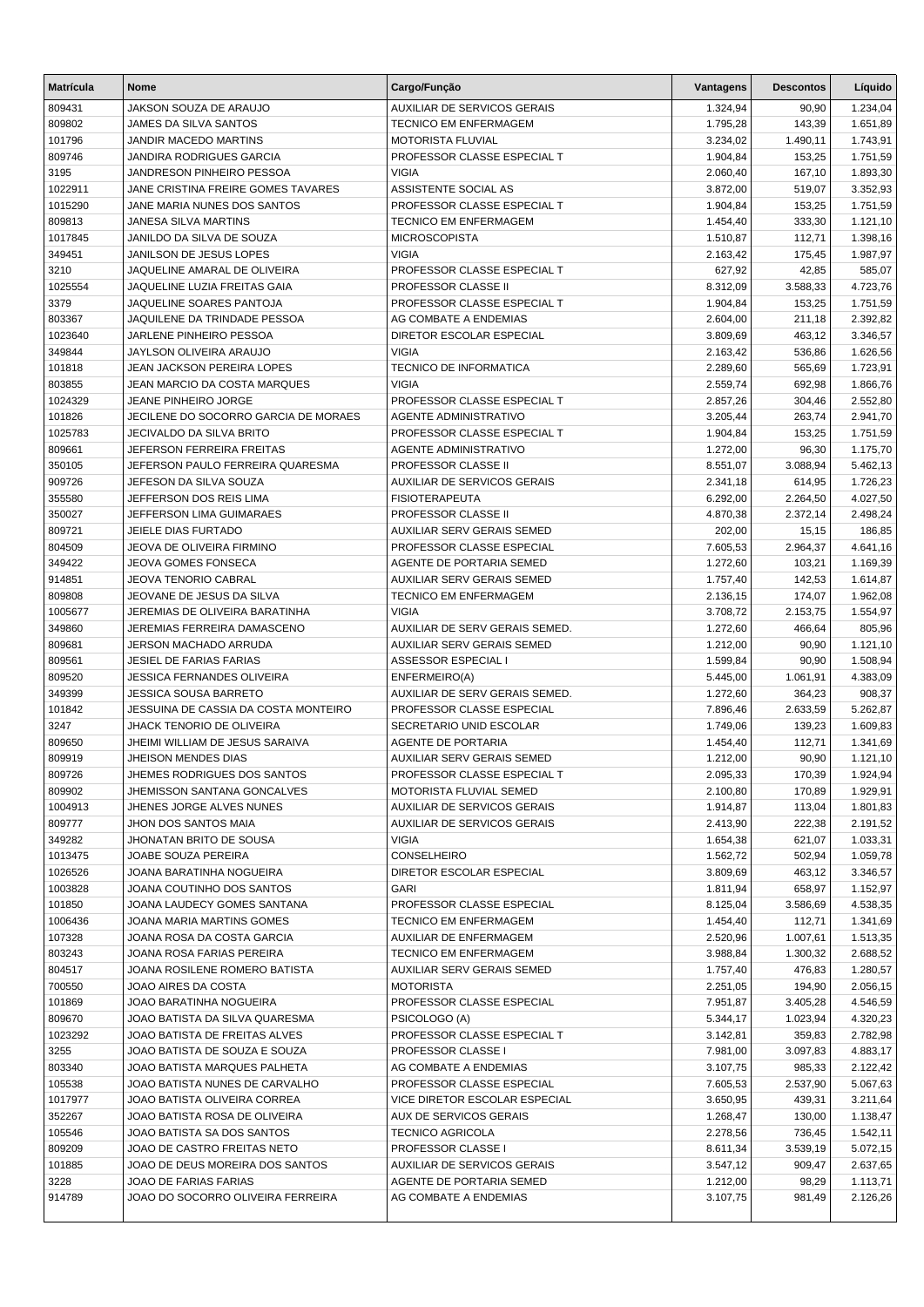| <b>Matrícula</b>  | <b>Nome</b>                                       | Cargo/Função                                             | Vantagens            | <b>Descontos</b>   | Líquido              |
|-------------------|---------------------------------------------------|----------------------------------------------------------|----------------------|--------------------|----------------------|
| 803375            | JOAO DOS SANTOS SILVA                             | AG COMBATE A ENDEMIAS                                    | 2.604,00             | 1.050,00           | 1.554,00             |
| 1008110           | JOAO ERLANDRICE CORREA MACHADO                    | CHEFE DEPTO DE RECURSOS HUMANOS                          | 4.728,00             | 607,62             | 4.120,38             |
| 809271            | JOAO FARIAS RODRIGUES                             | AGENTE DE PORTARIA SEMED                                 | 1.212,00             | 399,48             | 812,52               |
| 700843            | JOAO IVAN ARRUDA DOS SANTOS                       | <b>AUXILIAR SERV GERAIS SEMED</b>                        | 1.454,40             | 371,99             | 1.082,41             |
| 1005065           | JOAO JOSE BARATINHA DE OLIVEIRA                   | AG COMBATE A ENDEMIAS                                    | 2.604,00             | 790,96             | 1.813,04             |
| 107352            | JOAO MARCOS CARDOSO RODRIGUES                     | <b>AGENTE DE PORTARIA</b>                                | 2.460,36             | 876,35             | 1.584,01             |
| 3319              | JOAO MAURICIO DE BRITO FILHO                      | CONSELHEIRO                                              | 1.619,19             | 421,62             | 1.197,57             |
| 809875            | JOAO MAX DAMASCENO FERREIRA                       | PROFESSOR CLASSE ESPECIAL T                              | 1.904,84             | 153,25             | 1.751,59             |
| 101907            | JOAO NOGUEIRA SA                                  | <b>DIRETOR ESCOLAR I</b>                                 | 8.146,80             | 2.371,96           | 5.774,84             |
| 1025694           | JOAO PAGOITO NUNES DE OLIVEIRA                    | AGENTE DE PORTARIA SEMED                                 | 1.212,00             | 90,90              | 1.121,10             |
| 350118            | JOAO PAULO DE SENA TEIXEIRA                       | COORDENADOR PEDAGOGICO II                                | 6.493,82             | 2.824,22           | 3.669,60             |
| 349675            | JOAQUIM CARNEIRO MOITA                            | <b>VIGIA</b>                                             | 2.163,42             | 757,72             | 1.405,70             |
| 1023306           | JOAQUIM SANTANA FREITAS ALVES                     | PROFESSOR CLASSE ESPECIAL T                              | 2.857,26             | 251,86             | 2.605,40             |
| 1024817           | JOAQUINA DE NAZARE BARBOSA DOS ANJOS              | PROFESSOR CLASSE ESPECIAL T                              | 1.904,84             | 153,25             | 1.751,59             |
| 3444              | JOBSON DE OLIVEIRA LIMA                           | <b>AGENTE AMBIENTAL</b>                                  | 2.250,00             | 196,45             | 2.053,55             |
| 809897            | JOCBELDE PANTOJA FERREIRA                         | PROFESSOR CLASSE ESPECIAL T                              | 3.301,70             | 399,88             | 2.901,82             |
| 1027174           | JOCICLELMA RODRIGUES DE MORAES                    | ENFERMEIRO(A)                                            | 4.456,83             | 723,26             | 3.733,57             |
| 809864            | JOCINEA DA CONCEICAO SILVA                        | ASSESSOR ESPECIAL I                                      | 808,00               | 60,60              | 747,40               |
| 803448            | JODSON DA SILVA SOUZA                             | AG COMUNITARIO DE SAUDE                                  | 2.604,00             | 903,74             | 1.700,26             |
| 101923            | JOEL BORGES DE MORAES                             | <b>AGENTE DE PORTARIA SEMED</b>                          | 1.632,07             | 600,79             | 1.031,28             |
| 3050              | JOEL BRITO DE PAULA                               | <b>VIGIA</b>                                             | 2.666,40             | 1.010,17           | 1.656,23             |
| 106666            | JOEL CRUZ MIRANDA                                 | AGENTE ADMINISTRATIVO (P N 002/2015GP)                   | 3.790,86             | 1.293,06           | 2.497,80             |
| 1026194           | JOEL OLIVEIRA DE MATOS                            | <b>AUXILIAR ADMIN SEMED</b>                              | 1.212,00             | 90,90              | 1.121,10             |
| 350121            | JOEL PAIXAO DA SILVA                              | COORDENADOR PEDAGOGICO II                                | 6.493,82             | 2.332,09           | 4.161,73             |
| 101931            | JOEL PEIXINHO DE MORAES                           | PROFESSOR CLASSE ESPECIAL                                | 7.951,87             | 3.789,21           | 4.162,66             |
| 1024698           | JOEL PEREIRA DA SILVA                             | PROFESSOR CLASSE ESPECIAL T                              | 1.904,84             | 153,25             | 1.751,59             |
| 350163            | JOELDSON COSTA PANTOJA                            | PROFESSOR CLASSE I                                       | 7.981,00             | 1.794,68           | 6.186,32             |
| 101940            | JOELKSON ALFREDO MAIA RODRIGUES                   | PROFESSOR CLASSE II                                      | 14.317,60            | 6.740,85           | 7.576,75             |
| 351337            | JOELMA DE JESUS NOGUEIRA                          | PROFESSOR CLASSE ESPECIAL T                              | 1.904,84             | 153,25             | 1.751,59             |
| 809634            | JOELMA DUARTE FELIPE                              | <b>AGENTE ADMINISTRATIVO</b>                             | 1.526,40             | 119,19             | 1.407,21             |
| 1023314           | JOELSON CARVALHO SOUTO<br>JOELSON DA CRUZ MIRANDA | PROFESSOR CLASSE ESPECIAL T<br>PROFESSOR CLASSE ESPECIAL | 2.857,26             | 304,46             | 2.552,80             |
| 101958<br>1012568 | JOETE OLIVEIRA ARRUDA                             | <b>TECNICO EM ENFERMAGEM</b>                             | 8.159,68             | 3.571,08<br>112,71 | 4.588,60             |
| 1015915           | JOICE DO SOCORRO MELO PEREIRA                     | DIRETOR ESCOLAR ESPECIAL                                 | 1.454,40<br>3.809,69 | 463,12             | 1.341,69<br>3.346,57 |
| 803812            | JOICIANE DE MELO PEREIRA                          | PROFESSOR CLASSE ESPECIAL                                | 6.926,71             | 2.996,88           | 3.929,83             |
| 101966            | <b>JOICIL BARRETO MAIA</b>                        | PROFESSOR CLASSE ESPECIAL                                | 7.536,27             | 2.887,82           | 4.648,45             |
| 804770            | JOISY CLEY DE JESUS RODRIGUES COSTA               | <b>GARI</b>                                              | 2.379,56             | 1.021,77           | 1.357,79             |
| 809688            | JOMELQUIE PINHEIRO DE JESUS                       | <b>VIGIA</b>                                             | 2.411,88             | 222,06             | 2.189,82             |
| 105619            | JONAS LOPES DE FARIAS                             | PROFESSOR CLASSE II                                      | 13.299,36            | 6.008,96           | 7.290,40             |
| 804193            | JONATAN PUREZA FERREIRA                           | <b>AUXILIAR SERV GERAIS SEMED</b>                        | 1.454,40             | 117,95             | 1.336,45             |
| 107360            | JONE MARCIO CONCEICAO BARROS                      | AG COMUNITARIO DE SAUDE                                  | 2.821,00             | 653,54             | 2.167,46             |
| 1022229           | JONES CALDAS PESSOA FILHO                         | VIGIA                                                    | 1.696,80             | 134,53             | 1.562,27             |
| 105635            | JONESSY COSTA BATISTA                             | PROFESSOR CLASSE I                                       | 7.253,68             | 3.158,23           | 4.095,45             |
| 101982            | JONHY DA SILVA NUNES                              | PROFESSOR CLASSE ESPECIAL                                | 7.328,46             | 3.047,79           | 4.280,67             |
| 3367              | JONILSON BARATINHA DE OLIVEIRA                    | PROFESSOR CLASSE ESPECIAL T                              | 1.904,84             | 153,25             | 1.751,59             |
| 809611            | JORDANA ROMERO DE MATOS                           | DIRETOR DE POSTOS DE SAUDE RURAL E URBANA                | 1.891,20             | 152,02             | 1.739,18             |
| 351126            | JORDEL CASTRO DE MORAES                           | PROFESSOR CLASSE ESPECIAL T                              | 1.904,84             | 153,25             | 1.751,59             |
| 914606            | JORGE AUGUSTO FERREIRA DE SOUZA                   | AG COMBATE A ENDEMIAS                                    | 2.604,00             | 1.036,75           | 1.567,25             |
| 107379            | JORGE COSTA CUNHA                                 | <b>MOTORISTA</b>                                         | 2.251,05             | 743,35             | 1.507,70             |
| 101990            | JORGE KELLY DA COSTA NUNES                        | <b>ELETRICISTA</b>                                       | 4.197,76             | 978,92             | 3.218,84             |
| 105643            | JORGE LUIS SALAS BARRIGA                          | DIR DE LOGISTICA E PROCESSAMENTO DADOS                   | 8.084,88             | 2.970,11           | 5.114,77             |
| 102008            | JORGE MARCIO ALVES AMARO                          | PROFESSOR CLASSE ESPECIAL                                | 7.951,87             | 4.667,35           | 3.284,52             |
| 349513            | JORGE MOURA DE JESUS                              | AUXILIAR DE SERV GERAIS SEMED.                           | 1.272,60             | 404,39             | 868,21               |
| 102016            | JORGE WILLIANMS SACRAMENTO NUNES                  | PROFESSOR CLASSE II                                      | 13.901,99            | 5.332,71           | 8.569,28             |
| 803758            | JOSE ALVES DE ALMEIDA NETO                        | PROFESSOR CLASSE ESPECIAL                                | 7.605,53             | 3.344,94           | 4.260,59             |
| 349922            | JOSE ANTONIO DE ALMEIDA JUNIOR                    | PROFESSOR CLASSE II                                      | 8.551,07             | 1.932,83           | 6.618,24             |
| 102024            | JOSE ANTONIO DE ARAUJO GONCALVES                  | AUXILIAR DE SERVICOS GERAIS                              | 2.205,84             | 1.041,94           | 1.163,90             |
| 107387            | JOSE ANTONIO DE OLIVEIRA FERNANDES                | AG COMUNITARIO DE SAUDE                                  | 2.929,50             | 1.198,62           | 1.730,88             |
| 102032            | JOSE ANTONIO DINIZ MARQUES                        | AUXILIAR DE SERVICOS GERAIS                              | 2.048,01             | 654,86             | 1.393,15             |
| 1004433           | JOSE ASSIS DE OLIVEIRA FILHO                      | <b>PENSIONISTA</b>                                       | 5.578,69             | 196,41             | 5.382,28             |
| 107395            | JOSE AUGUSTO GONCALVES PANTOJA                    | AG COMUNITARIO DE SAUDE                                  | 2.604,00             | 949,94             | 1.654,06             |
| 803626            | JOSE AUGUSTO SARGES RODRIGUES                     | AG COMUNITARIO DE SAUDE                                  | 3.472,00             | 1.179,66           | 2.292,34             |
| 1023390           | JOSE CARLOS FREITAS ALVES                         | PROFESSOR CLASSE ESPECIAL T                              | 2.857,26             | 304,46             | 2.552,80             |
| 107409            | JOSE CARLOS PINHEIRO DE OLIVEIRA                  | AG COMUNITARIO DE SAUDE                                  | 2.929,50             | 327,67             | 2.601,83             |
| 107417            | JOSE DE LIMA MACHADO                              | AG COMUNITARIO DE SAUDE                                  | 2.929,50             | 1.198,62           | 1.730,88             |
| 809712            | JOSE DE SOUZA MATOS JUNIOR                        | AGENTE DE PORTARIA SEMED                                 | 363,60               | 27,27              | 336,33               |
| 914991            | JOSE DO SOCORRO SANTIAGO DE OLIVEIRA              | <b>VIGIA</b>                                             | 2.559,74             | 938,44             | 1.621,30             |
| 102059            | JOSE DOMINGOS DOS SANTOS OLIVEIRA                 | PROFESSOR CLASSE ESPECIAL                                | 8.125,04             | 2.442,18           | 5.682,86             |
|                   |                                                   |                                                          |                      |                    |                      |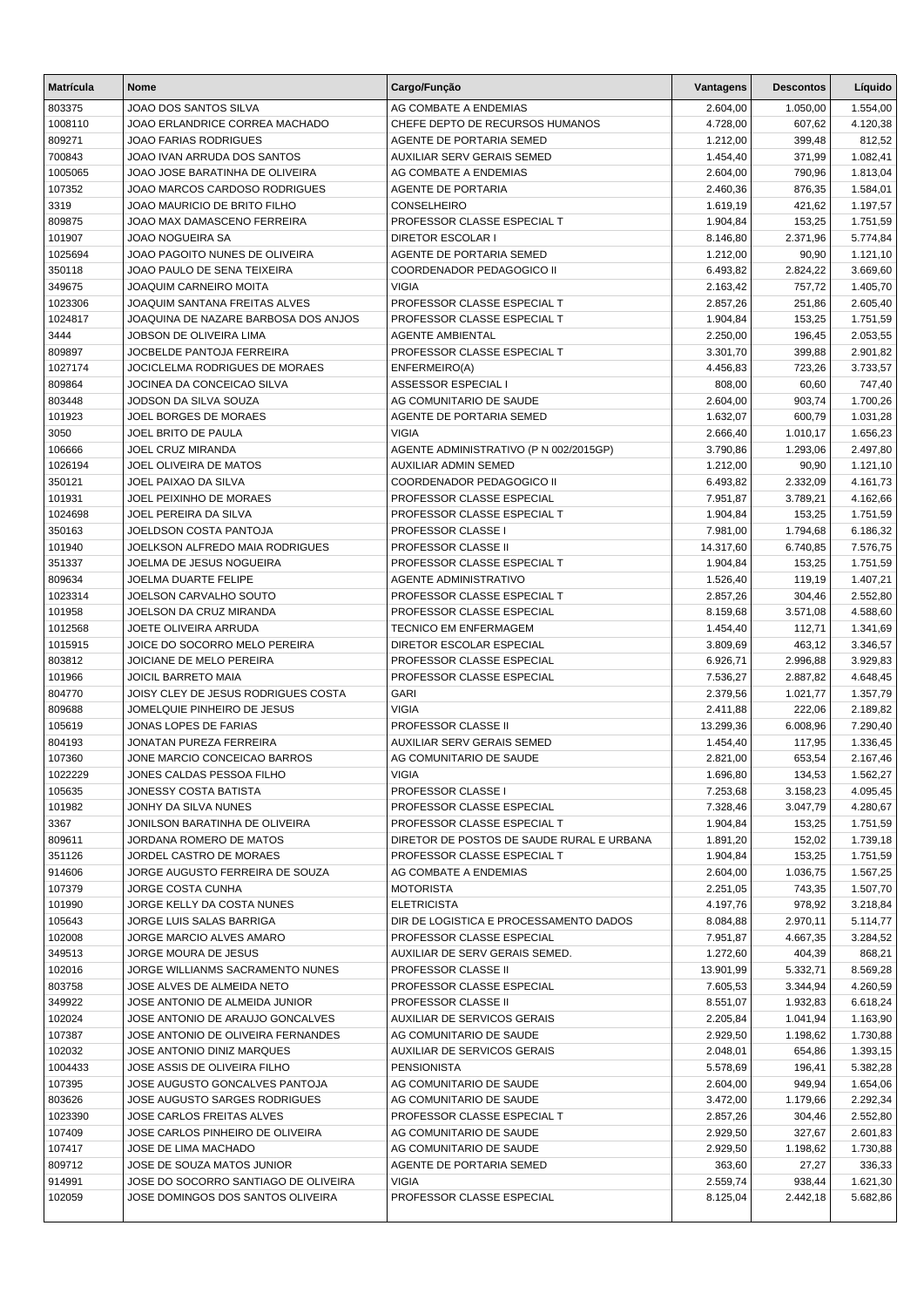| <b>Matrícula</b> | Nome                                                             | Cargo/Função                                      | Vantagens            | <b>Descontos</b>     | Líquido              |
|------------------|------------------------------------------------------------------|---------------------------------------------------|----------------------|----------------------|----------------------|
| 1023810          | JOSE DOUGLAS SARGES BELEM                                        | PROFESSOR CLASSE ESPECIAL T                       | 1.800,07             | 143,82               | 1.656,25             |
| 917460           | JOSE EDVALDO FERNANDES CAMARAO                                   | <b>VIGIA</b>                                      | 2.559,74             | 933,93               | 1.625,81             |
| 102067           | JOSE ELINALDO TELES GARCIA                                       | PROFESSOR CLASSE ESPECIAL                         | 7.328,46             | 3.119,63             | 4.208,83             |
| 809934           | JOSE FELIPE DE SOUZA MAGALHAES                                   | <b>TECNICO EM ENFERMAGEM</b>                      | 1.365,43             | 99,62                | 1.265,81             |
| 107425           | JOSE FERNANDO BATISTA CASTRO                                     | <b>TECNICO EM ENFERMAGEM</b>                      | 3.844,92             | 1.057,84             | 2.787,08             |
| 1013211          | JOSE GILBERTO DA SILVA COSTA                                     | AUXILIAR DE SERVICOS GERAIS                       | 1.454,40             | 112,71               | 1.341,69             |
| 102075           | JOSE HUMBERTO CARDOSO BARRETO                                    | <b>AUXILIAR SERV GERAIS SEMED</b>                 | 1.575,60             | 127,78               | 1.447,82             |
| 102083           | JOSE ISRAEL DOS SANTOS ALVES                                     | AGENTE DE PORTARIA SEMED                          | 1.575,60             | 577,53               | 998,07               |
| 352572           | JOSE JUNIOR HERCULANO BORGES                                     | <b>AUXILIAR SERV GERAIS SEMED</b>                 | 1.818,00             | 145,44               | 1.672,56             |
| 1007718          | JOSE LOURENCO LIMA MACEDO                                        | OPERADOR SISTEMA DE TV                            | 3.154,57             | 1.030,18             | 2.124,39             |
| 349919           | <b>JOSE LUAN LEAL LIMA</b>                                       | <b>DIRETOR ESCOLAR II</b>                         | 8.151,00             | 1.641,70             | 6.509,30             |
| 809791           | JOSE MACIEL GOMES BARATINHA                                      | PROFESSOR CLASSE ESPECIAL T                       | 1.904,84             | 153,25               | 1.751,59             |
| 352374           | JOSE MARIA ALVES VAZ                                             | ASSESSOR ESPECIAL II                              | 2.364,00             | 148,89               | 2.215,11             |
| 350209           | JOSE MARIA AMORIM CALDAS                                         | PROFESSOR CLASSE II                               | 5.844,44             | 1.081,50             | 4.762,94             |
| 809862           | JOSE MARIA DE ARAUJO LOBATO                                      | AGENTE DE PORTARIA SEMED                          | 1.212,00             | 90,90                | 1.121,10             |
| 1004980          | JOSE MARIA DE MELO SANTOS                                        | <b>MICROSCOPISTA</b>                              | 2.050,30             | 166,34               | 1.883,96             |
| 3376             | JOSE MARIA DE MORAES MENDES                                      | <b>VIGIA</b>                                      | 1.696,80             | 134,53               | 1.562,27             |
| 1005723          | JOSE MARIA GARCIA DE MORAES<br><b>JOSE MARIA MOUGO GONCALVES</b> | AGENTE ADMINISTRATIVO P 010/2013<br><b>VIGIA</b>  | 5.996,80             | 2.178,68             | 3.818,12             |
| 803928           | JOSE MARIA NUNES DOS SANTOS                                      | <b>PEDAGOGO</b>                                   | 2.680,94             | 940,24               | 1.740,70<br>2.506,31 |
| 350861<br>350056 | JOSE MARIA SALES BORGES                                          | PROFESSOR CLASSE II                               | 4.065,60<br>7.615,95 | 1.559,29<br>1.776,72 | 5.839,23             |
| 102105           | JOSE MARIA SARAIVA DE OLIVEIRA                                   | PROFESSOR CLASSE ESPECIAL                         | 7.951,87             | 3.469,23             | 4.482,64             |
| 102121           | JOSE MOIZES DE JESUS NOGUEIRA                                    | PROFESSOR CLASSE ESPECIAL                         | 5.922,34             | 1.557,34             | 4.365,00             |
| 809761           | JOSE RAIMUNDO FARIAS DE MORAES                                   | SECRETARIO MUNICIPAL DE SAUDE                     | 5.578,69             | 1.112,24             | 4.466,45             |
| 3463             | JOSE RAIMUNDO GOMES RODRIGUES                                    | <b>VIGIA</b>                                      | 1.696,80             | 134,53               | 1.562,27             |
| 809689           | JOSE RAIMUNDO NUNES DA COSTA                                     | SECRETARIO UNID ESCOLAR                           | 1.749,06             | 139,23               | 1.609,83             |
| 1007564          | JOSE ROBERTO DUARTE PONTES                                       | <b>AUXILIAR DE SERVICOS GERAIS</b>                | 1.268,47             | 90,90                | 1.177,57             |
| 804150           | JOSE ROBERTO PEREIRA BORDALO                                     | AUXILIAR SERV GERAIS SEMED                        | 1.454,40             | 117,95               | 1.336,45             |
| 3433             | JOSECLEIA TEIXEIRA DA SILVA                                      | ENFERMEIRO(A)                                     | 6.251,63             | 1.365,60             | 4.886,03             |
| 804304           | <b>JOSEFA MORAES PEREIRA</b>                                     | <b>AUXILIAR SERV GERAIS SEMED</b>                 | 1.510,87             | 444,24               | 1.066,63             |
| 105694           | JOSELIA PANTOJA NOGUEIRA                                         | <b>AUXILIAR DE SERVICOS GERAIS</b>                | 1.636,20             | 649,65               | 986,55               |
| 809798           | JOSELMA MARINHO MAGNO                                            | <b>TECNICO EM ENFERMAGEM</b>                      | 2.136,15             | 174,07               | 1.962,08             |
| 353019           | JOSENILSON SANCHES FURTADO                                       | PROFESSOR CLASSE I                                | 7.981,00             | 1.794,68             | 6.186,32             |
| 809684           | JOSIANE DE SA SILVA                                              | PROFESSOR CLASSE ESPECIAL T                       | 3.809,24             | 530,63               | 3.278,61             |
| 349828           | JOSIANE MORAES RODRIGUES                                         | DIRETOR DE PESCA AQUICULTURA                      | 1.654,80             | 134,20               | 1.520,60             |
| 804525           | JOSIAS DA SILVA MONTEIRO                                         | <b>AUXILIAR SERV GERAIS SEMED</b>                 | 1.454,40             | 558,18               | 896,22               |
| 1005936          | <b>JOSIAS NOGUEIRA CAMPOS</b>                                    | DIRETOR DO DEPARTAMENTO DE AGUA - PMC             | 1.576,00             | 123,66               | 1.452,34             |
| 350689           | <b>JOSIAS PEREIRA DA COSTA</b>                                   | PROFESSOR CLASSE ESPECIAL T                       | 1.904,84             | 153,25               | 1.751,59             |
| 1006398          | JOSIAS SENA DE OLIVEIRA                                          | ASSESSOR ESPECIAL II                              | 2.206,40             | 137,07               | 2.069,33             |
| 107441           | JOSIEL NAZARENO LOPES DE MORAES                                  | AG COMUNITARIO DE SAUDE                           | 2.821,00             | 1.154,72             | 1.666,28             |
| 804762           | <b>JOSIEL NOGUEIRA CAMPOS</b>                                    | ASSESSOR ESPECIAL II                              | 3.687,84             | 1.162,54             | 2.525,30             |
| 803553           | JOSIEL TEIXEIRA FERNANDES                                        | AG COMUNITARIO DE SAUDE                           | 2.604,00             | 831,01               | 1.772,99             |
| 916021           | JOSIELE DE OLIVEIRA ARRUDA                                       | AUXILIAR DE SERVICOS GERAIS                       | 2.052,14             | 117,95               | 1.934,19             |
| 803669           | JOSIELE FREITAS SERRAO                                           | AG COMUNITARIO DE SAUDE                           | 3.472,00             | 317,06               | 3.154,94             |
| 350176           | JOSIELISON FERDINEI DA COSTA RIBEIRO                             | PROFESSOR CLASSE II                               | 8.551,07             | 3.046,09             | 5.504,98             |
| 102130           | JOSILENE JARMAN RODRIGUES DA COSTA                               | VICE DIRETOR ESCOLAR ESPECIAL                     | 7.758,00             | 1.666,02             | 6.091,98             |
| 803693           | JOSIMARA ALVES DE SOUZA                                          | <b>MICROSCOPISTA</b>                              | 2.036,16             | 746,42               | 1.289,74             |
| 1026674          | JOSIMARA BARATINHA DE OLIVEIRA                                   | AUXILIAR SERV GERAIS SEMED                        | 1.212,00             | 90,90                | 1.121,10             |
| 916617           | JOSINEI DE JESUS LOPES DE MORAES                                 | PROFESSOR CLASSE ESPECIAL                         | 6.878,23             | 2.976,67             | 3.901,56             |
| 1001213          | JOSINETE RODRIGUES FREITAS                                       | PROFESSOR CLASSE ESPECIAL                         | 7.605,53             | 2.984,20             | 4.621,33             |
| 355080           | JOSIVAN MORAES COSTA                                             | AUXILIAR ADMINISTRAIVO.                           | 1.868,50             | 494,89               | 1.373,61             |
| 352209           | JOSUE SANTANA DE JESUS                                           | OPERADOR DE MAQUINA                               | 3.092,10             | 348,15               | 2.743,95             |
| 1013920          | JOSY ELAYNE COSTA SANTOS                                         | PROFESSOR CLASSE ESPECIAL T                       | 2.857,26             | 304,46               | 2.552,80             |
| 809417           | JOVENILSON FERREIRA MONTEIRO                                     | AUXILIAR SERV GERAIS SEMED                        | 1.212,00             | 90,90                | 1.121,10             |
| 354238           | JOZINEIDE DA SILVA CARDOSO                                       | <b>AUXILIAR DE SERVICOS GERAIS</b>                | 1.212,00             | 90,90                | 1.121,10             |
| 354585           | JUCENIL DE LEAO SANTOS                                           | AUXILIAR DE SERVICOS GERAIS                       | 1.678,44             | 122,71               | 1.555,73             |
| 1005332          | JUCICLEIA RODRIGUES DE LIMA                                      | PROFESSOR CLASSE ESPECIAL T                       | 825,43               | 61,90                | 763,53               |
| 107450           | <b>JUCICLEIA SANTOS MARTINS</b>                                  | AG COMUNITARIO DE SAUDE                           | 2.929,50             | 911,80               | 2.017,70             |
| 809788<br>3356   | JUCIELE DA SILVA LIMA<br>JUCIELE PANTOJA DE OLIVEIRA             | AGENTE DE PORTARIA<br>PROFESSOR CLASSE ESPECIAL T | 1.212,00<br>2.285,81 | 90,90<br>202,11      | 1.121,10<br>2.083,70 |
| 809680           | <b>JUCIETE DUARTE DOS SANTOS</b>                                 | AUXILIAR SERV GERAIS SEMED                        | 1.212,00             | 90,90                | 1.121,10             |
| 1023675          | JUCINEIA PANTOJA DE OLIVEIRA                                     | PROFESSOR CLASSE ESPECIAL T                       | 1.904,84             | 153,25               | 1.751,59             |
| 915068           | JUCIVALDO CARMO DE SOUZA                                         | <b>GARI</b>                                       | 2.036,16             | 737,38               | 1.298,78             |
| 809648           | JULIANNE VANESSA GARCIA SANTIAGO                                 | TECNICO DE INFORMATICA                            | 1.526,40             | 119,19               | 1.407,21             |
| 804312           | JUNIO GOMES DO AMARAL                                            | <b>VIGIA</b>                                      | 2.559,74             | 964,05               | 1.595,69             |
| 102148           | JUNIOR RODRIGUES PUREZA                                          | PROFESSOR CLASSE ESPECIAL                         | 7.847,97             | 1.819,54             | 6.028,43             |
| 352387           | JURACI SA LIMA                                                   | AUXILIAR DE SERVICOS GERAIS                       | 1.381,41             | 190,90               | 1.190,51             |
| 107468           | JURENIL BORGES DE MORAES                                         | AG COMUNITARIO DE SAUDE                           | 2.604,00             | 1.060,40             | 1.543,60             |
|                  |                                                                  |                                                   |                      |                      |                      |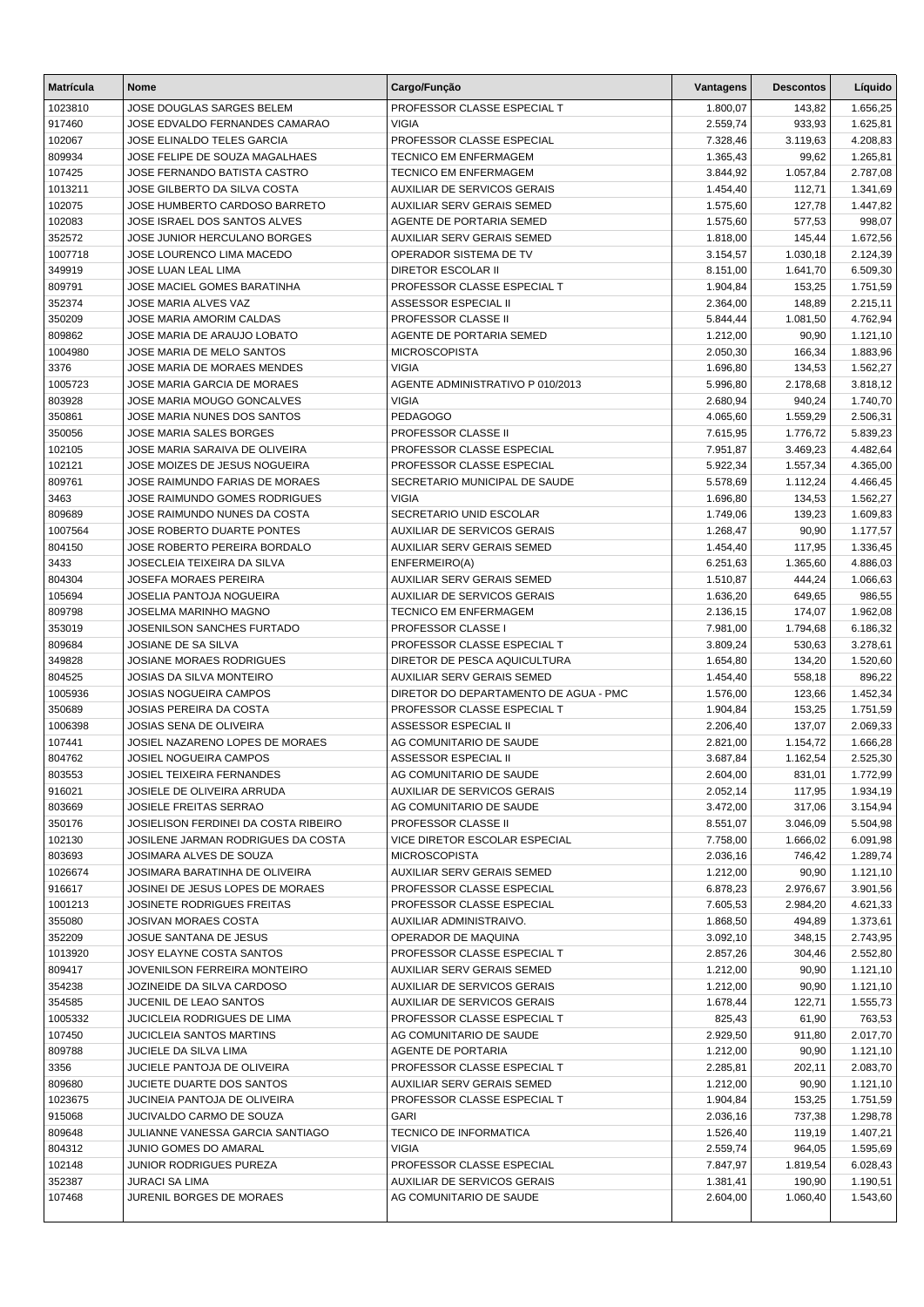| <b>Matrícula</b> | <b>Nome</b>                                            | Cargo/Função                      | Vantagens | <b>Descontos</b> | Líquido  |
|------------------|--------------------------------------------------------|-----------------------------------|-----------|------------------|----------|
| 910015           | <b>JUSCICLEY RODRIGUES BARBOSA</b>                     | <b>GARI</b>                       | 2.036,16  | 747,42           | 1.288,74 |
| 809698           | JUSSARA RODRIGUES DE SOUZA                             | AUXILIAR SERV GERAIS SEMED        | 1.212,00  | 90,90            | 1.121,10 |
| 1023187          | JUSSELINO DA CONCEICAO PEREIRA                         | AGENTE DE PORTARIA                | 2.666,64  | 228,99           | 2.437,65 |
| 809715           | KALLINY DA SILVA HERCULANO                             | <b>AUXILIAR SERV GERAIS SEMED</b> | 1.212,00  | 90,90            | 1.121,10 |
| 349815           | KAREN BEATRIZ CHAVES DA SILVA                          | AUXILIAR DE SERV GERAIS SEMED.    | 1.272,60  | 127,45           | 1.145,15 |
| 353791           | KARLA DA CRUZ BREOTON                                  | PROFESSOR CLASSE ESPECIAL T       | 1.904,84  | 153,25           | 1.751,59 |
| 809442           | KARY LUANA DE MORAES PAES                              | AUXILIAR SERV GERAIS SEMED        | 1.212,00  | 90,90            | 1.121,10 |
| 102164           | KATIA CILENE CHAVES DAMASCENO FREITAS                  | AUXILIAR SERV GERAIS SEMED        | 1.636,20  | 156,94           | 1.479,26 |
| 349899           | KATIA PUREZA GUILHERME                                 | COORDENADOR PEDAGOGICO II         | 6.493,82  | 2.618,41         | 3.875,41 |
| 102172           | KATUSCIA CRISTINA FREITAS SOUSA BARROS                 | <b>AUXILIAR ADMINISTRATIVO</b>    | 1.575,60  | 480,67           | 1.094,93 |
| 1006932          | <b>KEILA MORAES FERREIRA</b>                           | ORIENTADOR SOCIAL                 | 1.249,33  | 94,25            | 1.155,08 |
| 803600           | KELIANE FERNANDES DA SILVA                             | AG COMUNITARIO DE SAUDE           | 2.604,00  | 881,21           | 1.722,79 |
| 1024930          | KELLE DA CRUZ BREOTON                                  | COORDENADOR PEDAGOGICO 200H TEMP  | 3.809,69  | 530,75           | 3.278,94 |
| 102180           | KELMA DE PAULA PEREIRA PRIMAVERA DOS<br><b>SANTOS</b>  | AUXILIAR SERV GERAIS SEMED        | 1.632,07  | 576,55           | 1.055,52 |
| 107476           | KERLE JURANDY TAVARES GOMES                            | <b>AGENTE DE PORTARIA</b>         | 3.092,86  | 1.365,69         | 1.727,17 |
| 107484           | <b>KERME TAVARES GOMES</b>                             | AG COMBATE A ENDEMIAS             | 2.821,00  | 765,15           | 2.055,85 |
| 916102           | KESIA NOGUEIRA DA SILVA                                | <b>AUX DE SERVICOS GERAIS</b>     | 1.510,87  | 507,95           | 1.002,92 |
| 809438           | KEULEM NOGUEIRA DA CRUZ                                | PROFESSOR CLASSE ESPECIAL T       | 1.904,84  | 153,25           | 1.751,59 |
| 809707           | KEULERY MONIQUE DA SILVA MELO                          | PROFESSOR CLASSE ESPECIAL T       | 2.000,09  | 161,82           | 1.838,27 |
| 700630           | KINARA MORAES DA SILVA MELO                            | <b>TECNICO RADIOLOGIA</b>         | 5.198,88  | 1.928,19         | 3.270,69 |
| 1005472          | LAERTE SALES CORREA                                    | AUXILIAR SERV GERAIS SEMED        | 1.506,74  | 745,10           | 761,64   |
| 804533           | LAIDES SANTIAGO DE MORAES                              | <b>AUXILIAR ADMINISTRATIVO</b>    | 1.757,40  | 142,53           | 1.614,87 |
| 809590           | LARISSA VENY CORREA DE PAULA SILVA                     | COORDENADORA SAUDE BUCAL          | 3.782,40  | 424,56           | 3.357,84 |
| 102199           | <b>LAYLDA CHAVES DA SILVA</b>                          | AUXILIAR SERV GERAIS SEMED        | 1.575,60  | 574,54           | 1.001,06 |
| 809799           | LAYSE SANTANA DE FIGUEIREDO                            | <b>TECNICO EM ENFERMAGEM</b>      | 2.124,79  | 173,05           | 1.951,74 |
| 809723           | LEANDRA PALHETA DE MIRANDA                             | PROFESSOR CLASSE ESPECIAL T       | 2.381,05  | 217,18           | 2.163,87 |
| 809277           | LEANDRO ANDERSON GONCALVES DIAS                        | <b>TECNICO RADIOLOGIA</b>         | 2.926,00  | 296,15           | 2.629,85 |
| 916099           | LEANDRO BATISTA ALVES                                  | <b>VIGIA</b>                      | 2.559,74  | 241,20           | 2.318,54 |
| 809711           | LEANDRO DE OLIVEIRA RODRIGUES                          | <b>VIGIA</b>                      | 1.696,80  | 134,53           | 1.562,27 |
| 1006290          | LEANDRO FIRMINO MIRANDA                                | AUXILIAR DE SERVICOS GERAIS       | 2.419,96  | 825,62           | 1.594,34 |
| 809335           | <b>LEANDRO FREITAS MORAES</b>                          | <b>VIGIA</b>                      | 2.262,40  | 497,79           | 1.764,61 |
| 1023322          | <b>LEANDRO TELES GARCIA</b>                            | DIRETOR ESCOLAR ESPECIAL          | 3.809,69  | 463,12           | 3.346,57 |
| 349448           | LEANI PEREIRA DE JESUS SOUZA                           | AUXILIAR DE SERV GERAIS SEMED.    | 1.272,60  | 454,59           | 818,01   |
| 1026682          | LECI RODRIGUES DE FARIAS                               | PROFESSOR CLASSE ESPECIAL T       | 1.841,22  | 147,52           | 1.693,70 |
| 351882           | LEDICIEL GONCALVES DA SILVA                            | AUXILIAR DE SERVICOS GERAIS       | 1.818,00  | 145,44           | 1.672,56 |
| 1012509          | LEDSON GONCALVES DA SILVA                              | AUXILIAR DE SERVICOS GERAIS       | 1.734,91  | 385,84           | 1.349,07 |
| 916552           | LEIDE DOS SANTOS ALVES                                 | <b>VIGIA</b>                      | 2.559,74  | 779,00           | 1.780,74 |
| 809803           | LEIDE MAURA DE MORAES DA SILVA                         | AUXILIAR DE SERVICOS GERAIS       | 1.757,40  | 139,98           | 1.617,42 |
| 809700           | LEIDIANE MARTINS RODRIGUES                             | AUXILIAR SERV GERAIS SEMED        | 1.324,94  | 90,90            | 1.234,04 |
| 102202           | LEILA MARGARIDA BENSABA ALMEIDA                        | <b>AGENTE ADMINISTRATIVO</b>      | 1.653,60  | 519,11           | 1.134,49 |
| 1007610          | LEILIANE ALVES FRANCO                                  | AUXILIAR DE SERVICOS GERAIS       | 1.510,87  | 112,71           | 1.398,16 |
| 353220           | LEILIANE CASTRO DE MORAES                              | AUXILIAR SERV GERAIS SEMED        | 1.212,00  | 90,90            | 1.121,10 |
| 809217           | LEILIANE SILVA MELO                                    | AUXILIAR DE SERVICOS GERAIS       | 1.454,40  | 117,95           | 1.336,45 |
| 102210           | LEINALDO DA SILVA BARROS                               | AUXILIAR SERV GERAIS SEMED        | 1.632,07  | 127,78           | 1.504,29 |
| 803588           | LEIZE GONCALVES CORREA                                 | AG COMUNITARIO DE SAUDE           | 2.604,00  | 611,74           | 1.992,26 |
| 1023470          | LENILDA DO SOCORRO SANTOS DA SILVA                     | PROFESSOR CLASSE ESPECIAL T       | 2.952,35  | 322,16           | 2.630,19 |
| 809925           | LENILTON DIAS TAVARES                                  | <b>AUXILIAR SERV GERAIS SEMED</b> | 525,20    | 39,39            | 485,81   |
| 102229           | LENITA DOS SANTOS NOGUEIRA                             | AUXILIAR DE SERVICOS GERAIS       | 1.890,72  | 663,33           | 1.227,39 |
| 803898           | LENIVALDO DE MELO BARBOSA                              | <b>VIGIA</b>                      | 2.559,74  | 707,34           | 1.852,40 |
| 349724           | LEONAI MORAES DE LIMA FREITAS                          | AUXILIAR SERV GERAIS SEMED        | 1.272,60  | 444,54           | 828,06   |
| 1024566          | LEONALDO BARATINHA RODRIGUES                           | PROFESSOR CLASSE ESPECIAL T       | 2.095,33  | 170,39           | 1.924,94 |
| 102237           | LEONAM PEDRO NOGUEIRA FERNANDES                        | PROFESSOR CLASSE I                | 8.417,37  | 2.275,41         | 6.141,96 |
| 804169           | LEONARDO DIAS NOVAES                                   | AUXILIAR DE SERVICOS GERAIS       | 2.823,96  | 765,66           | 2.058,30 |
| 809869           | LEONARDO SA BRITO                                      | AGENTE DE PORTARIA SEMED          | 1.212,00  | 90,90            | 1.121,10 |
| 1009001          | LEONEL PANTOJA DE OLIVEIRA                             | PROFESSOR CLASSE ESPECIAL T       | 2.285,81  | 202,11           | 2.083,70 |
| 107492           | LEONOURA DE FATIMA RODRIGUES FARIAS<br><b>NOGUEIRA</b> | TECNICO EM ENFERMAGEM             | 3.941,88  | 847,88           | 3.094,00 |
| 1026887          | LETICIA SUELEN NOGUEIRA SANTANA                        | COORDENADOR PEDAGOGICO 200H TEMP  | 3.809,69  | 530,75           | 3.278,94 |
| 809371           | LIDIA DE PAULA BRITO                                   | AUXILIAR DE SERVICOS GERAIS       | 2.303,04  | 204,84           | 2.098,20 |
| 917508           | LIDIANE DE PAULA DOS SANTOS SILVA                      | AUXILIAR DE SERVICOS GERAIS       | 2.003,40  | 472,69           | 1.530,71 |
| 804320           | LIEL MARCIO MARTINS FREITAS                            | VICE DIRETOR ESCOLAR ESPECIAL     | 4.381,14  | 812,69           | 3.568,45 |
| 102296           | LIGIA SALES CORREA DA SILVA                            | COORDENADOR PEDAGOGICO II         | 13.299,36 | 4.491,70         | 8.807,66 |
|                  |                                                        | PROFESSOR CLASSE ESPECIAL T       |           |                  |          |
| 3202             | LILIANE CARVALHO LOPES                                 |                                   | 1.904,84  | 153,25           | 1.751,59 |
| 1004891          | LILIENE PEREIRA BORDALO                                | <b>MICROSCOPISTA</b>              | 1.535,20  | 119,98           | 1.415,22 |
| 107506           | LINDALVA DOS SANTOS NOGUEIRA                           | <b>TECNICO EM ENFERMAGEM</b>      | 3.611,61  | 1.290,95         | 2.320,66 |
| 804339           | LINDALVA LEONCIO DOS SANTOS                            | AUXILIAR SERV GERAIS SEMED        | 1.510,87  | 117,95           | 1.392,92 |
| 102300           | LINDALVA SOUSA DE OLIVEIRA                             | PROFESSOR CLASSE ESPECIAL         | 5.195,04  | 773,96           | 4.421,08 |
| 352738           | LISLER DOS SANTOS PINHEIRO                             | SECRETARIO UNID ESCOLAR           | 1.749,06  | 139,23           | 1.609,83 |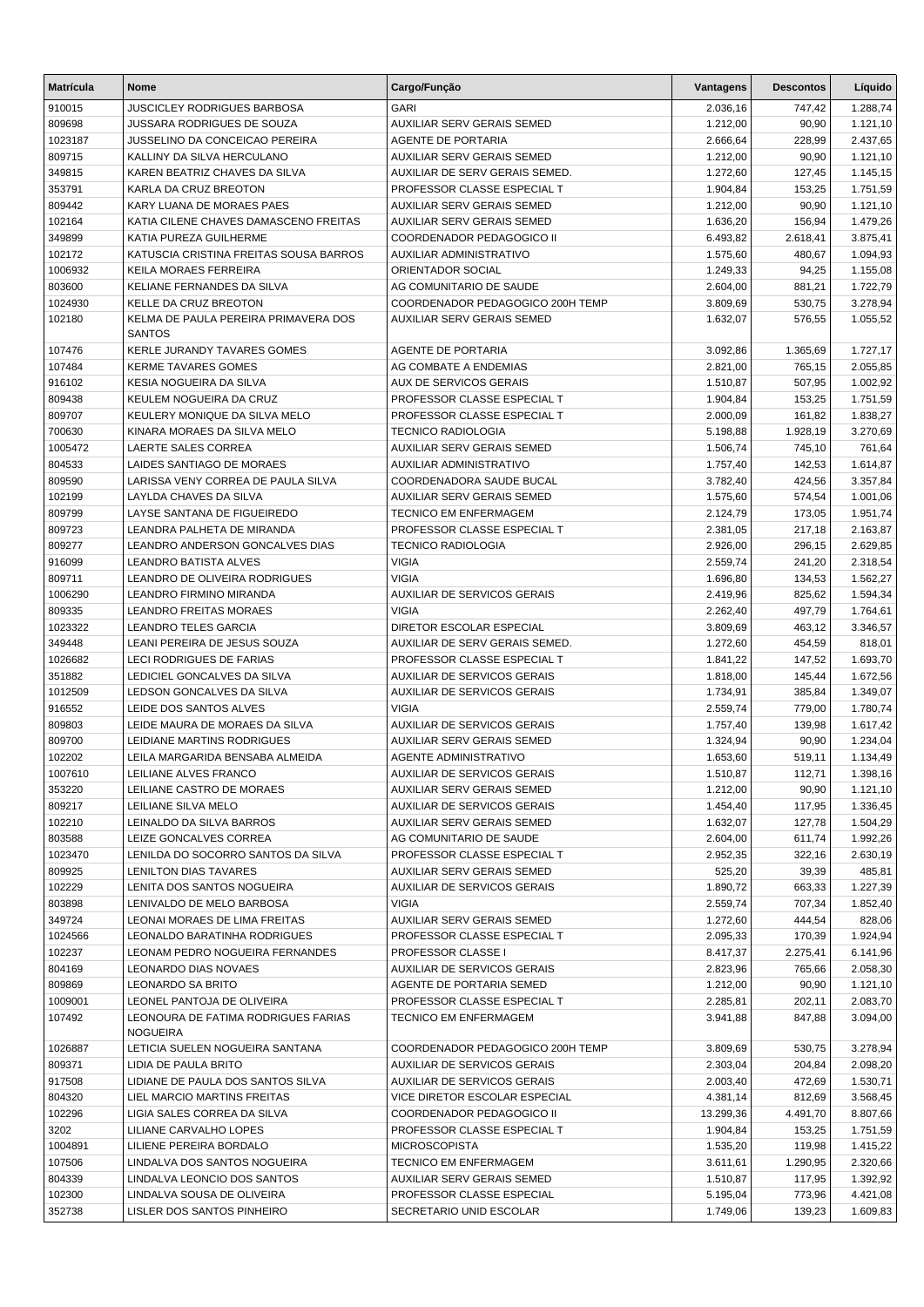| <b>Matrícula</b>   | <b>Nome</b>                                               | Cargo/Função                                             | Vantagens            | <b>Descontos</b>   | Líquido              |
|--------------------|-----------------------------------------------------------|----------------------------------------------------------|----------------------|--------------------|----------------------|
| 102326             | LIVIA SALES CORREA                                        | PROFESSOR CLASSE ESPECIAL                                | 7.373,05             | 2.896,22           | 4.476,83             |
| 809071             | LOURDES DE FATIMA MIRANDA DA SILVA                        | <b>AUXILIAR SERV GERAIS SEMED</b>                        | 1.510,87             | 529,57             | 981,30               |
| 352410             | LUAN ALVES VIANA                                          | <b>AUXILIAR SERV GERAIS SEMED</b>                        | 1.212,00             | 90,90              | 1.121,10             |
| 350387             | LUANA CRISTINA DA SILVA MORAES                            | <b>ASSISTENTE SOCIAL</b>                                 | 4.573,80             | 2.015,71           | 2.558,09             |
| 353548             | LUANA DE SOUZA PAZ                                        | AUXILIAR SERV GERAIS SEMED                               | 1.329,07             | 404,40             | 924,67               |
| 350949             | LUCAS EMANOEL MATEUS PEREIRA LOPES                        | AUXILIAR ADMINISTRAIVO.                                  | 1.272,60             | 309,02             | 963,58               |
| 809757             | LUCAS PASTANA DA COSTA                                    | <b>AGENTE ADMINISTRATIVO</b>                             | 1.908,00             | 153,54             | 1.754,46             |
| 1017802            | LUCIA DO SOCORRO FARIAS MOURA                             | <b>TECNICO EM ENFERMAGEM</b>                             | 2.397,34             | 219,76             | 2.177,58             |
| 102334             | LUCIA HELENA TEIXEIRA DE MORAES                           | PROFESSOR CLASSE ESPECIAL                                | 8.125,04             | 3.239,37           | 4.885,67             |
| 102350             | LUCIA INES DOS SANTOS DE OLIVEIRA                         | <b>ASSESSOR ESPECIAL I</b>                               | 2.079,79             | 311,76             | 1.768,03             |
| 102369             | LUCIA MARIA SANTIAGO BARBOSA                              | PROFESSOR CLASSE ESPECIAL                                | 7.951,87             | 3.145,46           | 4.806,41             |
| 3443               | LUCIANA DE FATIMA CABRAL CORREA                           | ASSISTENTE SOCIAL                                        | 5.561,97             | 2.126,66           | 3.435,31             |
| 1024353            | LUCIANA DE MELO PEREIRA                                   | PROFESSOR CLASSE ESPECIAL T                              | 3.142,99             | 359,88             | 2.783,11             |
| 809547             | LUCIANE BORDALO BARROS DA CRUZ                            | PROFESSOR CLASSE ESPECIAL T                              | 1.714,36             | 136,11             | 1.578,25             |
| 350150             | LUCIANE DO SOCORRO RODRIGUES DA SILVA                     | PROFESSOR CLASSE II                                      | 5.844,44             | 1.081,50           | 4.762,94             |
| 804541             | LUCIANE RODRIGUES NUNES                                   | <b>AUXILIAR DE SERVICOS GERAIS</b>                       | 1.504,90             | 423,24             | 1.081,66             |
| 1006223            | LUCIANNE CARDOSO MATOS<br><b>LUCIANO FERREIRA</b>         | AUXILIAR DE SERVICOS GERAIS                              | 2.908,80             | 656,66             | 2.252,14             |
| 107522<br>351704   | LUCIANO FERREIRA OLIVEIRA                                 | AGENTE DE PORTARIA SEMED<br><b>VIGIA</b>                 | 1.777,60<br>2.605,80 | 591,92<br>800,63   | 1.185,68             |
| 809781             | LUCICLEIA BARROS DA COSTA                                 | PROFESSOR CLASSE ESPECIAL T                              | 1.206,40             | 90,48              | 1.805,17<br>1.115,92 |
| 107530             | LUCICLEIA DE MORAES GONCALVES                             | AG COMUNITARIO DE SAUDE                                  | 2.929,50             | 1.163,48           | 1.766,02             |
| 803219             | LUCICLEIDE RODRIGUES NUNES                                | <b>TECNICO EM ENFERMAGEM</b>                             | 3.008,64             | 1.143,84           | 1.864,80             |
| 809701             | LUCICLEILA MENDES DA SILVA                                | PROFESSOR CLASSE ESPECIAL T                              | 1.904,84             | 153,25             | 1.751,59             |
| 102385             | LUCICLELIA RODRIGUES NUNES                                | PROFESSOR CLASSE ESPECIAL                                | 7.951,87             | 3.433,57           | 4.518,30             |
| 1022270            | LUCIENNE MARCELA MIRANDA DE AZEVEDO                       | PROFESSOR CLASSE ESPECIAL T                              | 1.587,37             | 124.68             | 1.462,69             |
| 809782             | LUCIETE DOS ANJOS CASTRO                                  | PROFESSOR CLASSE ESPECIAL T                              | 1.904,84             | 153,25             | 1.751,59             |
| 803200             | LUCIKELLEY GOMES DO ROSARIO                               | <b>TECNICO EM ENFERMAGEM</b>                             | 3.690,39             | 1.286,43           | 2.403,96             |
| 102377             | LUCILEIDE DAS GRACAS PEREIRA                              | PROFESSOR CLASSE ESPECIAL                                | 6.912,87             | 2.909,06           | 4.003,81             |
| 809762             | LUCILENE DA CRUZ BATISTA                                  | <b>AGENTE ADMINISTRATIVO</b>                             | 1.526,40             | 119,19             | 1.407,21             |
| 350189             | LUCILENE DA SILVA CORDEIRO                                | PROFESSOR CLASSE ESPECIAL                                | 7.086,03             | 1.565,21           | 5.520,82             |
| 1023845            | LUCILENE MENDES DA SILVA                                  | COORDENADOR PEDAGOGICO 200H TEMP                         | 3.809,69             | 530,75             | 3.278,94             |
| 809376             | LUCIMAR RODRIGUES DE LIMA                                 | CONSELHEIRO                                              | 1.675,66             | 531,05             | 1.144,61             |
| 1021109            | LUCIVAL DA SILVA BARBOSA                                  | AGENTE DE PORTARIA SEMED                                 | 1.268,47             | 90,90              | 1.177,57             |
| 102393             | LUCIVALDO DIAS PEREIRA                                    | PROFESSOR CLASSE ESPECIAL                                | 7.951,87             | 4.305,30           | 3.646,57             |
| 102407             | LUCIVALDO HERCULANO BORGES                                | <b>AUXILIAR DE SERVICOS GERAIS</b>                       | 1.575,60             | 577,55             | 998,05               |
| 106682             | LUIZ BARATINHA DE MORAES                                  | AUXILIAR DE ENFERMAGEM                                   | 3.054,24             | 261,24             | 2.793,00             |
| 1026569            | LUIZ CARLOS BATISTA TAVARES                               | AGENTE DE PORTARIA SEMED                                 | 1.212,00             | 399,47             | 812,53               |
| 102415             | LUIZ CARLOS GARCIA DE MORAES                              | PROFESSOR CLASSE ESPECIAL                                | 7.951,87             | 2.405,40           | 5.546,47             |
| 1007092            | LUIZ CARLOS MARQUES CORREA                                | <b>AGENTE DE PORTARIA</b>                                | 2.363,64             | 194,54             | 2.169,10             |
| 1025759            | LUIZ CESAR CARDOSO MATOS                                  | PROFESSOR CLASSE ESPECIAL T                              | 2.857,26             | 304,46             | 2.552,80             |
| 809735             | LUIZ CORREA DOS SANTOS JUNIOR                             | <b>ASSESSOR ESPECIAL I</b>                               | 1.454,40             | 90,90              | 1.363,50             |
| 1026895            | LUIZ MARLON DOS SANTOS DOS ANJOS                          | AGENTE DE PORTARIA SEMED                                 | 1.498,48             | 103,21             | 1.395,27             |
| 352754             | LUIZ RENATO MACHADO LOPES                                 | PROFESSOR CLASSE II                                      | 6.992,54             | 1.464,73           | 5.527,81             |
| 102423             | LUIZ SANTOS RODRIGUES                                     | MOTORISTA FLUVIAL SEMED                                  | 3.547,12             | 591,96             | 2.955,16             |
| 809458             | LUMA SALES CORREA                                         | TECNICO EM ENFERMAGEM                                    | 2.378,40             | 216,76             | 2.161,64             |
| 353035             | LUZENILDA FARIAS RODRIGUES                                | AUXILIAR DE SERV GERAIS SEMED.                           | 1.272,60             | 465,64             | 806,96               |
| 107549             | LUZIA FERREIRA TEIXEIRA                                   | PROFESSOR CLASSE ESPECIAL                                | 8.125,04             | 3.122,79           | 5.002,25<br>4.224,49 |
| 1025570<br>1022989 | LUZIANA DO SOCORRO LIMA SA<br>LUZINALDO CARNEIRO DA SILVA | PROFESSOR CLASSE ESPECIAL<br>AUXILIAR DE SERVICOS GERAIS | 5.900,69<br>2.606,04 | 1.676,20<br>243,52 | 2.362,52             |
| 102431             | LUZINETE DA SILVA BARROS                                  | AGENTE ADMINISTRATIVO                                    | 1.717,20             | 680,37             | 1.036,83             |
| 809612             | MABSAN FRANCO DE OLIVEIRA                                 | SECRETARIO UNID ESCOLAR                                  | 1.749,06             | 139,23             | 1.609,83             |
| 809787             | MACIEL SILVA DOS SANTOS                                   | <b>AUXILIAR DE SERVICOS GERAIS</b>                       | 1.616,00             | 127,26             | 1.488,74             |
| 107557             | MADALENA ALVES RODRIGUES                                  | AUXILIAR DE SERVICOS GERAIS                              | 2.799,72             | 792,99             | 2.006,73             |
| 102440             | MADELENE RODRIGUES DE MELO                                | AGENTE ADMINISTRATIVO SEMED                              | 1.891,67             | 732,69             | 1.158,98             |
| 809694             | <b>MADIANE SA PONTES</b>                                  | AGENTE ADMINISTRATIVO SEMED                              | 1.272,00             | 96,30              | 1.175,70             |
| 350676             | MAGALI MORAES DE SOUZA                                    | COORDENADOR PEDAGOGICO 200H TEMP                         | 3.809,69             | 530,75             | 3.278,94             |
| 102458             | MAGDA DIAS TEIXEIRA                                       | AUXILIAR SERV GERAIS SEMED                               | 1.688,54             | 571,52             | 1.117,02             |
| 914940             | MAGNO RODRIGUES DE LIMA                                   | AUXILIAR DE SERVICOS GERAIS                              | 2.217,96             | 762,15             | 1.455,81             |
| 3359               | MALENA LAYANDRA DE SOUZA DE MELO                          | PROFESSOR CLASSE ESPECIAL T                              | 3.047,48             | 339,85             | 2.707,63             |
| 910031             | MANOEL AGOSTINHO DOS SANTOS                               | AUXILIAR SERV GERAIS SEMED                               | 1.749,14             | 600,54             | 1.148,60             |
| 913812             | MANOEL ALVES MACHADO JUNIOR                               | <b>GARI</b>                                              | 2.834,06             | 810,12             | 2.023,94             |
| 809386             | MANOEL ANTONIO CORREA DA SILVA                            | AGENTE AMBIENTAL                                         | 2.250,00             | 196,45             | 2.053,55             |
| 354303             | MANOEL ANTONIO RODRIGUES DUARTE                           | AUX DE SERVICOS GERAIS                                   | 1.757,40             | 139,98             | 1.617,42             |
| 1013246            | MANOEL BENEDITO ALVES TEIXEIRA                            | AUXILIAR DE SERVICOS GERAIS                              | 1.212,00             | 90,90              | 1.121,10             |
| 102466             | MANOEL CORREA SANTANA                                     | AUXILIAR DE SERVICOS GERAIS                              | 1.636,20             | 513,82             | 1.122,38             |
| 809722             | MANOEL DE SOUZA BATISTA NETO                              | PROFESSOR CLASSE ESPECIAL T                              | 2.857,26             | 1.256,88           | 1.600,38             |
| 1013599            | MANOEL DOMINGOS FERNANDES RODRIGUES                       | AUXILIAR DE SERVICOS GERAIS                              | 1.672,47             | 127,26             | 1.545,21             |
| 3220               | MANOEL DOS SANTOS OLIVEIRA                                | PROFESSOR CLASSE ESPECIAL T                              | 1.904,84             | 153,25             | 1.751,59             |
|                    |                                                           |                                                          |                      |                    |                      |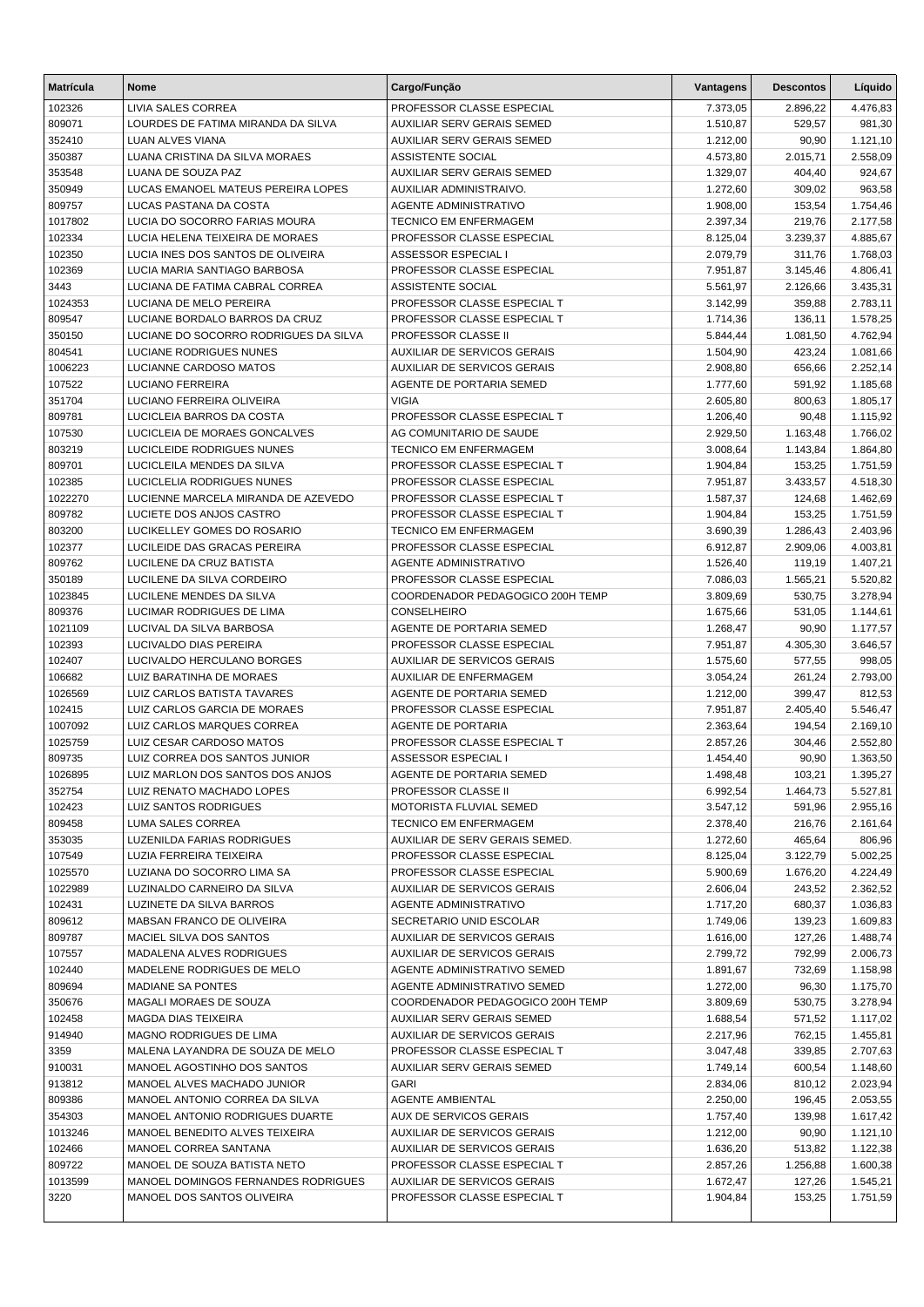| <b>Matrícula</b>  | <b>Nome</b>                                                                 | Cargo/Função                                                   | Vantagens            | <b>Descontos</b>     | Líquido              |
|-------------------|-----------------------------------------------------------------------------|----------------------------------------------------------------|----------------------|----------------------|----------------------|
| 102512            | MANOEL FIRMINO MIRANDA                                                      | OPERADOR DE BOMBA DAGUA                                        | 3.359,14             | 1.143,64             | 2.215,50             |
| 349253            | MANOEL FREITAS DA TRINDADE                                                  | AGENTE DE PORTARIA SEMED.                                      | 1.809,74             | 103,21               | 1.706,53             |
| 809649            | MANOEL JOSE ANDRADE DE LIMA                                                 | DIRETOR DO HOSPITAL MUNICIPAL                                  | 4.412,80             | 708,57               | 3.704,23             |
| 102539            | MANOEL MARCOS CARDOSO DE OLIVEIRA                                           | PROFESSOR CLASSE ESPECIAL                                      | 7.951,87             | 3.107,21             | 4.844,66             |
| 809837            | MANOEL MARIA DE SENA ALVES                                                  | AUXILIAR ADMIN SEMED                                           | 1.807,90             | 144,53               | 1.663,37             |
| 102520            | MANOEL MARIA PACHECO DE OLIVEIRA                                            | PROFESSOR CLASSE ESPECIAL                                      | 7.744,07             | 3.386,62             | 4.357,45             |
| 809613            | MANOEL MARTINS DE MORAES                                                    | AGENTE AMBIENTAL                                               | 1.500,00             | 116,82               | 1.383,18             |
| 1012606           | MANOEL MEIRELES PINHEIRO                                                    | <b>AGENTE DE PORTARIA</b>                                      | 1.510,87             | 112,71               | 1.398,16             |
| 352069            | MANOEL OLIVEIRA DA SILVA                                                    | <b>AUXILIAR DE SERVICOS GERAIS</b>                             | 1.454,40             | 112,71               | 1.341,69             |
| 1006320           | MANOEL PEREIRA GAIA NETO                                                    | <b>AUXILIAR DE SERVICOS GERAIS</b>                             | 2.472,48             | 543,12               | 1.929,36             |
| 809794            | MANOEL RAIMUNDO PANTOJA ARAUJO                                              | <b>FISIOTERAPEUTA</b>                                          | 4.356,00             | 689,63               | 3.666,37             |
| 809667            | <b>MANOEL SANCHES MAIA</b>                                                  | ASSESSOR ESPECIAL I                                            | 1.381,41             | 90,90                | 1.290,51             |
| 1025589           | MARA DIAS TEIXEIRA                                                          | <b>AUXILIAR SERV GERAIS SEMED</b>                              | 1.636,20             | 484,07               | 1.152,13             |
| 809336            | MARAISA DE SENA RIBEIRO                                                     | AUXILIAR SERV GERAIS SEMED                                     | 1.212,00             | 442,65               | 769,35               |
| 1024868           | MARCELA NOGUEIRA DE FREITAS                                                 | PROFESSOR CLASSE ESPECIAL T                                    | 1.904,84             | 153,25               | 1.751,59             |
| 809784            | MARCELO COSTA SANTIAGO                                                      | <b>VIGIA</b>                                                   | 1.696,80             | 134,53               | 1.562,27             |
| 916668            | MARCELO DA COSTA                                                            | <b>AUX DE SERVICOS GERAIS</b>                                  | 1.959,40             | 483,57               | 1.475,83             |
| 916064            | MARCELO DA SILVA ALVES<br>MARCELO DIAS DE SOUZA                             | AUXILIAR DE SERVICOS GERAIS                                    | 2.824,20             | 838,07               | 1.986,13             |
| 803421<br>1024728 | MARCELO FERNANDES DA SILVA                                                  | AG COMUNITARIO DE SAUDE<br>PROFESSOR CLASSE ESPECIAL T         | 2.604,00<br>634,94   | 967,39<br>47,62      | 1.636,61             |
| 1025732           | MARCELO MACHADO DE BRITO                                                    | PROFESSOR CLASSE ESPECIAL T                                    | 1.904,84             | 153,25               | 587,32<br>1.751,59   |
| 350890            | <b>MARCELO MATOS</b>                                                        | AUXILIAR ADMINISTRAIVO.                                        | 1.464,50             | 329,59               | 1.134,91             |
| 352072            | MARCELO SA PONTES                                                           | <b>VIGIA</b>                                                   | 1.696,80             | 134,53               | 1.562,27             |
| 102555            | <b>MARCIA CLEA NOGUEIRA CAMPOS</b>                                          | PROFESSOR CLASSE ESPECIAL                                      | 8.125,04             | 3.454,05             | 4.670,99             |
| 3478              | MARCIA CLEY AMARAL DE MORAES GONZALES                                       | <b>TECNICO EM ENFERMAGEM</b>                                   | 1.510,87             | 112,71               | 1.398,16             |
| 809692            | MARCIA CRISTINA MACHADO GOMES                                               | SECRETARIO UNID ESCOLAR                                        | 1.749,06             | 139,23               | 1.609,83             |
| 1004883           | MARCIA DELBY VIEIRA PINTO                                                   | <b>MICROSCOPISTA</b>                                           | 1.951,32             | 158,25               | 1.793,07             |
| 1005634           | <b>MARCIA MARIA MARTINS E MARTINS</b>                                       | <b>TECNICO EM ENFERMAGEM</b>                                   | 2.514,75             | 240,76               | 2.273,99             |
| 809846            | <b>MARCIA MARTINS ALVES</b>                                                 | AGENTE ADMINISTRATIVO SEMED                                    | 1.272,00             | 96,30                | 1.175,70             |
| 809904            | MARCIANE NEVES CASTILHO                                                     | <b>AUXILIAR SERV GERAIS SEMED</b>                              | 1.616,00             | 127,26               | 1.488,74             |
| 102580            | MARCIANO BARATA PUREZA FILHO                                                | AUXILIAR SERV GERAIS SEMED                                     | 1.632,07             | 599,78               | 1.032,29             |
| 1010360           | MARCIELLE DA SILVA ALVES                                                    | <b>TECNICO EM ENFERMAGEM</b>                                   | 1.454,40             | 112,71               | 1.341,69             |
| 1011014           | MARCILEILA CASTRO DE MORAES                                                 | PROFESSOR CLASSE ESPECIAL T                                    | 1.269,90             | 96,11                | 1.173,79             |
| 804550            | <b>MARCILENA COSTA TAVARES</b>                                              | <b>AUXILIAR SERV GERAIS SEMED</b>                              | 1.510,87             | 448,24               | 1.062,63             |
| 1019210           | MARCILENE DAMASCENO CARDOSO                                                 | PROFESSOR CLASSE ESPECIAL T                                    | 2.095,33             | 170,39               | 1.924,94             |
| 804347            | MARCILENE GOMES RODRIGUES                                                   | <b>AUXILIAR DE SERVICOS GERAIS</b>                             | 2.286,55             | 117,95               | 2.168,60             |
| 1024248           | MARCILENE MORAES DE PAIVA                                                   | AGENTE DE PORTARIA SEMED                                       | 1.212,00             | 90,90                | 1.121,10             |
| 107581            | MARCILENE SA DOS ANJOS                                                      | <b>AUXILIAR SERV GERAIS SEMED</b>                              | 1.692,67             | 599,52               | 1.093,15             |
| 351415            | MARCIO ANTONIO CARDOSO DE OLIVEIRA                                          | PROFESSOR CLASSE ESPECIAL T                                    | 2.095,33             | 170,39               | 1.924,94             |
| 102598            | <b>MARCIO RODRIGUES PUREZA</b>                                              | <b>AUXILIAR SERV GERAIS SEMED</b>                              | 1.636,20             | 618,76               | 1.017,44             |
| 355395            | <b>MARCOS ANTONIO RODRIGUES</b>                                             | <b>VIGIA</b>                                                   | 2.890,62             | 878,15               | 2.012,47             |
| 916633            | MARCOS AURELIO DA SILVA DAMASCENO                                           | PROFESSOR CLASSE ESPECIAL                                      | 7.605,53             | 1.634,34             | 5.971,19             |
| 1006002           | MARCOS BARATINHA OLIVEIRA                                                   | SECRETARIO DE CULTURA                                          | 7.252,30             | 3.010,09             | 4.242,21             |
| 102601            | MARCOS DE NAZARE ABBATE PUREZA                                              | AGENTE ADMINISTRATIVO (P N04/2010 GP)                          | 5.043,20             | 2.231,75             | 2.811,45             |
| 350923            | MARCOS PAULO PEREIRA RAMOS                                                  | AUXILIAR ADMINISTRATIVO                                        | 1.272,60             | 398,36               | 874,24               |
| 349906            | MARCOS RAMOS BALIEIRO                                                       | COORDENADOR PEDAGOGICO II                                      | 6.493,82             | 2.206,77             | 4.287,05             |
| 1023853           | <b>MARCOS RODRIGUES MACIEL</b>                                              | PROFESSOR CLASSE ESPECIAL T                                    | 3.619,20             | 479,88               | 3.139,32             |
| 102610            | MARCOS VENICIO DA SILVA DAMASCENO                                           | DIRETOR DESPORTIVO                                             | 2.991,25             | 1.633,35             | 1.357,90             |
| 804355            | MARCOS VINICIUS CARDOSO RODRIGUES<br><b>MARCOS VINICIUS GOMES RODRIGUES</b> | AUXILIAR DE SERVICOS GERAIS                                    | 2.642,40             | 820,68               | 1.821,72             |
| 102628<br>102636  | MARGARETH BRITO DE PAULA                                                    | AUX ADMINISTRATIVO (P 006/2013GP)<br>PROFESSOR CLASSE ESPECIAL | 7.606,83<br>8.125,04 | 2.021,29<br>3.652,89 | 5.585,54<br>4.472,15 |
| 107603            | <b>MARIA ALVES BORGES</b>                                                   | AG COMUNITARIO DE SAUDE                                        | 3.761,33             | 903,36               | 2.857,97             |
| 102644            | MARIA ANDREA MAIA DA SILVA                                                  | PROFESSOR CLASSE ESPECIAL                                      | 7.951,87             | 2.549,17             | 5.402,70             |
| 803820            | MARIA ANTONIA DUARTE RODRIGUES                                              | PROFESSOR CLASSE ESPECIAL                                      | 7.605,53             | 1.738,62             | 5.866,91             |
| 803707            | MARIA APARECIDA TRINDADE CASTRO                                             | <b>MICROSCOPISTA</b>                                           | 2.541,16             | 834,91               | 1.706,25             |
| 1007386           | MARIA ARAUJO GONCALVES                                                      | AG COMUNITARIO DE SAUDE                                        | 2.712,50             | 704,50               | 2.008,00             |
| 102652            | MARIA ARAUJO GONCALVES CAVALCANTE                                           | AUXILIAR ADMINISTRATIVO                                        | 1.515,00             | 554,55               | 960,45               |
| 102660            | MARIA AUGUISETE DE SOUZA TAVARES                                            | PROFESSOR CLASSE ESPECIAL                                      | 7.632,37             | 2.891,77             | 4.740,60             |
| 913898            | MARIA BELARMINA FERREIRA LIMA                                               | AUXILIAR SERV GERAIS SEMED                                     | 1.575,60             | 583,70               | 991,90               |
| 107620            | MARIA BENEDITA TAVARES SALES                                                | AUXILIAR DE SERVICOS GERAIS                                    | 3.502,92             | 1.044,60             | 2.458,32             |
| 1005529           | MARIA CLEOZETE TEIXEIRA DE MORAES                                           | AUXILIAR DE SERVICOS GERAIS                                    | 1.672,56             | 460,30               | 1.212,26             |
| 102733            | MARIA CREUZA MIRANDA DA SILVA                                               | PROFESSOR AUXILIAR                                             | 3.117,03             | 800,22               | 2.316,81             |
| 3342              | MARIA CRISTINA BARATINHA DE OLIVEIRA                                        | PROFESSOR CLASSE ESPECIAL T                                    | 634,94               | 47,62                | 587,32               |
| 102741            | <b>MARIA CRISTINA PAES GUIMARAES</b>                                        | PROFESSOR CLASSE ESPECIAL                                      | 8.125,04             | 3.555,57             | 4.569,47             |
| 102792            | MARIA DA CONCEICAO MOREIRA OLIVEIRA                                         | AUXILIAR SERV GERAIS SEMED                                     | 1.575,60             | 494,79               | 1.080,81             |
| 803561            | MARIA DA CONCEICAO RIBEIRO MOREIRA                                          | AG COMUNITARIO DE SAUDE                                        | 3.472,00             | 348,06               | 3.123,94             |
| 102784            | MARIA DA CONCEICAO SANTANA FERREIRA                                         | AGENTE ADMINISTRATIVO SEMED                                    | 1.891,67             | 650,41               | 1.241,26             |
| 1005758           | MARIA DAS GRACAS BORGES GONCALVES                                           | <b>AGENTE ADMINISTRATIVO</b>                                   | 1.582,87             | 119,19               | 1.463,68             |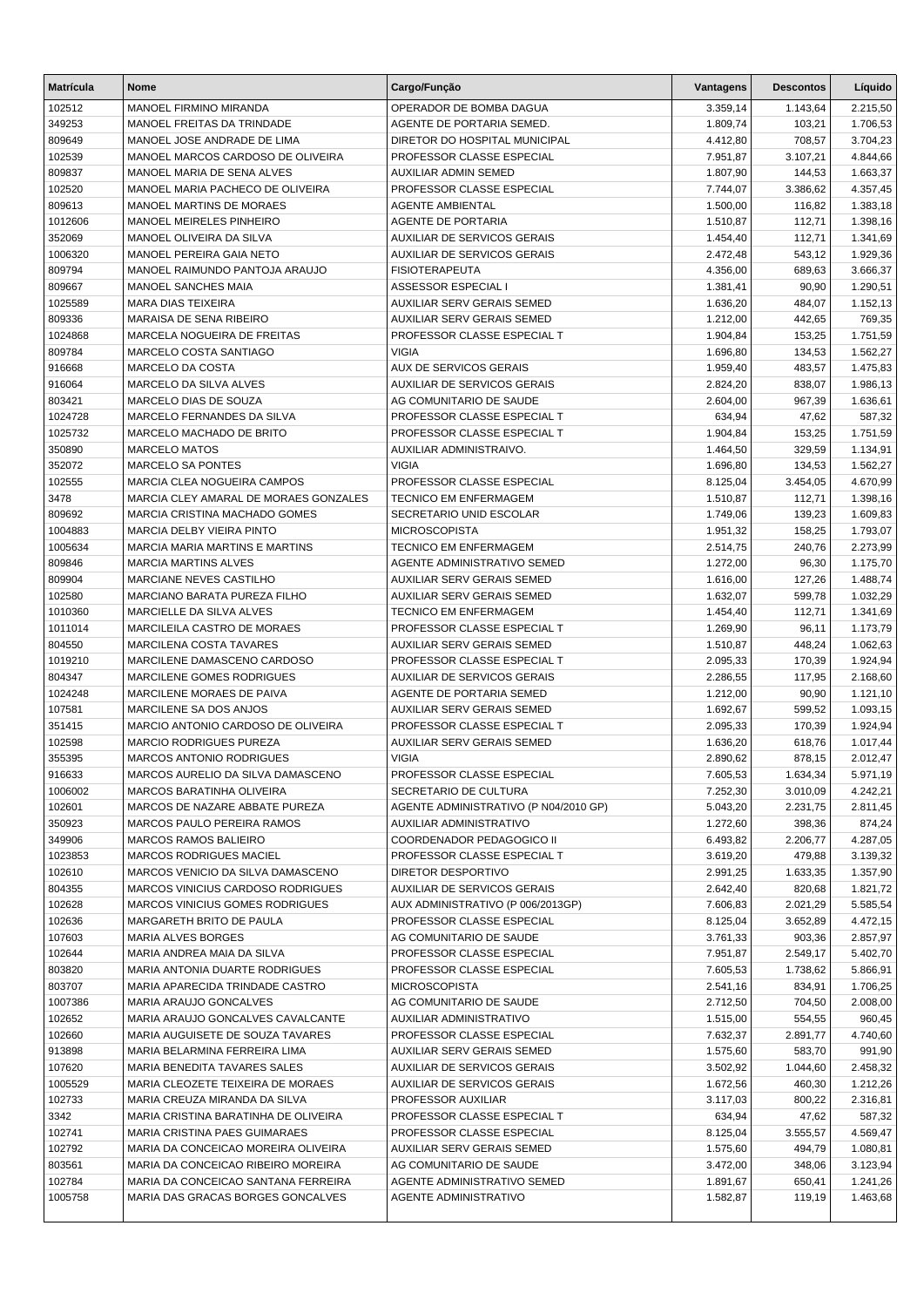| <b>Matrícula</b>  | Nome                                                                | Cargo/Função                                                     | Vantagens            | <b>Descontos</b>   | Líquido              |
|-------------------|---------------------------------------------------------------------|------------------------------------------------------------------|----------------------|--------------------|----------------------|
| 102806            | MARIA DAS GRACAS FONSECA SIQUEIRA                                   | <b>AUXILIAR DE SERVICOS GERAIS</b>                               | 1.636,20             | 443,92             | 1.192,28             |
| 350796            | MARIA DAS GRACAS SACRAMENTO DA SILVA                                | PROFESSOR CLASSE ESPECIAL T                                      | 1.650,86             | 130,39             | 1.520,47             |
| 1025880           | MARIA DE FATIMA FREITAS ALVES                                       | COORDENADOR PEDAGOGICO 200H TEMP                                 | 3.809,69             | 530,75             | 3.278,94             |
| 809759            | MARIA DE JESUS ALVES ARRUDA                                         | <b>AUXILIAR DE SERVICOS GERAIS</b>                               | 2.656,54             | 267,14             | 2.389,40             |
| 107646            | MARIA DE MORAES TENORIO                                             | ASSESSOR ESPECIAL I                                              | 2.205,84             | 586,34             | 1.619,50             |
| 102830            | MARIA DE NAZARE ALVES TEIXEIRA                                      | <b>AUXILIAR DE SERVICOS GERAIS</b>                               | 1.575,60             | 421,93             | 1.153,67             |
| 1024841           | MARIA DE NAZARE DA SILVA MELO                                       | <b>AUXILIAR SERV GERAIS SEMED</b>                                | 1.212,00             | 90,90              | 1.121,10             |
| 809642            | MARIA DE NAZARE DANTAS FERREIRA                                     | <b>AUXILIAR DE SERVICOS GERAIS</b>                               | 1.510,87             | 112,71             | 1.398,16             |
| 3479              | MARIA DE NAZARE DOS SANTOS MARQUES                                  | <b>AUXILIAR DE SERVICOS GERAIS</b>                               | 1.454,40             | 112,71             | 1.341,69             |
| 102865            | MARIA DE NAZARE LIMA PEREIRA                                        | PROFESSOR CLASSE ESPECIAL                                        | 6.739,70             | 2.713,78           | 4.025,92             |
| 102857            | MARIA DE NAZARE MELO PEREIRA                                        | PROFESSOR CLASSE ESPECIAL                                        | 7.951,87             | 1.854,23           | 6.097,64             |
| 1004786<br>349617 | MARIA DE NAZARE PALHETA SIQUEIRA<br>MARIA DE NAZARE TAVARES TENORIO | <b>AUXILIAR DE SERVICOS GERAIS</b><br>AUXILIAR SERV GERAIS SEMED | 2.292,70<br>1.329,07 | 203,20<br>404,39   | 2.089,50<br>924,68   |
| 1022490           | MARIA DE NAZARE TEIXEIRA BELEM                                      | PROFESSOR CLASSE ESPECIAL T                                      | 1.587,19             | 124,66             | 1.462,53             |
| 809865            | MARIA DO CARMO DINIZ BATISTA                                        | AUXILIAR SERV GERAIS SEMED                                       | 1.212,00             | 90,90              | 1.121,10             |
| 102890            | MARIA DO CARMO OLIVEIRA                                             | PROFESSOR CLASSE ESPECIAL                                        | 7.293,84             | 1.530,30           | 5.763,54             |
| 105945            | MARIA DO CARMO PANTOJA NOGUEIRA                                     | AUXILIAR SERV GERAIS SEMED                                       | 1.575,60             | 521,33             | 1.054,27             |
| 1023888           | MARIA DO LIVRAMENTO SA RODRIGUES                                    | COORDENADOR PEDAGOGICO 200H TEMP                                 | 3.809,69             | 530,75             | 3.278,94             |
| 107670            | MARIA DO SOCORRO BATISTA ALVES                                      | <b>MICROSCOPISTA</b>                                             | 2.886,58             | 957,01             | 1.929,57             |
| 102911            | MARIA DO SOCORRO CAMPOS SEIXAS                                      | <b>AUXILIAR SERV GERAIS SEMED</b>                                | 2.181,60             | 548,30             | 1.633,30             |
| 107689            | MARIA DO SOCORRO LOPES ROMERO                                       | AG COMUNITARIO DE SAUDE                                          | 2.929,50             | 1.030,41           | 1.899,09             |
| 803472            | MARIA DO SOCORRO SOUZA PANTOJA                                      | AG COMUNITARIO DE SAUDE                                          | 2.604,00             | 696,05             | 1.907,95             |
| 809706            | MARIA DOMINGAS DOS SANTOS MOREIRA                                   | <b>AUXILIAR SERV GERAIS SEMED</b>                                | 1.212,00             | 90,90              | 1.121,10             |
| 102946            | MARIA DOMINGAS SARAIVA OLIVEIRA                                     | <b>AUXILIAR SERV GERAIS SEMED</b>                                | 1.575,60             | 600,79             | 974,81               |
| 809713            | MARIA DULCIVALDA DA SILVA BRITO                                     | PROFESSOR CLASSE ESPECIAL T                                      | 1.904,84             | 153,25             | 1.751,59             |
| 102962            | MARIA ELIANA BATISTA MARTINS                                        | <b>AUXILIAR DE SERVICOS GERAIS</b>                               | 1.575,60             | 577,54             | 998,06               |
| 802050            | MARIA ELIETE BARROS DE OLIVEIRA                                     | AUXILIAR DE ENFERMAGEM                                           | 3.872,95             | 1.378,62           | 2.494,33             |
| 102970            | MARIA ELIZANGELA MIRANDA DOS SANTOS                                 | <b>AUXILIAR SERV GERAIS SEMED</b>                                | 2.238,07             | 624,78             | 1.613,29             |
| 102997            | MARIA ESTELA PACHECO DE OLIVEIRA                                    | PROFESSOR CLASSE ESPECIAL                                        | 7.951,87             | 3.037,96           | 4.913,91             |
| 809160            | MARIA ESTELITA PANTOJA NOGUEIRA                                     | AUXILIAR SERV GERAIS SEMED                                       | 2.100,80             | 560,48             | 1.540,32             |
| 1024736           | MARIA ETIENE ARAUJO CAVALCANTE                                      | PROFESSOR CLASSE ESPECIAL T                                      | 1.904,84             | 153,25             | 1.751,59             |
| 809039            | MARIA FRANCISCA LIMA MACHADO                                        | AUXILIAR SERV GERAIS SEMED                                       | 2.181,60             | 156,94             | 2.024,66             |
| 103020<br>3397    | MARIA GORETE SILVA FERREIRA<br>MARIA GRACIETE DE OLIVEIRA BARREIROS | PROFESSOR CLASSE ESPECIAL<br><b>MICROSCOPISTA</b>                | 8.125,04             | 3.648,01<br>112,71 | 4.477,03             |
| 349191            | MARIA GRACILENE PERES CARDOSO                                       | <b>VIGIA</b>                                                     | 1.454,40<br>2.163,42 | 175,45             | 1.341,69<br>1.987,97 |
| 1005073           | MARIA GRACINDA PINHEIRO BRITO                                       | <b>TECNICO EM ENFERMAGEM</b>                                     | 3.048,79             | 340,10             | 2.708,69             |
| 103063            | MARIA HELENA DO ESPIRITO SANTO SILVA                                | PROFESSOR CLASSE ESPECIAL                                        | 7.951,87             | 2.448,84           | 5.503,03             |
| 1024256           | MARIA HERCULANO DA CONCEICAO                                        | AUXILIAR SERV GERAIS SEMED                                       | 1.212,00             | 90,90              | 1.121,10             |
| 1024027           | MARIA IDELY CARDOSO DE CARVALHO                                     | PROFESSOR CLASSE ESPECIAL T                                      | 1.904,84             | 153,25             | 1.751,59             |
| 107697            | MARIA INES BARREIROS DE OLIVEIRA                                    | AG COMUNITARIO DE SAUDE                                          | 2.929,50             | 987,79             | 1.941,71             |
| 103101            | MARIA IRACEMA PALHETA MOREIRA                                       | AUXILIAR ADMIN SEMED                                             | 1.636,20             | 533,41             | 1.102,79             |
| 1015788           | MARIA IRENE LEITE SARGES                                            | PROFESSOR CLASSE ESPECIAL T                                      | 3.809,24             | 530,63             | 3.278,61             |
| 809725            | MARIA IVANEIDE REIS SERRAO                                          | PROFESSOR CLASSE ESPECIAL                                        | 3.220,66             | 379,45             | 2.841,21             |
| 1023195           | MARIA IVANICE SERRAO DA SILVA                                       | PROFESSOR CLASSE ESPECIAL T                                      | 2.857,26             | 304,46             | 2.552,80             |
| 803529            | MARIA JORGEANA DE JESUS                                             | AG COMUNITARIO DE SAUDE                                          | 2.604,00             | 983,42             | 1.620,58             |
| 103128            | MARIA JOSE BARBOSA DOS REIS                                         | AUXILIAR SERV GERAIS SEMED                                       | 1.575,60             | 559,48             | 1.016,12             |
| 103136            | MARIA JOSE CERDEIRA PANTOJA                                         | AUXILIAR SERV GERAIS SEMED                                       | 1.575,60             | 581,71             | 993,89               |
| 1004697           | MARIA JOSE OLIVEIRA DOS SANTOS                                      | AUXILIAR DE SERVICOS GERAIS                                      | 2.036,16             | 745,41             | 1.290,75             |
| 103160            | MARIA JOSE PANTOJA DE MORAES                                        | PROFESSOR CLASSE ESPECIAL                                        | 7.778,70             | 3.400,80           | 4.377,90             |
| 103179            | MARIA JOSE SARAIVA DE OLIVEIRA                                      | PROFESSOR CLASSE II                                              | 14.317,60            | 5.031,59           | 9.286,01             |
| 809623            | MARIA JOSIANE DE JESUS LOPES                                        | <b>TECNICO EM ENFERMAGEM</b>                                     | 1.696,80             | 134,53             | 1.562,27             |
| 1015737           | MARIA LIDIANA DE LIMA SA                                            | <b>PROFESSOR CLASSE II</b>                                       | 7.915,95             | 3.328,62           | 4.587,33             |
| 917060<br>103187  | MARIA LIDIANE GONCALVES PALHETA<br><b>MARIA LIMA SA</b>             | AUXILIAR SERV GERAIS SEMED<br>PROFESSOR CLASSE ESPECIAL          | 1.623,81<br>7.951,87 | 557,83<br>3.029,44 | 1.065,98<br>4.922,43 |
| 1012258           | MARIA LUCIVALDA PEREIRA OLIVEIRA                                    | PROFESSOR CLASSE ESPECIAL                                        | 7.605,53             | 1.738,62           | 5.866,91             |
| 107700            | MARIA LUCIVALDA PEREIRA OLIVEIRA                                    | AUXILIAR DE ENFERMAGEM                                           | 2.908,80             | 2.096,78           | 812,02               |
| 803537            | MARIA LUIZA RODRIGUES CARDOSO                                       | AG COMUNITARIO DE SAUDE                                          | 2.604,00             | 1.055,38           | 1.548,62             |
| 103217            | MARIA MADALENA SACRAMENTO DA SILVA FILHA                            | PROFESSOR CLASSE ESPECIAL                                        | 7.951,87             | 1.854,23           | 6.097,64             |
| 1005464           | MARIA MARGARETE RODRIGUES DE FREITAS                                | PROFESSOR CLASSE ESPECIAL                                        | 6.566,53             | 1.391,80           | 5.174,73             |
| 1005430           | MARIA NANCY NUNES DE MATOS                                          | PROFESSOR CLASSE ESPECIAL                                        | 7.951,87             | 1.854,23           | 6.097,64             |
| 103233            | MARIA NEIVA BARATINHA DE OLIVEIRA                                   | PROFESSOR CLASSE ESPECIAL                                        | 8.125,04             | 1.842,76           | 6.282,28             |
| 103268            | MARIA ORLANDINA PAULA PINHEIRO                                      | AUXILIAR SERV GERAIS SEMED                                       | 1.575,60             | 152,02             | 1.423,58             |
| 355415            | MARIA RAFAELA PEREIRA DE OLIVEIRA                                   | PROFESSOR CLASSE I                                               | 6.526,38             | 1.309,13           | 5.217,25             |
| 103276            | MARIA RAIMUNDA ALMEIDA FERREIRA                                     | AUXILIAR SERV GERAIS SEMED                                       | 1.575,60             | 481,97             | 1.093,63             |
| 103314            | MARIA RAIMUNDA CASTRO MARTINS                                       | PROFESSOR CLASSE ESPECIAL                                        | 6.739,70             | 2.654,31           | 4.085,39             |
| 103322            | MARIA RAIMUNDA FERREIRA SOUTO                                       | PROFESSOR CLASSE ESPECIAL                                        | 8.125,04             | 3.217,17           | 4.907,87             |
| 349977            | MARIA RAIMUNDA PAES GARCIA                                          | PROFESSOR CLASSE I                                               | 4.545,68             | 745,08             | 3.800,60             |
| 20                | MARIA RAIMUNDA PEREIRA DA COSTA                                     | AUXILIAR DE ENFERMAGEM                                           | 2.617,92             | 852,30             | 1.765,62             |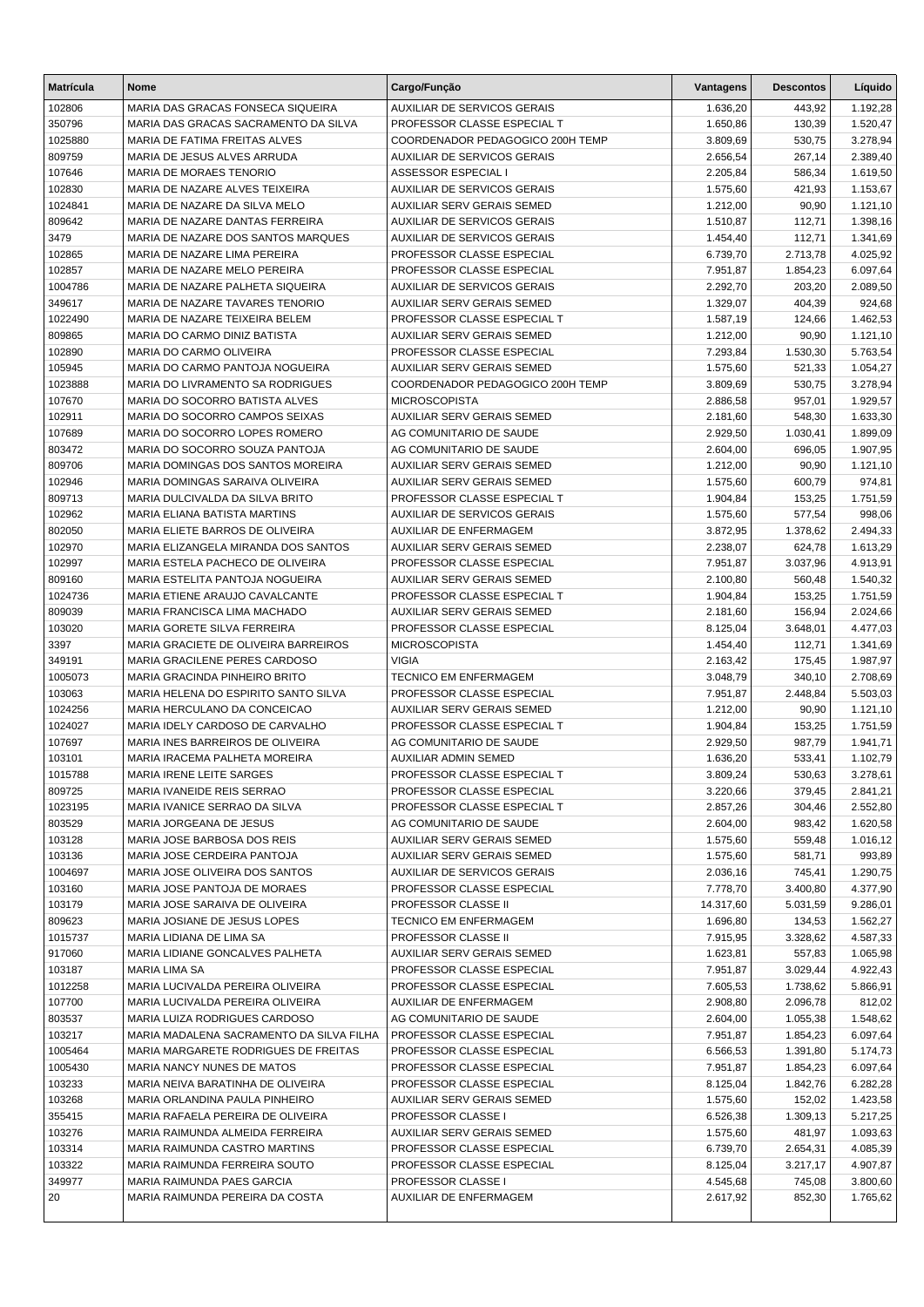| <b>Matrícula</b>  | Nome                                                    | Cargo/Função                                                         | Vantagens            | <b>Descontos</b>   | Líquido              |
|-------------------|---------------------------------------------------------|----------------------------------------------------------------------|----------------------|--------------------|----------------------|
| 103330            | MARIA RISIONETE DE LIMA SILVA                           | PROFESSOR AUXILIAR                                                   | 2.337,77             | 224,22             | 2.113,55             |
| 809827            | MARIA ROSA PANTOJA MONTEIRO                             | PROFESSOR CLASSE ESPECIAL T                                          | 2.857,26             | 1.375,93           | 1.481,33             |
| 1026798           | MARIA ROSINEIDE PEREIRA BORGES                          | PROFESSOR CLASSE ESPECIAL T                                          | 3.333,22             | 364,56             | 2.968,66             |
| 103373            | MARIA RUTILENE PAES GUIMARAES                           | ASSISTENTE ADMINISTRATIVO (P 004/2014GP)                             | 6.113,92             | 1.981,18           | 4.132,74             |
| 103390            | MARIA SALOME GOMES DE SA                                | AUXILIAR SERV GERAIS SEMED                                           | 1.575,60             | 471,12             | 1.104,48             |
| 103411            | MARIA SILVANA PINHEIRO OLIVEIRA                         | PROFESSOR CLASSE ESPECIAL                                            | 8.125,04             | 1.634,21           | 6.490,83             |
| 103420            | MARIA SUELY CARDOSO DE CARVALHO                         | PROFESSOR CLASSE ESPECIAL                                            | 6.566,53             | 2.540,81           | 4.025,72             |
| 804568            | MARIA TATIANE PANTOJA DE OLIVEIRA                       | COORDENADOR DE CEREMONIAS E EVENTOS                                  | 3.971,52             | 759,86             | 3.211,66             |
| 103454            | MARIA TEREZA SACRAMENTO NUNES                           | AUXILIAR SERV GERAIS SEMED                                           | 1.636,20             | 517,36             | 1.118,84             |
| 1025651           | MARIA VANESSA TAVARES DE SOUZA                          | PROFESSOR CLASSE ESPECIAL T                                          | 2.857,26             | 304,46             | 2.552,80             |
| 1026372           | MARIA ZOLINA FIRMINO DE OLIVEIRA                        | <b>AUXILIAR SERV GERAIS SEMED</b>                                    | 1.212,00             | 380,61             | 831,39               |
| 103470            | MARIA ZULEIDE TAVARES DE OLIVEIRA                       | PROFESSOR CLASSE ESPECIAL                                            | 5.195,04             | 1.738,65           | 3.456,39             |
| 1024396           | MARIANA DE OLIVEIRA SERRAO                              | COORDENADOR PEDAGOGICO 200H TEMP                                     | 3.809,69             | 530,75             | 3.278,94             |
| 106100            | MARIANA INGRID CARMENCITA NUNES                         | PROFESSOR CLASSE ESPECIAL                                            | 7.951,87             | 3.500,71           | 4.451,16             |
| 809669            | MARICLEA CARDOSO DE OLIVEIRA                            | ORIENTADOR SOCIAL                                                    | 1.305,80             | 94,25              | 1.211,55             |
| 809779            | MARICLEIDE DOS ANJOS DA COSTA                           | PROFESSOR CLASSE ESPECIAL T                                          | 3.619,20             | 479,88             | 3.139,32             |
| 103489            | MARIDEIA PUREZA DE SA                                   | PROFESSOR CLASSE ESPECIAL                                            | 8.125,04             | 1.912,03           | 6.213,01             |
| 352981            | MARIELE SANTANA DE CASTRO<br>MARIELSON DE MORAES TOLEDO | AUXILIAR DE SERV GERAIS SEMED.<br><b>AUXILIAR DE SERVICOS GERAIS</b> | 1.498,48             | 414,42             | 1.084,06             |
| 809633<br>1024973 | MARIETE BORGES DA SILVA                                 | <b>AUXILIAR DE SERVICOS GERAIS</b>                                   | 1.818,00<br>1.212,00 | 145,44<br>90,90    | 1.672,56<br>1.121,10 |
| 3403              | MARILEA DE SOUZA ARAUJO                                 | <b>DIRETOR ESCOLAR ESPECIAL</b>                                      | 4.127,16             | 517,20             | 3.609,96             |
| 103500            | MARILEIDE DE FARIAS GOMES                               | AUXILIAR SERV GERAIS SEMED                                           | 1.575,60             | 601,79             | 973,81               |
| 809655            | MARILENE CORREA DOS SANTOS                              | AUXILIAR ADMINISTRATIVO                                              | 1.381,41             | 90,90              | 1.290,51             |
| 351382            | MARILIA MONTEIRO DOS SANTOS                             | ENFERMEIRO(A)                                                        | 6.493,63             | 1.298,19           | 5.195,44             |
| 1023217           | MARILUZ CAVALCANTE FREITAS                              | PROFESSOR CLASSE ESPECIAL T                                          | 3.809,69             | 530,75             | 3.278,94             |
| 1026577           | MARINALDO DOS ANJOS SA                                  | PROFESSOR CLASSE ESPECIAL T                                          | 3.301,70             | 399,88             | 2.901,82             |
| 809264            | MARINETE MARTINS COELHO                                 | <b>AUXILIAR ADMIN SEMED</b>                                          | 1.212,00             | 98,29              | 1.113,71             |
| 355204            | <b>MARIO PEREIRA SOARES</b>                             | <b>AUXILIAR DE SERVICOS GERAIS</b>                                   | 1.959,40             | 158,16             | 1.801,24             |
| 1023209           | MARIZA ALVES RODRIGUES                                  | <b>TECNICO EM ENFERMAGEM</b>                                         | 1.454,40             | 112,71             | 1.341,69             |
| 809617            | MARIZA JUBERTI BRITO DOS SANTOS                         | <b>AUXILIAR DE SERVICOS GERAIS</b>                                   | 1.858,40             | 268,66             | 1.589,74             |
| 103535            | MARIZI ANANDREA DE OLIVEIRA MAIA                        | PROFESSOR CLASSE ESPECIAL                                            | 7.951,87             | 1.680,68           | 6.271,19             |
| 106119            | MARLENE DO SOCORRO RODRIGUES SA                         | PROFESSOR CLASSE ESPECIAL                                            | 7.605,53             | 3.248,77           | 4.356,76             |
| 1015079           | MARLENE FRANCO HERCULANO                                | <b>VIGIA</b>                                                         | 2.163,42             | 657,33             | 1.506,09             |
| 103560            | MARLON CLAYTON FIRMINO MIRANDA                          | PROFESSOR CLASSE ESPECIAL                                            | 7.951,87             | 3.455,06           | 4.496,81             |
| 809280            | MARLON LOBATO DE OLIVEIRA                               | MOTORISTA TERRESTRE HABILIT/MAQ PESADAS                              | 3.248,27             | 1.139,29           | 2.108,98             |
| 809377            | <b>MARLON PINTO DE SOUZA</b>                            | <b>AUX DE SERVICOS GERAIS</b>                                        | 1.268,47             | 90,90              | 1.177,57             |
| 804576            | MARLUCE CRISTINA FERNANDES DE MATOS                     | VICE DIRETOR ESCOLAR ESPECIAL                                        | 4.381,14             | 1.140,13           | 3.241,01             |
| 1024779           | MARLY SUELEM NOGUEIRA DE FREITAS                        | PROFESSOR CLASSE ESPECIAL T                                          | 2.000,09             | 161,82             | 1.838,27             |
| 809250            | MARONE KARLOS COSTA DE ARRUDA                           | <b>AUXILIAR DE SERVICOS GERAIS</b>                                   | 1.454,40             | 510,87             | 943,53               |
| 1005499           | <b>MARTA DE FARIAS SENA</b>                             | <b>AUXILIAR SERV GERAIS SEMED</b>                                    | 1.575,60             | 573,68             | 1.001,92             |
| 1026399           | MARTA DE OLIVEIRA DA COSTA                              | AUXILIAR SERV GERAIS SEMED                                           | 1.329,07             | 391,53             | 937,54               |
| 103578            | MARTA NOGUEIRA DOS SANTOS SANTOS                        | AUXILIAR SERV GERAIS SEMED                                           | 1.632,07             | 127,78             | 1.504,29             |
| 1021915           | <b>MARTA OLIVEIRA MONTEIRO</b>                          | <b>AUXILIAR SERV GERAIS SEMED</b>                                    | 1.212,00             | 90,90              | 1.121,10             |
| 103586            | MARY TEREZINHA DE OLIVEIRA MOREIRA                      | PROFESSOR CLASSE ESPECIAL                                            | 6.580,38             | 2.742,68           | 3.837,70             |
| 349344            | MATEUS HENRIQUE ALBUQUERQUE MONTEIRO                    | <b>VIGIA</b>                                                         | 2.163,42             | 552,92             | 1.610,50             |
| 3381              | MATEUS LIMA DE OLIVEIRA                                 | TECNICO EM ENFERMAGEM                                                | 3.048,79             | 340,10             | 2.708,69             |
| 809391            | MATHEUS DA CONCEICAO PASTANA MONTEIRO                   | ENFERMEIRO(A)                                                        | 4.840,00             | 851,04             | 3.988,96             |
| 350241            | MATHEUS FRAZAO SARAIVA<br>MAURA JOSIANE COUTINHO COSTA  | PROFESSOR CLASSE II                                                  | 5.584,69             | 994,80             | 4.589,89             |
| 803316<br>809676  | MAURICIO DE CASSIO LOPES FRANCO                         | <b>TECNICO EM ENFERMAGEM</b><br>PROFESSOR CLASSE ESPECIAL T          | 3.076,82<br>2.857,26 | 1.159,91<br>304,46 | 1.916,91<br>2.552,80 |
| 809737            | MAURICIO FRANCO DOS SANTOS                              | AUXILIAR SERV GERAIS SEMED                                           | 1.212,00             | 90,90              | 1.121,10             |
| 809373            | MAURO DA SILVA CARVALHO                                 | AUXILIAR SERV GERAIS SEMED                                           | 1.313,00             | 99,99              | 1.213,01             |
| 916676            | MAURO SANTOS DOS ANJOS                                  | AUXILIAR SERV GERAIS SEMED                                           | 1.757,40             | 142,53             | 1.614,87             |
| 803642            | MAURO TRINDADE BARROS                                   | AG COMUNITARIO DE SAUDE                                              | 2.604,00             | 531,78             | 2.072,22             |
| 809885            | <b>MAX FERNANDES MARTINS</b>                            | AGENTE DE PORTARIA SEMED                                             | 1.212,00             | 98,29              | 1.113,71             |
| 1006258           | MAX JUNIOR RODRIGUES DA COSTA                           | <b>VIGIA</b>                                                         | 3.420,11             | 2.068,43           | 1.351,68             |
| 914959            | MAXIMIANO MAURO TEIXEIRA BELEM                          | AUXILIAR DE SERVICOS GERAIS                                          | 2.139,18             | 672,45             | 1.466,73             |
| 809358            | MAYARA REJANE OLIVEIRA DO NASCIMENTO                    | DIRETOR DE ABASTECIMENTO E AGRICULTURA                               | 1.576,00             | 123,66             | 1.452,34             |
| 809856            | MAYCON DE CASTRO DO NASCIMENTO                          | AUXILIAR DE SERVICOS GERAIS                                          | 1.212,00             | 90,90              | 1.121,10             |
| 809638            | <b>MAYCON SANTANA PONTES</b>                            | TECNICO EM ENFERMAGEM                                                | 2.124,79             | 173,05             | 1.951,74             |
| 349331            | MAYLANA CRISTINE LIMA SA                                | AUXILIAR DE SERVICOS GERAIS                                          | 2.246,06             | 123,85             | 2.122,21             |
| 809908            | MECILENE DE OLIVEIRA RODRIGUES                          | AUXILIAR SERV GERAIS SEMED                                           | 2.424,00             | 223,98             | 2.200,02             |
| 909335            | MELK PUREZA DE SA                                       | <b>VIGIA</b>                                                         | 2.559,74             | 933,88             | 1.625,86             |
| 103616            | MELQUESEDEC DE JESUS CARVALHO                           | PROFESSOR CLASSE ESPECIAL                                            | 7.951,87             | 3.904,25           | 4.047,62             |
| 103667            | MERIAM BORGES DOS SANTOS                                | AUXILIAR SERV GERAIS SEMED                                           | 2.157,27             | 577,55             | 1.579,72             |
| 103632            | MERIVALDO DA SILVA BRITO                                | PROFESSOR CLASSE ESPECIAL                                            | 8.055,77             | 3.342,69           | 4.713,08             |
| 809390            | MESSIAS DA CRUZ GOMES                                   | <b>VIGIA</b>                                                         | 2.411,88             | 222,06             | 2.189,82             |
| 809879            | MICHEL CORREA DOS SANTOS                                | ENFERMEIRO(A)                                                        | 5.767,63             | 1.183,38           | 4.584,25             |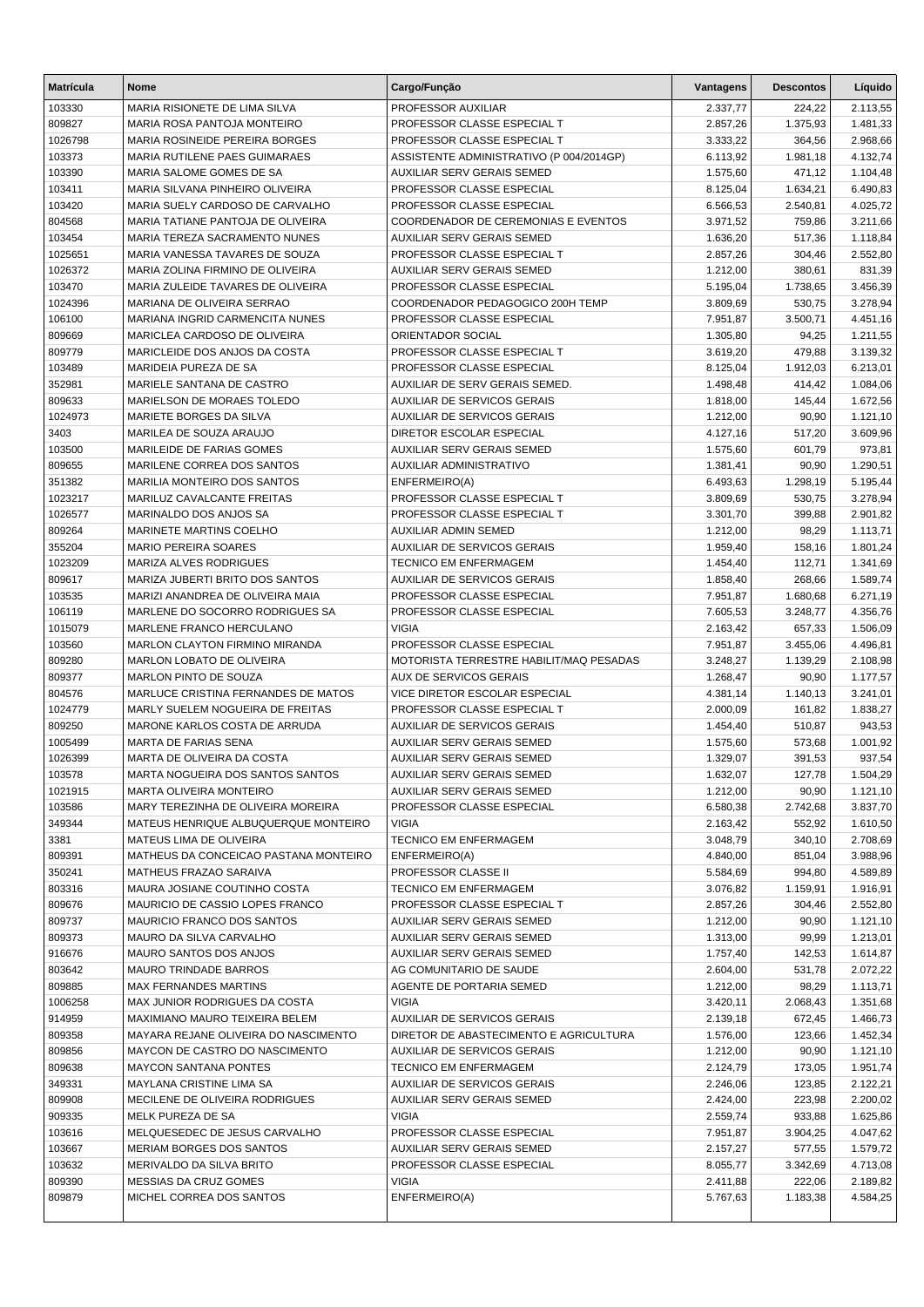| <b>Matrícula</b> | Nome                                                                 | Cargo/Função                                             | Vantagens            | <b>Descontos</b>     | Líquido              |
|------------------|----------------------------------------------------------------------|----------------------------------------------------------|----------------------|----------------------|----------------------|
| 809807           | MICHELI RODRIGUES DOS ANJOS                                          | <b>AUXILIAR DE SERVICOS GERAIS</b>                       | 1.212,00             | 90,90                | 1.121,10             |
| 809354           | <b>MIDIAN DA SILVA BORGES</b>                                        | PROFESSOR CLASSE ESPECIAL T                              | 1.904,84             | 153,25               | 1.751,59             |
| 809750           | MILANE DA SILVA CASTRO                                               | PROFESSOR CLASSE ESPECIAL T                              | 1.904,84             | 153,25               | 1.751,59             |
| 809718           | MILENA BORGES PAIXAO                                                 | PROFESSOR CLASSE ESPECIAL T                              | 1.904,84             | 153,25               | 1.751,59             |
| 809913           | MILENA SANTOS PALHETA                                                | AUXILIAR ADMIN SEMED                                     | 1.616,00             | 127,26               | 1.488,74             |
| 1023560          | MILENE COSTA DA SILVA                                                | COORDENADORA DO CRASS                                    | 2.364,00             | 214,49               | 2.149,51             |
| 103659           | MILENE COUTINHO NOGUEIRA                                             | <b>AUXILIAR SERV GERAIS SEMED</b>                        | 1.575,60             | 560,47               | 1.015,13             |
| 1022172          | MIRIA OLIVEIRA DE MATOS                                              | VICE DIRETOR ESCOLAR ESPECIAL                            | 3.650,95             | 439,31               | 3.211,64             |
| 809907           | MIRIAM ARAUJO CAVALCANTE                                             | PROFESSOR CLASSE ESPECIAL T                              | 2.539,74             | 245,41               | 2.294,33             |
| 809931           | <b>MIRIAM DA COSTA SILVA</b>                                         | <b>AUXILIAR SERV GERAIS SEMED</b>                        | 363,60               | 27,27                | 336,33               |
| 107760           | <b>MIRIAM DIAS PEREIRA</b>                                           | <b>AUXILIAR DE SERVICOS GERAIS</b>                       | 2.205,84             | 808,37               | 1.397,47             |
| 1025910          | MIRIAM GOMES PEREIRA ARRUDA                                          | PROFESSOR CLASSE ESPECIAL T                              | 2.285,81             | 202,11               | 2.083,70             |
| 1023349          | MIRIAN CARVALHO SOUTO                                                | PROFESSOR CLASSE ESPECIAL T                              | 3.238,14             | 383,86               | 2.854,28             |
| 1026585          | MIRLANE FIRMINA DE MORAES                                            | PROFESSOR CLASSE ESPECIAL T                              | 1.142,90             | 85,71                | 1.057,19             |
| 1026402          | MIRLENE PANTOJA NOGUEIRA                                             | PROFESSOR CLASSE ESPECIAL T                              | 3.047,48             | 339,85               | 2.707,63             |
| 809697           | MIROCLEIA ALVES DOS SANTOS                                           | <b>AUXILIAR SERV GERAIS SEMED</b>                        | 1.212,00             | 90,90                | 1.121,10             |
| 809619           | MISANGELA SERRAO TENORIO                                             | TECNICO EM ENFERMAGEM<br><b>DIRETOR ESCOLAR ESPECIAL</b> | 1.454,40             | 112,71               | 1.341,69             |
| 3364             | MOISES DE JESUS CARVALHO SOUTO<br>MOISES DO SOCORRO FERREIRA DE LIMA |                                                          | 3.809,69             | 463,12               | 3.346,57             |
| 103675<br>103683 | <b>MOISES SABOIA MAIA</b>                                            | PROFESSOR CLASSE ESPECIAL<br><b>VIGIA</b>                | 6.753,55<br>3.122,11 | 3.451,37<br>1.130,57 | 3.302,18<br>1.991,54 |
| 103691           | MONICA JOSIANE COUTINHO COSTA                                        | <b>TECNICO DE INFORMATICA</b>                            | 1.876,20             | 152,16               | 1.724,04             |
| 909696           | MORISALBERTE DE JESUS CARVALHO                                       | DIRETOR ESCOLAR ESPECIAL                                 | 4.952,59             | 1.050,87             | 3.901,72             |
| 809338           | NALDINEI DINIZ DOS SANTOS                                            | AUXILIAR ADMINISTRATIVO                                  | 1.454,40             | 117,95               | 1.336,45             |
| 103713           | NALDO DE OLIVEIRA BARATINHA                                          | <b>VIGIA</b>                                             | 2.879,71             | 1.340,47             | 1.539,24             |
| 809413           | NARLANDIA ESPERANCA OLIVEIRA CASTRO                                  | PROFESSOR CLASSE ESPECIAL T                              | 2.857,26             | 1.256,88             | 1.600,38             |
| 809716           | NATALIA DA SILVA BARBOSA                                             | AGENTE ADMINISTRATIVO SEMED                              | 1.596,94             | 115,38               | 1.481,56             |
| 352121           | NATANAEL DOS SANTOS                                                  | AUXILIAR DE SERVICOS GERAIS                              | 2.060,40             | 167,25               | 1.893,15             |
| 803880           | NATANAEL NASSON DE PAULA DA SILVA                                    | <b>VIGIA</b>                                             | 2.559,74             | 966,05               | 1.593,69             |
| 809483           | NATHASHA KELLY DIAS MIRANDA                                          | <b>TECNICO EM ENFERMAGEM</b>                             | 1.696,80             | 134,53               | 1.562,27             |
| 3340             | NATIANE RODRIGUES DE MIRANDA                                         | AUXILIAR SERV GERAIS SEMED                               | 1.818,00             | 145,44               | 1.672,56             |
| 809911           | NAYARA GOMES DA SILVA                                                | PROFESSOR CLASSE ESPECIAL T                              | 2.539,74             | 245,41               | 2.294,33             |
| 353720           | NAYARA TAYANI SILVA DE LIMA BORGES                                   | PROFESSOR CLASSE I                                       | 6.574,86             | 1.325,31             | 5.249,55             |
| 1023900          | NAYLANA MAYARA SA RODRIGUES                                          | PROFESSOR CLASSE ESPECIAL T                              | 1.904,84             | 153,25               | 1.751,59             |
| 809101           | NAZARENO CASTRO CARVALHO                                             | AG COMBATE A ENDEMIAS                                    | 2.604,00             | 747,84               | 1.856,16             |
| 107794           | NAZARENO DOS ANJOS DE SA                                             | AG COMUNITARIO DE SAUDE                                  | 2.929,50             | 1.292,87             | 1.636,63             |
| 1013629          | NAZARENO DOS SANTOS                                                  | <b>AUXILIAR DE SERVICOS GERAIS</b>                       | 1.728,94             | 127,26               | 1.601,68             |
| 103721           | NAZARENO SILVA ARRUDA                                                | PROFESSOR CLASSE ESPECIAL                                | 7.951,87             | 3.429,50             | 4.522,37             |
| 103730           | NAZARETH BARBOSA DIAS PANTOJA                                        | PROFESSOR CLASSE ESPECIAL                                | 8.125,04             | 3.315,63             | 4.809,41             |
| 355142           | NAZILDO MORAES MARTINS                                               | <b>VIGIA</b>                                             | 2.163,42             | 759,91               | 1.403,51             |
| 1026690          | <b>NEIVA BORGES FARIAS</b>                                           | DIRETOR ESCOLAR ESPECIAL                                 | 3.809,69             | 463,12               | 3.346,57             |
| 809639           | NELMO JUNIOR CARDOSO CHAVES                                          | <b>AGENTE DE PORTARIA</b>                                | 1.454,40             | 112,71               | 1.341,69             |
| 349526           | NEUSENILZE PEREIRA DE SOUZA                                          | AUXILIAR SERV GERAIS SEMED                               | 1.329,07             | 404,40               | 924,67               |
| 103772           | NEUZA CORREA MACHADO                                                 | PROFESSOR CLASSE ESPECIAL                                | 7.951,87             | 3.533,85             | 4.418,02             |
| 103780           | NEUZIANE TAVARES QUADROS GAIA                                        | PROFESSOR CLASSE ESPECIAL                                | 5.922,34             | 2.496,17             | 3.426,17             |
| 103764           | NEUZILA GONCALVES FARIAS                                             | PROFESSOR AUXILIAR                                       | 2.337,77             | 207,90               | 2.129,87             |
| 803766           | NICEIA DE CARVALHO ARAUJO                                            | PROFESSOR CLASSE ESPECIAL                                | 8.125,04             | 3.198,40             | 4.926,64             |
| 914584           | NICODEMOS RODRIGUES DE OLIVEIRA                                      | AUXILIAR SERV GERAIS SEMED                               | 1.567,34             | 364,47               | 1.202,87             |
| 107816           | NICODEMOS SOUZA FERREIRA<br>NILCILENE DE ARRUDA OLIVEIRA             | AG COMUNITARIO DE SAUDE                                  | 2.929,50<br>1.998.93 | 728,23               | 2.201,27             |
| 916277<br>804177 | NILCILENE RODRIGUES FERNANDES                                        | SECRETARIO UNID ESCOLAR<br>AUXILIAR SERV GERAIS SEMED    | 1.575.60             | 162,11<br>407,88     | 1.836,82<br>1.167,72 |
| 107824           | NILO ALCANTARA DIAS                                                  | AG COMUNITARIO DE SAUDE                                  | 2.821,00             | 1.182,83             | 1.638,17             |
| 103802           | NILTON SA DOS ANJOS                                                  | <b>VIGIA</b>                                             | 2.773,06             | 1.047,93             | 1.725,13             |
| 913839           | NINO CASTILHO CORREA                                                 | AUXILIAR SERV GERAIS SEMED                               | 1.510,87             | 117,95               | 1.392,92             |
| 1026410          | NIVALDO DO SOCORRO QUEIROZ DA SILVA                                  | PROFESSOR CLASSE ESPECIAL T                              | 990,52               | 74,28                | 916,24               |
| 809792           | NIVEA NOGUEIRA PEREIRA                                               | PROFESSOR CLASSE ESPECIAL T                              | 1.904,84             | 153,25               | 1.751,59             |
| 3434             | <b>NOEL MOREIRA GOMES</b>                                            | <b>MICROSCOPISTA</b>                                     | 1.454,40             | 112,71               | 1.341,69             |
| 809515           | NOEME LEAO DE BARROS SA                                              | <b>TECNICO EM ENFERMAGEM</b>                             | 1.783,91             | 142,37               | 1.641,54             |
| 1005413          | NOEME TEIXEIRA VALENTE                                               | PROFESSOR CLASSE II                                      | 9.590,09             | 3.495,84             | 6.094,25             |
| 803235           | NOEMIA CARDOSO GOMES                                                 | <b>TECNICO EM ENFERMAGEM</b>                             | 2.036,16             | 165,13               | 1.871,03             |
| 1024990          | NORMA ANDREZA SOARES ROCHA                                           | <b>AUXILIAR ADMIN SEMED</b>                              | 1.212,00             | 90,90                | 1.121,10             |
| 107832           | NORMA PICANCO DE OLIVEIRA                                            | AUXILIAR SERV GERAIS SEMED                               | 2.252,30             | 603,45               | 1.648,85             |
| 809686           | NORMA SARGES DOS SANTOS                                              | AUXILIAR SERV GERAIS SEMED                               | 1.818,00             | 145,44               | 1.672,56             |
| 1025937          | OCILEIA DE SOUZA MADUREIRA BRITO                                     | DIRETOR(A) PROGRAMACAO E AVALIACAO EDUC                  | 4.412,80             | 579,35               | 3.833,45             |
| 1025945          | OCIVAL MIRANDA ARAUJO                                                | PROFESSOR CLASSE ESPECIAL T                              | 1.904,84             | 153,25               | 1.751,59             |
| 802824           | ODAIR SANDRO MIRANDA DE BRITO                                        | PROFESSOR CLASSE II                                      | 9.330,33             | 4.083,87             | 5.246,46             |
| 3331             | ODAIZA PEREIRA DE MORAES                                             | <b>AUXILIAR ADMIN SEMED</b>                              | 1.212,00             | 90,90                | 1.121,10             |
| 809647           | ODIEL NUNES DUARTE                                                   | <b>VIGIA</b>                                             | 1.696,80             | 134,53               | 1.562,27             |
| 3273             | ODILA PEREIRA DE MORAES                                              | ORIENTADOR SOCIAL                                        | 1.362,27             | 94,25                | 1.268,02             |
|                  |                                                                      |                                                          |                      |                      |                      |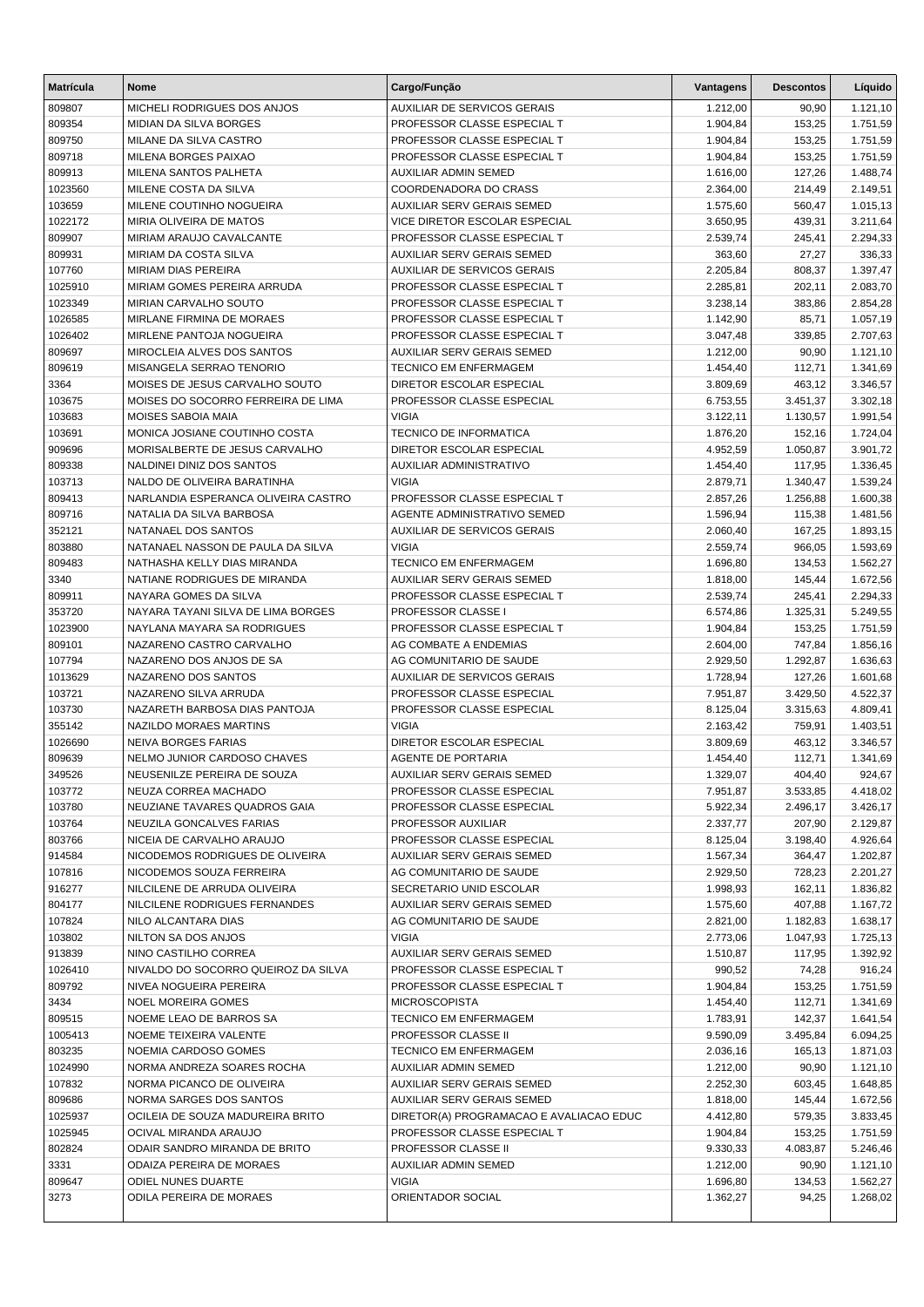| <b>Matrícula</b>  | Nome                                                                         | Cargo/Função                                              | Vantagens             | <b>Descontos</b>     | Líquido              |
|-------------------|------------------------------------------------------------------------------|-----------------------------------------------------------|-----------------------|----------------------|----------------------|
| 103829            | ODILEIA DE OLIVEIRA CASTRO                                                   | PROFESSOR CLASSE ESPECIAL                                 | 8.125,04              | 3.265,42             | 4.859,62             |
| 809339            | <b>ODILENE PEREIRA DE MORAES</b>                                             | <b>TECNICO EM ENFERMAGEM</b>                              | 1.510,87              | 112,71               | 1.398,16             |
| 915041            | ODILON DA SILVA BARBOSA                                                      | CHEFE DO GABINETE                                         | 6.090,00              | 2.545,60             | 3.544,40             |
| 913286            | ODINEIA CAMARAO SILVA                                                        | <b>AUXILIAR DE SERVICOS GERAIS</b>                        | 1.510,87              | 442,61               | 1.068,26             |
| 1005456           | OLIVAL GOMES FEITOSA                                                         | <b>VIGIA</b>                                              | 2.453,09              | 225,21               | 2.227,88             |
| 107840            | OLIVIA DA SILVA MORAES                                                       | <b>AUXILIAR DE SERVICOS GERAIS</b>                        | 2.290,68              | 200,84               | 2.089,84             |
| 1012282           | <b>ONEIDE MONTEIRO FEITOSA</b>                                               | TECNICO DE INFORMATICA                                    | 1.272,00              | 96,30                | 1.175,70             |
| 103853            | OPHIR RIBEIRO BARBOSA JUNIOR                                                 | <b>VIGIA</b>                                              | 2.773,06              | 1.388,60             | 1.384,46             |
| 1026909           | ORIDEA RODRIGUES DA SILVA                                                    | PROFESSOR CLASSE ESPECIAL T                               | 1.904,84              | 153,25               | 1.751,59             |
| 809695<br>103870  | ORISVALDO DOS SANTOS GOMES JUNIOR<br>ORIVALDA CERDEIRA FEITOSA               | ASSESSOR ESPECIAL I<br>PROFESSOR CLASSE ESPECIAL          | 2.181,60<br>7.744,07  | 104,90<br>1.784,86   | 2.076,70<br>5.959,21 |
| 916943            | ORIVALDO DIAS PANTOJA                                                        | <b>VIGIA</b>                                              | 2.559,74              | 812,61               | 1.747,13             |
| 809608            | ORLANDO PAULO DIAS PIMENTEL                                                  | DIRETOR DE MOVILIDADE E TRANSITO                          | 2.364,00              | 214,49               | 2.149,51             |
| 103888            | ORMECINDA DA CRUZ BREOTON                                                    | AUXILIAR SERV GERAIS SEMED                                | 1.575,60              | 487,18               | 1.088,42             |
| 809678            | ORMINDO DAS GRACAS PANTOJA                                                   | <b>VIGIA</b>                                              | 1.696,80              | 134,53               | 1.562,27             |
| 1007335           | OSCAR DE LIMA MAIA                                                           | ASSESSOR ESPECIAL I                                       | 2.181,60              | 104,90               | 2.076,70             |
| 353733            | OSIONE SA DE OLIVEIRA                                                        | PROFESSOR CLASSE ESPECIAL T                               | 2.285,81              | 202,11               | 2.083,70             |
| 1005588           | OZELINA OLIVEIRA RODRIGUES                                                   | AUXILIAR SERV GERAIS SEMED                                | 1.575,60              | 127,78               | 1.447,82             |
| 803650            | <b>OZILENE TAVARES DE MORAES</b>                                             | AG COMUNITARIO DE SAUDE                                   | 2.604,00              | 841,05               | 1.762,95             |
| 803359            | PABLO RAIMUNDO DA SILVA TEIXEIRA                                             | AG COMBATE A ENDEMIAS                                     | 3.107,75              | 1.154,65             | 1.953,10             |
| 103896            | PALOMA TEIXEIRA BARATINHA                                                    | PROFESSOR CLASSE ESPECIAL                                 | 8.125,04              | 3.095,76             | 5.029,28             |
| 809624            | PAMELA HAUANA DA SILVA TEIXEIRA                                              | TECNICO EM ENFERMAGEM                                     | 2.272,35              | 199,98               | 2.072,37             |
| 802123            | PATRICIA DE FREITAS BORGES                                                   | PROFESSOR CLASSE ESPECIAL                                 | 6.415,88              | 2.193,15             | 4.222,73             |
| 1024264           | PATRICIA FERREIRA DA COSTA DE ARAUJO                                         | <b>AUXILIAR SERV GERAIS SEMED</b>                         | 1.268,47              | 90,90                | 1.177,57             |
| 809269            | PATRICIA MONTEIRO LOPES                                                      | <b>AUXILIAR ADMIN SEMED</b>                               | 1.212,00              | 98,29                | 1.113,71             |
| 809362            | PATRIK PANTOJA DE PAULA                                                      | AGENTE DE PORTARIA SEMED                                  | 1.212,00              | 443,65               | 768,35               |
| 809922            | PAULA FRANCINETE SIQUEIRA DE MORAES                                          | PROFESSOR CLASSE ESPECIAL T                               | 571,45                | 42,85                | 528,60               |
| 103900            | PAULINA PACHECO DE OLIVEIRA                                                  | <b>AUXILIAR DE SERVICOS GERAIS</b>                        | 1.745,01              | 428,96               | 1.316,05             |
| 103918            | PAULO DA SILVA JUNIOR                                                        | PROFESSOR CLASSE ESPECIAL                                 | 7.086,04              | 1.565,21             | 5.520,83             |
| 354085            | PAULO DA SILVA PAULA                                                         | PROFESSOR CLASSE II                                       | 8.239,37              | 3.109,96             | 5.129,41             |
| 349295<br>801950  | PAULO EXPEDITO PINHEIRO DE ARAUJO JUNIOR<br>PAULO FERNANDO RODRIGUES BATISTA | <b>VIGIA</b><br><b>NUTRICIONISTA</b>                      | 2.163,42<br>6.388,80  | 1.024,80<br>1.358,01 | 1.138,62<br>5.030,79 |
| 355551            | PAULO HENRIQUE ALCANTARA OLIVEIRA                                            | PROFESSOR CLASSE ESPECIAL T                               | 1.904,84              | 153,25               | 1.751,59             |
| 809258            | PAULO ROBERTO FARIAS DOS SANTOS                                              | AGENTE ADMINISTRATIVO SEMED                               | 1.272,00              | 96,30                | 1.175,70             |
| 809691            | PAULO RODRIGO RIBEIRO DOS SANTOS                                             | <b>VIGIA</b>                                              | 2.411,88              | 222,06               | 2.189,82             |
| 1005731           | PAULO RONALDO ARRUDA DA COSTA                                                | PROFESSOR CLASSE I                                        | 7.690,07              | 2.392,57             | 5.297,50             |
| 809609            | PAULO RONALDO VASCONCELOS DA SILVA                                           | ASSESSOR ESPECIAL II                                      | 1.938,48              | 123,66               | 1.814,82             |
| 106267            | PAULO SENA LOPES                                                             | PROFESSOR CLASSE ESPECIAL                                 | 7.709,43              | 1.669,02             | 6.040,41             |
| 809932            | PAULO SERGIO DE JESUS RODRIGUES                                              | <b>TECNICO DE INFORMATICA</b>                             | 1.950,40              | 157,35               | 1.793,05             |
| 803847            | PAULO SERGIO DE SOUZA CORREA                                                 | PROFESSOR CLASSE II                                       | 12.052,54             | 3.049,47             | 9.003,07             |
| 809551            | PAULO SERGIO PEREIRA BARBOSA                                                 | <b>VIGIA</b>                                              | 2.411,88              | 222,06               | 2.189,82             |
| 103926            | PAULO SERGIO RODRIGUES GONCALVES                                             | AGENTE DE PORTARIA SEMED                                  | 1.632,07              | 577,55               | 1.054,52             |
| 809693            | PAULO SILAS CIRINO DA SILVA                                                  | VIGIA                                                     | 2.424,00              | 223,98               | 2.200,02             |
| 1024590           | PAULO SOARES MENDES                                                          | PROFESSOR CLASSE II                                       | 10.286,22             | 4.957,11             | 5.329,11             |
| 103934            | PAULO WILLIANMS SANTOS PANTOJA                                               | <b>AGENTE ADMINISTRATIVO</b>                              | 1.780,80              | 685,55               | 1.095,25             |
| 809933            | PEDRO DAVID FREITAS DA SILVA                                                 | ORIENTADOR SOCIAL                                         | 1.249,33              | 94,25                | 1.155,08             |
| 107859            | PEDRO DOS SANTOS PEREIRA                                                     | AG COMUNITARIO DE SAUDE                                   | 2.929,50              | 1.235,24             | 1.694,26             |
| 915769<br>1007840 | PEDRO FREITAS DA TRINDADE<br>PEDRO PAULO ALVES DA SILVA                      | AUXILIAR SERV GERAIS SEMED<br>AUXILIAR DE SERVICOS GERAIS | 1.510,87<br>1.621,97  | 514,51               | 996,36<br>1.499,26   |
| 1005260           | PEDRO PAULO PACHECO DE OLIVEIRA                                              | <b>VIGIA</b>                                              | 2.472,48              | 122,71<br>768,90     | 1.703,58             |
| 353048            | PRYSCELIA PANTOJA DE PAULA                                                   | AUXILIAR ADMIN SEMED.                                     | 1.272,60              | 103,21               | 1.169,39             |
| 809674            | QUEILA DA SILVA TRINDADE                                                     | PROFESSOR CLASSE ESPECIAL T                               | 1.904,84              | 153,25               | 1.751,59             |
| 107875            | QUEZIA DE JESUS ROMERO                                                       | VICE DIRETOR ESCOLAR ESPECIAL                             | 4.571,63              | 1.008,47             | 3.563,16             |
| 103950            | QUEZIA VILHENA DA CRUZ                                                       | PROFESSOR CLASSE ESPECIAL                                 | 7.951,87              | 3.533,84             | 4.418,03             |
| 809899            | RAFAEL DIAS BARROS                                                           | AUXILIAR SERV GERAIS SEMED                                | 1.090,80              | 81,81                | 1.008,99             |
| 350303            | RAFAEL DOS SANTOS LOPES                                                      | PROFESSOR CLASSE II                                       | 8.551,07              | 1.984,96             | 6.566,11             |
| 915823            | RAFAEL GONCALVES LEAO                                                        | <b>VIGIA</b>                                              | 2.559,74              | 640,76               | 1.918,98             |
| 3329              | RAIANE CORREA MELO                                                           | AUXILIAR DE SERV GERAIS SEMED.                            | 1.272,60              | 103,21               | 1.169,39             |
| 809437            | RAIANE SILVA DE JESUS                                                        | AUXILIAR SERV GERAIS SEMED                                | 1.212,00              | 98,29                | 1.113,71             |
| 351324            | RAIKSON DE MELO RODRIGUES                                                    | AGENTE ADMINISTRATIVO                                     | 1.699,47              | 129,69               | 1.569,78             |
| 349964            | RAILSON SILVA FERREIRA                                                       | <b>PROFESSOR CLASSE II</b>                                | 7.615,95              | 3.068,69             | 4.547,26             |
| 106291            | RAIMUNDA ALVES CORREA MATOS                                                  | PROFESSOR CLASSE ESPECIAL                                 | 7.951,87              | 1.784,96             | 6.166,91             |
| 1006622           | RAIMUNDA AURELIA MARTINS                                                     | <b>TECNICO EM ENFERMAGEM</b>                              | 1.454,40              | 112,71               | 1.341,69             |
| 103969            | RAIMUNDA BELA RODRIGUES DE FREITAS                                           | SECRETARIO UNID ESCOLAR                                   | 2.436,19              | 503,78               | 1.932,41             |
| 916889            | RAIMUNDA BENEDITA PAIXAO DOS SANTOS                                          | AUXILIAR SERV GERAIS SEMED                                | 1.567,34              | 117,95               | 1.449,39             |
| 103977            | RAIMUNDA DE JESUS TEIXEIRA BELEM                                             | PROFESSOR CLASSE II                                       | 9.849,84              | 3.944,12             | 5.905,72             |
| 106313<br>103985  | RAIMUNDA FERREIRA DA SILVA<br>RAIMUNDA FREITAS PALHETA                       | <b>PROFESSOR CLASSE II</b><br>PROFESSOR CLASSE ESPECIAL   | 13.070,78<br>8.125,04 | 5.273,92<br>3.455,70 | 7.796,86<br>4.669,34 |
|                   |                                                                              |                                                           |                       |                      |                      |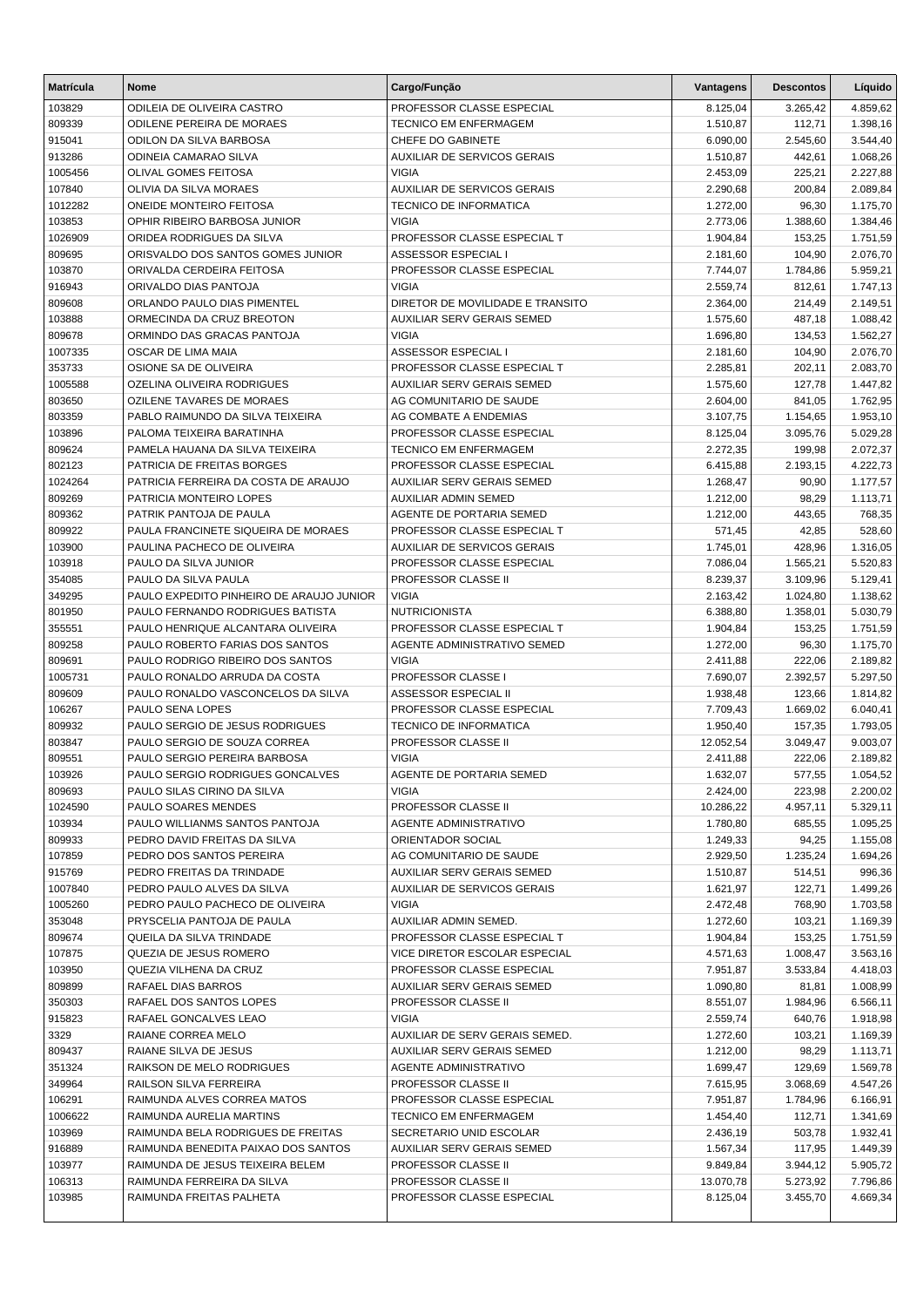| <b>Matrícula</b>  | <b>Nome</b>                                                       | Cargo/Função                                  | Vantagens            | <b>Descontos</b>   | Líquido              |
|-------------------|-------------------------------------------------------------------|-----------------------------------------------|----------------------|--------------------|----------------------|
| 803910            | RAIMUNDA NIVIA MORAES SA                                          | <b>VIGIA</b>                                  | 2.559,74             | 741,20             | 1.818,54             |
| 1006169           | RAIMUNDA OLIVEIRA SA                                              | <b>AUXILIAR DE SERVICOS GERAIS</b>            | 1.212,00             | 90,90              | 1.121,10             |
| 1025198           | RAIMUNDA RODRIGUES DE OLIVEIRA                                    | PROFESSOR CLASSE ESPECIAL T                   | 3.809,69             | 530,75             | 3.278,94             |
| 1006304           | RAIMUNDO ALVES DAS NEVES                                          | <b>AUXILIAR DE SERVICOS GERAIS</b>            | 2.975,46             | 904,94             | 2.070,52             |
| 107883            | RAIMUNDO BARATINHA DE MORAES                                      | AG COMUNITARIO DE SAUDE                       | 2.929,50             | 772,64             | 2.156,86             |
| 352767            | RAIMUNDO BORGES GONCALVES                                         | <b>AUXILIAR SERV GERAIS SEMED</b>             | 1.212,00             | 90,90              | 1.121,10             |
| 916811            | RAIMUNDO CARDOSO TAVARES                                          | <b>VIGIA</b>                                  | 2.559,74             | 949,83             | 1.609,91             |
| 104027            | RAIMUNDO DA SILVA COELHO                                          | PROFESSOR CLASSE ESPECIAL                     | 6.601,17             | 2.087,03           | 4.514,14             |
| 1025953           | RAIMUNDO DE NAZARENO FREITAS ALVES                                | PROFESSOR CLASSE ESPECIAL T                   | 1.904,84             | 153.25             | 1.751,59             |
| 1026917           | RAIMUNDO DE OLIVEIRA FERREIRA                                     | SECRETARIO UNID ESCOLAR                       | 1.749,06             | 94,25              | 1.654,81             |
| 1006886           | RAIMUNDO DE OLIVEIRA GONCALVES                                    | VIGIA.                                        | 2.781,54             | 1.056,53           | 1.725,01             |
| 104035            | RAIMUNDO DO SOCORRO DIAS FREITAS                                  | OPERADOR DE MAQUINA                           | 4.066,58             | 1.688,09           | 2.378,49             |
| 1025120           | RAIMUNDO DOS ANJOS FERREIRA                                       | PROFESSOR CLASSE ESPECIAL T                   | 1.904,84             | 153,25             | 1.751,59             |
| 809872            | RAIMUNDO DOS ANJOS SA                                             | <b>ASSIST ADMINISTRATIVO</b>                  | 2.795,38             | 292,96             | 2.502,42             |
| 809462            | RAIMUNDO DOS SANTOS TAVARES NETO                                  | <b>AGENTE DE PORTARIA</b>                     | 2.303,04             | 204,84             | 2.098,20             |
| 107891            | RAIMUNDO ELINALDO DE JESUS RIBEIRO                                | AG COMUNITARIO DE SAUDE                       | 2.929,50             | 1.068,08           | 1.861,42             |
| 104043            | RAIMUNDO GOMES SANTANA                                            | PROFESSOR CLASSE ESPECIAL                     | 2.597,52             | 267,29             | 2.330,23             |
| 1006070           | RAIMUNDO GONCALVES DA CONCEICAO<br><b>SOBRINHO</b>                | OPERADOR DE BOMBA DAGUA                       | 2.466,65             | 964,12             | 1.502,53             |
| 809625            | RAIMUNDO LOPES DIAS                                               | <b>AGENTE DE PORTARIA</b>                     | 2.060,64             | 167,27             | 1.893,37             |
| 809144            | RAIMUNDO LUIZ SANTANA DA SILVA                                    | <b>VIGIA</b>                                  | 2.559,74             | 967,06             | 1.592,68             |
| 106690            | RAIMUNDO NOGUEIRA DE SOUZA                                        | AG VIGILANCIA SANITARIA                       | 3.116,86             | 848,17             | 2.268,69             |
| 1012525           | RAIMUNDO NONATO CORREA PANTOJA                                    | <b>AUX DE SERVICOS GERAIS</b>                 | 1.555,40             | 121,80             | 1.433,60             |
| 104060            | RAIMUNDO NONATO DOS SANTOS NOGUEIRA                               | PROFESSOR CLASSE ESPECIAL                     | 8.125,04             | 3.451,42           | 4.673,62             |
| 106364            | RAIMUNDO NONATO PACHECO DE OLIVEIRA                               | PROFESSOR CLASSE ESPECIAL                     | 7.086,03             | 2.700,68           | 4.385,35             |
| 353353            | RAIMUNDO NUNES SANTIAGO JUNIOR                                    | <b>VIGIA</b>                                  | 2.163,42             | 326,04             | 1.837,38             |
| 104078            | RAIMUNDO PEREIRA COUTINHO                                         | <b>AUXILIAR ADMINISTRATIVO</b>                | 1.212,00             | 98,29              | 1.113,71             |
| 1007378           | RAIMUNDO RODRIGUES DE OLIVEIRA                                    | AG COMUNITARIO DE SAUDE                       | 2.604,00             | 247,84             | 2.356,16             |
| 104094            | RAIMUNDO SACRAMENTO DA SILVA NETO                                 | PROFESSOR CLASSE ESPECIAL                     | 7.951,87             | 1.854,23           | 6.097,64             |
| 809636            | RAIQUELINE ALEIXO FEITOSA                                         | <b>TECNICO EM ENFERMAGEM</b>                  | 1.696,80             | 134,53             | 1.562,27             |
| 809459            | RAISSA COSTA SIMAO                                                | ENFERMEIRO(A)                                 | 6.049,96             | 1.289,68           | 4.760,28             |
| 3353              | RAISSA DA SILVA ANDRADE                                           | PROFESSOR CLASSE ESPECIAL T                   | 2.857,26             | 304,46             | 2.552,80             |
| 349373            | RAISSA TAVARES DOS SANTOS                                         | AUXILIAR DE SERV GERAIS SEMED.                | 1.272,60             | 103,21             | 1.169,39             |
| 809891            | RAMON MORAES DE MORAES                                            | <b>FISIOTERAPEUTA</b>                         | 4.356,00             | 689,63             | 3.666,37             |
| 809663            | RANDEL ALVES DE SOUZA                                             | <b>AGENTE AMBIENTAL</b>                       | 1.500,00             | 116,82             | 1.383,18             |
| 1024604           | RANDEL DOS SANTOS SANTOS                                          | PROFESSOR CLASSE ESPECIAL T                   | 3.238,24             | 383,88             | 2.854,36             |
| 104108            | RANDEL SALES MONTEIRO                                             | PROFESSOR CLASSE ESPECIAL                     | 6.407,22             | 1.940,97           | 4.466,25             |
| 916650            | RAPHAEL COUTINHO DE MORAES                                        | <b>AUXILIAR DE SERVICOS GERAIS</b>            | 2.424,00             | 133,88             | 2.290,12             |
| 1022997           | RAQUELINE FERREIRA PINHEIRO                                       | COORDENADOR PEDAGOGICO 200H TEMP              | 3.809,69             | 530,75             | 3.278,94             |
| 809815            | RAUL BRUNO CUSTODIO DE SA                                         | PSICOLOGO (A)                                 | 3.872,00             | 547,51             | 3.324,49             |
| 809767            | RAUL OLIVEIRA RODRIGUES                                           | <b>AUXILIAR DE SERVICOS GERAIS</b>            | 1.565,50             | 122,71             | 1.442,79             |
| 349406            | RAYLANNA MAIA MONTEIRO                                            | AUXILIAR DE SERV GERAIS SEMED.                | 1.385,54             | 369,25             | 1.016,29             |
| 353837            | RAYLENA FERNANDES DA SILVA                                        | PROFESSOR CLASSE ESPECIAL T                   | 1.714,36             | 136,11             | 1.578,25             |
| 349659            | RAYNARA DE JESUS DOS SANTOS                                       | AUXILIAR DE SERV GERAIS SEMED.                | 1.329,07             | 379,29             | 949,78               |
| 1016482           | REDIVALDO PANTOJA DE OLIVEIRA                                     | ORIENTADOR SOCIAL                             | 1.368,27             | 106,39             | 1.261,88             |
| 809822            | REGIANE LEAO FERREIRA                                             | TECNICO DE INFORMATICA                        | 1.939,80             | 156,40             | 1.783,40             |
| 350238            | REGIANE SOUZA BARRETO                                             | PROFESSOR CLASSE I                            | 6.962,76             | 1.454,79           | 5.507,97             |
| 350910            | REGINA DE NAZARE MAIA DE FREITAS                                  | AUXILIAR ADMINISTRAIVO.                       | 1.272,60             | 466,63             | 805,97               |
| 1023101           | REGINA DEBORA DE JESUS CARVALHO                                   | AUXILIAR DE SERV GERAIS SEMED.                | 1.272,60             | 464,63             | 807,97               |
| 104116            | <b>REGINA LIMA DOS SANTOS</b>                                     | AUXILIAR SERV GERAIS SEMED                    | 1.575,60             | 427,95             | 1.147,65             |
| 351775            | REGINA PEREIRA CARDOSO                                            | <b>AUXILIAR SERV GERAIS SEMED</b>             | 808,00               | 60,60              | 747,40               |
| 1008447           | REGINA PINHEIRO DE VASCONSELOS                                    | PROFESSOR CLASSE ESPECIAL T                   | 1.904,84             | 153,25             | 1.751,59             |
| 804371            | REGINALDO DE BRITO BATISTA                                        | AUXILIAR DE SERVICOS GERAIS                   | 2.036,16             | 1.084,81           | 951,35               |
| 349357            | REGINALDO FREITAS RODRIGUES                                       | VIGIA.                                        | 1.329,07             | 399,64             | 929,43               |
| 107905            | REGINALDO PINTO NAVEGANTE                                         | AG COMUNITARIO DE SAUDE                       | 2.821,00             | 799,15             | 2.021,85             |
| 803677            | REGINALDO PONTES NASCIMENTO                                       | AG COMUNITARIO DE SAUDE                       | 2.604,00             | 648,47             | 1.955,53             |
| 809614            | REGINALDO TENORIO FERREIRA JUNIOR                                 | DIRETOR DE CULTURA, TURISMO E LAZER           | 1.576,00             | 123,66             | 1.452,34             |
| 809786            | REINALDO ALVES RODRIGUES                                          | AUXILIAR DE SERVICOS GERAIS                   | 1.212,00             | 90,90              | 1.121,10             |
| 349315            | REJANE RODRIGUES MAGALHAES                                        | AUXILIAR DE SERV GERAIS SEMED.                | 1.272,60             | 466,63             | 805,97               |
| 104132            | RENATO DA COSTA FREITAS                                           | AGENTE DE PORTARIA SEMED                      | 1.575,60             | 577,55             | 998,05               |
| 349951            | RENATO MORAES DA SILVA                                            | PROFESSOR CLASSE II                           | 7.304,25             | 2.604,81           | 4.699,44             |
| 104140            | RERIVALDO CARDOSO PINHEIRO                                        | PROFESSOR CLASSE ESPECIAL                     | 7.951,87             | 2.942,16           | 5.009,71             |
| 809337            | REYNALDO DOS ANJOS AGUIAR                                         | PROFESSOR CLASSE I                            | 7.738,56             | 3.748,04           | 3.990,52             |
| 1026283           | RICARDO DE SOUZA ARAUJO                                           | PROFESSOR CLASSE ESPECIAL T                   | 2.666,78             | 269,04             | 2.397,74             |
| 106437            | RICARDO DOS SANTOS OLIVEIRA                                       | <b>VIGIA</b>                                  | 2.472,48             | 228,12             | 2.244,36             |
| 809666            | RISERI SALES MONTEIRO                                             | ASSESSOR ESPECIAL II                          | 2.159,12             | 123,66             | 2.035,46             |
| 803685<br>1018175 | RITA FLAVIA MANOELA FREITAS GAIA<br>RITA LEANDRA FREITAS DE SOUSA | <b>MICROSCOPISTA</b><br>TERAPEUTA OCUPACIONAL | 2.036,16<br>4.573,80 | 576,74<br>1.779,50 | 1.459,42<br>2.794,30 |
| 809736            | RITA MARIA DA SILVA LIMA                                          | AUXILIAR SERV GERAIS SEMED                    | 1.515,00             | 118,17             | 1.396,83             |
|                   |                                                                   |                                               |                      |                    |                      |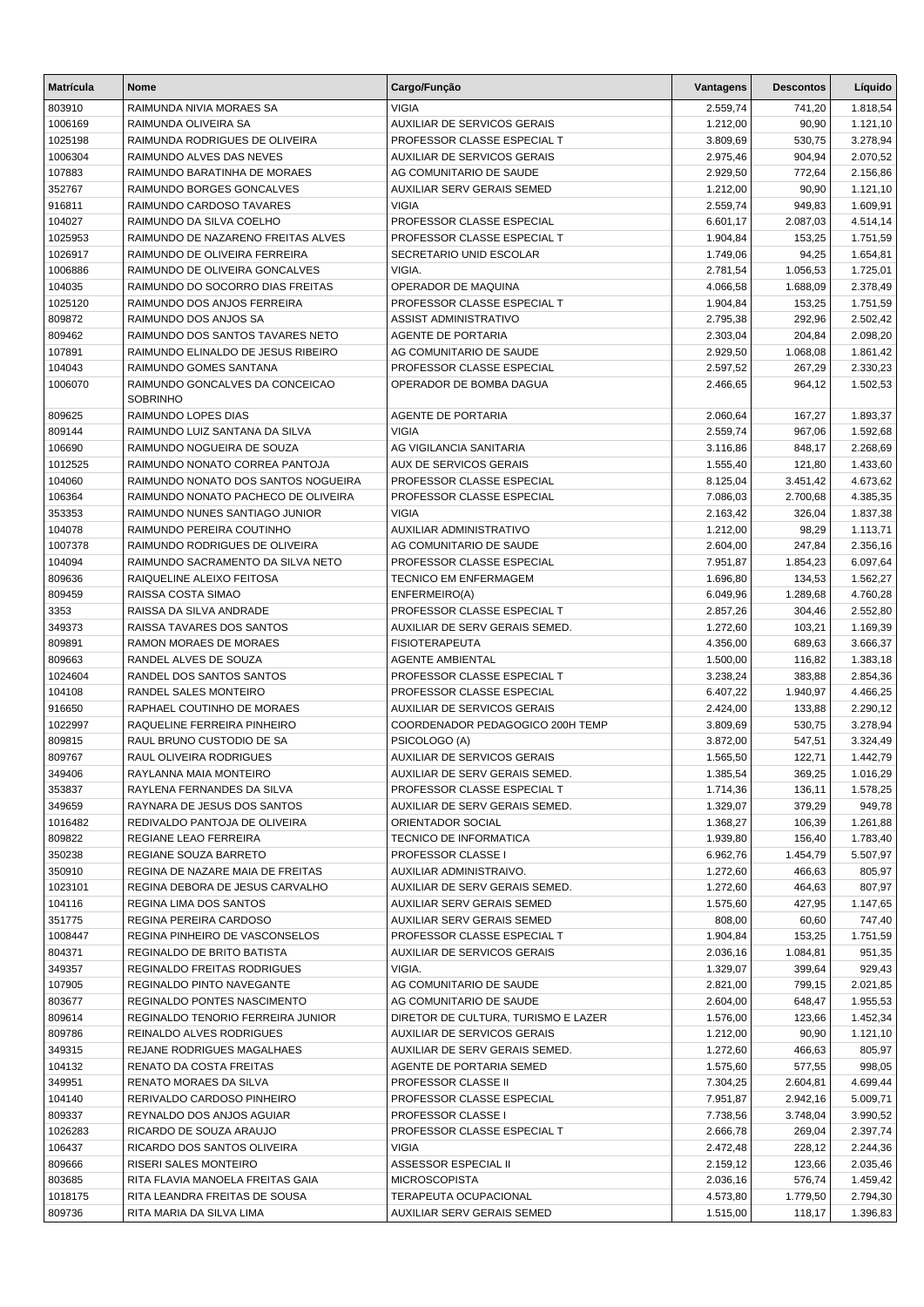| <b>Matrícula</b> | <b>Nome</b>                                                | Cargo/Função                                                  | <b>Vantagens</b>     | <b>Descontos</b>   | Líquido              |
|------------------|------------------------------------------------------------|---------------------------------------------------------------|----------------------|--------------------|----------------------|
| 3328             | RITHIANE FREITAS RODRIGUES                                 | SECRETARIA MUNICIPAL ASSIST. SOCIAL                           | 5.578,69             | 2.424,70           | 3.153,99             |
| 809744           | <b>RIVALDO RODRIGUES MONTEIRO</b>                          | <b>VIGIA</b>                                                  | 1.696,80             | 134,53             | 1.562,27             |
| 809728           | RIVALDO SOUZA DA SILVA                                     | AGENTE DE PORTARIA SEMED                                      | 1.212,00             | 90,90              | 1.121,10             |
| 104167           | RIVANILDO GOMES MIRANDA                                    | PROFESSOR CLASSE ESPECIAL                                     | 7.951,87             | 3.446,42           | 4.505,45             |
| 104159           | RIZOLETE BENEDITA DOS SANTOS SANTOS                        | AUXILIAR SERV GERAIS SEMED                                    | 1.727,10             | 561,72             | 1.165,38             |
| 104183           | <b>ROANNI SALES MONTEIRO</b>                               | <b>DIRETOR ESCOLAR I</b>                                      | 8.767,50             | 2.079,47           | 6.688,03             |
| 104191           | ROBERTA GOMES DA SILVA                                     | <b>AUXILIAR SERV GERAIS SEMED</b>                             | 2.262,40             | 622,01             | 1.640,39             |
| 104213           | ROBERTO CARLOS ALMEIDA DA CONCEICAO                        | <b>VIGIA</b>                                                  | 2.879,71             | 1.162,64           | 1.717,07             |
| 349159           | ROBERTO DA SILVA SA                                        | AUXILIAR DE SERV GERAIS SEMED.                                | 1.272,60             | 103,21             | 1.169,39             |
| 104221           | ROBERTO DOS ANJOS FERREIRA                                 | DIRETOR DE PLANEJAMENTO E PROJETOS                            | 6.146,40             | 2.196,52           | 3.949,88             |
| 349240           | ROBERTO ESPIRITO SANTO DOS SANTOS                          | <b>VIGIA</b>                                                  | 2.163,42             | 679,38             | 1.484,04             |
| 809136           | ROBERTO FARIAS FERREIRA                                    | <b>AUXILIAR SERV GERAIS SEMED</b>                             | 1.515,00             | 556,06             | 958,94               |
| 809606           | ROBERTO MACHADO DOS SANTOS                                 | DIRETOR DE PLANEJAMENTO E PROJETOS                            | 3.152,00             | 345,07             | 2.806,93             |
| 104230           | ROBERTO MORAES DOS SANTOS                                  | PROFESSOR CLASSE ESPECIAL                                     | 6.912,87             | 3.228,71           | 3.684,16             |
| 104248           | ROBERTO VIEIRA BARROS                                      | <b>VIGIA</b>                                                  | 3.697,41             | 1.123,84           | 2.573,57             |
| 352238           | ROBSON MELO RODRIGUES                                      | OPERADOR DE BOMBA DAGUA                                       | 2.319,08             | 207,37             | 2.111,71             |
| 3323             | ROBSON NASCIMENTO FREITAS                                  | <b>VIGIA</b>                                                  | 1.696,80             | 134,53             | 1.562,27             |
| 107913           | ROCK DOS SANTOS RODRIGUES                                  | AG COMUNITARIO DE SAUDE                                       | 2.604,00             | 247,84             | 2.356,16             |
| 1006355          | RODRIGO BORGES PANTOJA                                     | <b>VIGIA</b>                                                  | 2.453,09             | 922,96             | 1.530,13             |
| 809763           | RODRIGO CORREA NEVES                                       | <b>VIGIA</b>                                                  | 1.696,80             | 134,53             | 1.562,27             |
| 809233           | RODRIGO COSTA DE OLIVEIRA                                  | AG COMBATE A ENDEMIAS                                         | 2.604,00             | 1.243,31           | 1.360,69             |
| 106453           | RODRIGO DA COSTA FREITAS                                   | PROFESSOR CLASSE ESPECIAL                                     | 7.605,53             | 2.973,82           | 4.631,71             |
| 809720           | RODSON BARROS RODRIGUES                                    | PROFESSOR CLASSE ESPECIAL T                                   | 1.904,84             | 153,25             | 1.751,59             |
| 909718           | ROGERIO DA COSTA FREITAS                                   | <b>AUXILIAR ADMINISTRATIVO</b>                                | 2.632,06             | 634,39             | 1.997,67             |
| 809702           | ROGERIO DA SILVA ROCHA                                     | <b>AUXILIAR SERV GERAIS SEMED</b>                             | 1.212,00             | 90,90              | 1.121,10             |
| 809628           | ROGERIO MARQUES DA COSTA                                   | AGENTE DE PORTARIA                                            | 2.060,64             | 167,27             | 1.893,37             |
| 350329           | ROGERIO PANTOJA FEITOSA                                    | <b>TECNICO EM ENFERMAGEM</b>                                  | 2.136,15             | 174,07             | 1.962,08             |
| 107921           | ROMILDO GUIMARAES BARATINHA                                | AG COMUNITARIO DE SAUDE                                       | 2.929,50             | 829,65             | 2.099,85             |
| 802298           | ROMULO MESQUITA NOGUEIRA DE ANDRADE                        | PROFESSOR CLASSE ESPECIAL                                     | 7.501,63             | 2.282,18           | 5.219,45             |
| 809293           | ROMULO OLIVEIRA RIBEIRO                                    | PROFESSOR CLASSE ESPECIAL T                                   | 1.904,84             | 153,25             | 1.751,59             |
| 809770           | RONALD MARQUES FERNANDES                                   | <b>AUXILIAR DE SERVICOS GERAIS</b>                            | 1.515,00             | 118,17             | 1.396,83             |
| 351184           | RONALD PINHEIRO DOS SANTOS                                 | AGENTE DE PORTARIA SEMED                                      | 969,60               | 72,72              | 896,88               |
| 104256           | RONALDO DA TRINDADE TENORIO GOMES                          | CHEFE DA DIVISAO BOLSA FAMILIA                                | 3.509,26             | 805,30             | 2.703,96             |
| 803456           | RONALDO GOMES DE JESUS                                     | AG COMUNITARIO DE SAUDE                                       | 2.604,00             | 648,53             | 1.955,47             |
| 349542           | RONALDO PANTOJA DOS SANTOS                                 | <b>VIGIA</b>                                                  | 2.424,00             | 223,98             | 2.200,02             |
| 3369             | RONALDO PINTO NAVEGANTE                                    | PROFESSOR CLASSE ESPECIAL T                                   | 2.381,05             | 217,18             | 2.163,87             |
| 104264           | RONIELSE CARDOSO TAVARES                                   | <b>VIGIA</b>                                                  | 2.773,06             | 947,54             | 1.825,52             |
| 104272           | RONILSON DE JESUS ROMERO                                   | PROFESSOR CLASSE ESPECIAL                                     | 6.580,38             | 2.489,29           | 4.091,09             |
| 809775           | RONILSON GOMES LEAL<br>RONILSON SILVA DA CONCEICAO         | <b>VIGIA</b><br><b>VIGIA</b>                                  | 1.696,80             | 134,53             | 1.562,27             |
| 809652<br>803502 | ROSA ANTONETE MAIA DE FREITAS                              | AG COMUNITARIO DE SAUDE                                       | 1.696,80<br>2.712,50 | 134,53<br>1.094,24 | 1.562,27<br>1.618,26 |
|                  |                                                            |                                                               | 1.385,54             |                    |                      |
| 349555<br>809917 | ROSA MARIA DE SOUZA MORAES SA<br>ROSALIA DE JESUS OLIVEIRA | AUXILIAR DE SERV GERAIS SEMED.<br>PROFESSOR CLASSE ESPECIAL T | 1.269,90             | 282,21<br>96,11    | 1.103,33             |
| 104280           | ROSALIA DO SOCORRO DOS SANTOS COSTA                        | AUXILIAR SERV GERAIS SEMED                                    | 1.727,10             | 523,71             | 1.173,79<br>1.203,39 |
| 104299           | ROSANA COSTA GUIMARAES                                     | <b>DIRETOR ESCOLAR I</b>                                      | 7.998,90             | 1.712,46           | 6.286,44             |
| 809451           | ROSANA MORAES MARTINS                                      | <b>TECNICO EM ENFERMAGEM</b>                                  | 1.696,80             | 134,53             | 1.562,27             |
| 104302           | ROSANA PASTANA FARIAS                                      | AUXILIAR SERV GERAIS SEMED                                    | 1.632,07             | 577,55             | 1.054,52             |
| 104329           | ROSANGELA GUIMARAES BARATINHA                              | PROFESSOR CLASSE ESPECIAL                                     | 7.951,87             | 3.464,57           | 4.487,30             |
| 104337           | ROSE MARY COSTA GUIMARAES                                  | PROFESSOR CLASSE I                                            | 8.271,91             | 1.884,48           | 6.387,43             |
| 1010565          | ROSELENE DAS GRACAS GARCIA DE MORAES                       | TESOUREIRO DO FUNDO                                           | 3.500,00             | 395,58             | 3.104,42             |
| 809267           | ROSELLE COSTA TEIXEIRA                                     | SECRETARIO UNID ESCOLAR                                       | 1.749,06             | 493,86             | 1.255,20             |
| 803570           | ROSELY DAS GRACAS DA SILVA COELHO                          | AG COMUNITARIO DE SAUDE                                       | 2.604,00             | 900,03             | 1.703,97             |
| 104361           | ROSELY LUZIA FREITAS DE PAULA                              | PROFESSOR CLASSE ESPECIAL                                     | 7.030,62             | 3.048,62           | 3.982,00             |
| 809260           | ROSEMERE PINTO NAVEGANTE                                   | TECNICO EM ENFERMAGEM                                         | 2.124,79             | 173,05             | 1.951,74             |
| 355402           | ROSENALVA DE CARVALHO OLIVEIRA                             | PROFESSOR CLASSE I                                            | 2.181,92             | 596,59             | 1.585,33             |
|                  | WANZELER NEVES                                             |                                                               |                      |                    |                      |
| 809526           | ROSENILDO DOS SANTOS RIBEIRO                               | AUXILIAR ADMIN SEMED                                          | 1.212,00             | 90,90              | 1.121,10             |
| 804800           | ROSENILDO NOGUEIRA CARDOSO                                 | MOTORISTA TERRESTRE HABILIT/MAQ PESADAS                       | 3.401,31             | 1.223,15           | 2.178,16             |
| 350225           | ROSIANE CRUZ DO CARMO                                      | PROFESSOR CLASSE II                                           | 5.844,44             | 1.081,50           | 4.762,94             |
| 353064           | ROSIANE MATOS DE OLIVEIRA SOUZA                            | AUXILIAR DE SERV GERAIS SEMED.                                | 1.329,07             | 371,26             | 957,81               |
| 104370           | ROSIANE SILVA DA CONCEICAO                                 | PROFESSOR CLASSE ESPECIAL                                     | 7.951,87             | 3.465,64           | 4.486,23             |
| 804584           | ROSIANE TENORIO DE ARRUDA                                  | AUXILIAR SERV GERAIS SEMED                                    | 1.567,34             | 533,59             | 1.033,75             |
| 809870           | ROSICLEIA PEREIRA CASTRO                                   | AUXILIAR SERV GERAIS SEMED                                    | 1.212,00             | 90,90              | 1.121,10             |
| 809733           | ROSIERE BARROS BORDALO                                     | AUXILIAR SERV GERAIS SEMED                                    | 1.212,00             | 90,90              | 1.121,10             |
| 104388           | ROSIERI DE NAZARE SALES MONTEIRO                           | PROFESSOR CLASSE ESPECIAL                                     | 8.125,04             | 3.133,63           | 4.991,41             |
| 809640           | ROSILEIA LOPES DIAS                                        | TECNICO EM ENFERMAGEM                                         | 2.817,75             | 297,12             | 2.520,63             |
| 804380           | ROSILEIA PINTO NAVEGANTE CARVALHO                          | SECRETARIO UNID ESCOLAR                                       | 1.998,93             | 567,12             | 1.431,81             |
| 107948           | ROSILENE BARBOSA GONCALVES                                 | AUXILIAR DE SERVICOS GERAIS                                   | 3.660,24             | 1.072,74           | 2.587,50             |
| 1023969          | ROSILENE DO AMARAL                                         | PROFESSOR CLASSE ESPECIAL T                                   | 2.571,54             | 251,33             | 2.320,21             |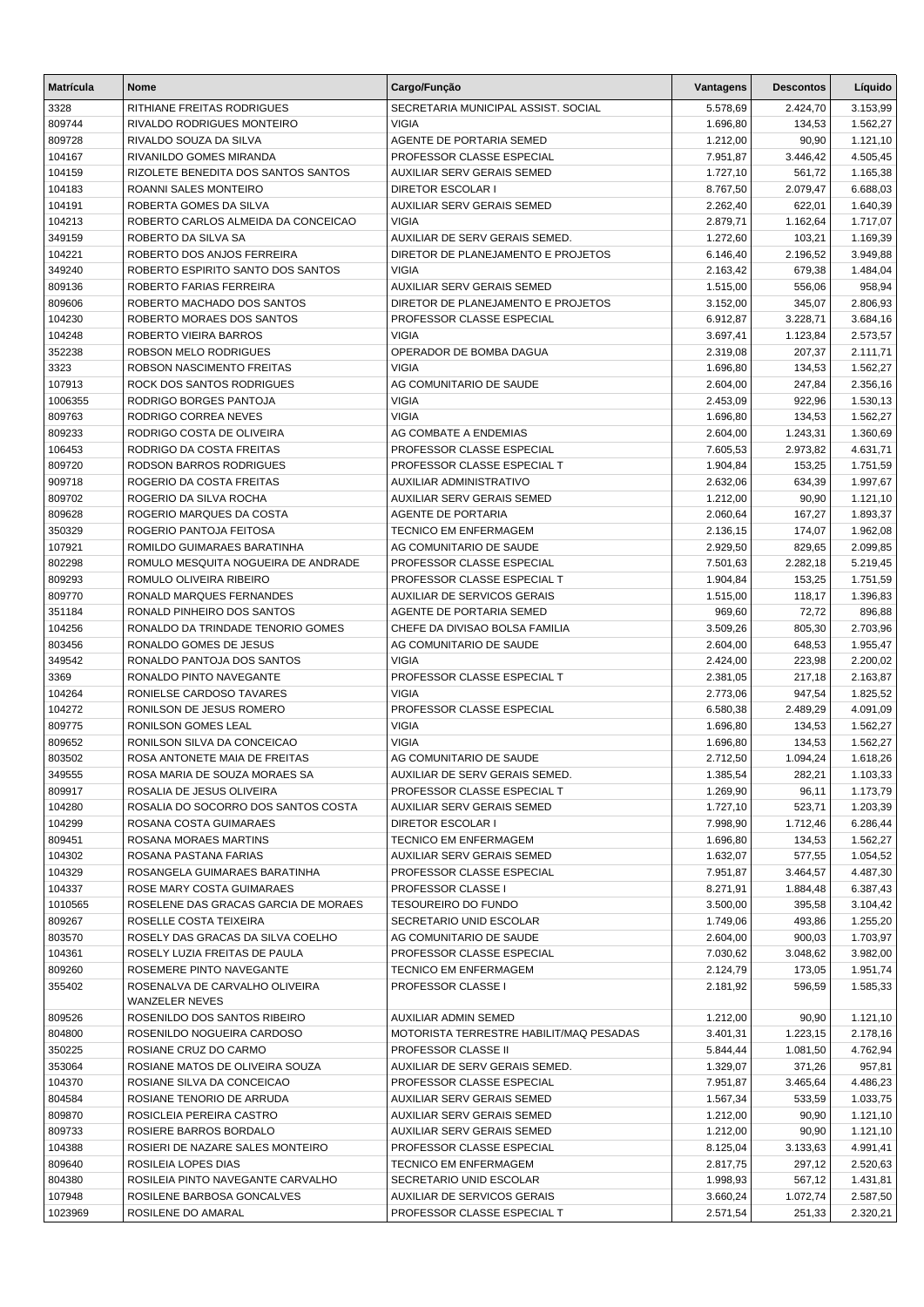| <b>Matrícula</b>  | <b>Nome</b>                                                | Cargo/Função                                                  | Vantagens            | <b>Descontos</b>   | Líquido              |
|-------------------|------------------------------------------------------------|---------------------------------------------------------------|----------------------|--------------------|----------------------|
| 104396            | ROSINALVA COSTA GUIMARAES                                  | PROFESSOR CLASSE ESPECIAL                                     | 7.951,87             | 1.854,23           | 6.097,64             |
| 104418            | ROSINEI MARQUES COSTA                                      | <b>AGENTE DE PORTARIA</b>                                     | 1.745,01             | 458,77             | 1.286,24             |
| 104400            | ROSINETE DE OLIVEIRA FIRMINO                               | PROFESSOR CLASSE ESPECIAL                                     | 7.951,87             | 1.802,09           | 6.149,78             |
| 104426            | ROSIVALDO BORGES PANTOJA                                   | COORDENADOR DE EDUCACAO AMBIENTAL                             | 4.917,12             | 2.135,77           | 2.781,35             |
| 104434            | ROSIVALDO DO SOCORRO ALVES BORGES                          | <b>MOTORISTA</b>                                              | 2.634,47             | 653,99             | 1.980,48             |
| 804720            | ROSIVALDO GONCALVES CARDOSO                                | <b>MOTORISTA - OBRAS</b>                                      | 3.772,99             | 1.351,22           | 2.421,77             |
| 104442            | ROSIVALDO SANTANA FERREIRA                                 | CHEFE DA DIVISAO DO CENSO ESCOLAR                             | 4.083,30             | 437,50             | 3.645,80             |
| 804860            | ROSIVAN DO AMARAL                                          | <b>GARI</b>                                                   | 2.036,16             | 714,26             | 1.321,90             |
| 915092            | <b>ROSY MARQUES DA COSTA</b>                               | <b>AUXILIAR DE SERVICOS GERAIS</b>                            | 1.567,34             | 442,61             | 1.124,73             |
| 809848            | ROSYANY NOGUEIRA PANTOJA                                   | <b>AUXILIAR SERV GERAIS SEMED</b>                             | 864,47               | 60,60              | 803,87               |
| 1025805           | ROZIANI DA SILVA BRITO                                     | PROFESSOR CLASSE ESPECIAL T                                   | 2.285,81             | 202,11             | 2.083,70             |
| 804592            | ROZINALDO PANTOJA DE MORAES                                | SECRETARIO UNID ESCOLAR                                       | 1.998,93             | 633,97             | 1.364,96             |
| 809752<br>809308  | RUAN PAZ DE SOUZA<br>RUBENILSON BRAGA DIAS                 | PROFESSOR CLASSE ESPECIAL T<br><b>TECNICO AGRICOLA</b>        | 1.904,84<br>1.575,60 | 153,25<br>123,62   | 1.751,59<br>1.451,98 |
| 804843            | RUBERCLEI PAPALEO DE OLIVEIRA                              | DIRETOR DE INFR. E SERVICOS PUBLICOS                          | 3.404,16             | 773,58             | 2.630,58             |
| 104450            | RUBERLUCIO PAPALEO DE OLIVEIRA                             | AGENTE DE PORTARIA                                            | 2.678,52             | 820,69             | 1.857,83             |
| 350407            | RUBILENE FARIAS PENA                                       | PSICOLOGO (A)                                                 | 4.573,80             | 1.717,43           | 2.856,37             |
| 104469            | RUBNELSON FARIAS FERREIRA                                  | PROFESSOR CLASSE ESPECIAL                                     | 7.951,87             | 3.660,32           | 4.291,55             |
| 104485            | RUI NEVES COUTINHO TAVARES                                 | PROFESSOR CLASSE ESPECIAL                                     | 8.125,04             | 3.655,02           | 4.470,02             |
| 910724            | RUTH DA COSTA DE OLIVEIRA                                  | AG COMUNITARIO DE SAUDE                                       | 2.929,50             | 1.408,33           | 1.521,17             |
| 107964            | RUTH HELENA CABRAL CORREA                                  | <b>TECNICO LABORATORIO</b>                                    | 3.126,96             | 799,82             | 2.327,14             |
| 1007211           | RUTILENE GONDIM DOS SANTOS                                 | <b>AUXILIAR SERV GERAIS SEMED</b>                             | 1.506,74             | 394,14             | 1.112,60             |
| 809884            | SABRINA PEREIRA DOS SANTOS                                 | <b>AUXILIAR SERV GERAIS SEMED</b>                             | 1.212,00             | 98,29              | 1.113,71             |
| 809677            | SADIO DE SOUZA ARAUJO JUNIOR                               | COORDENADOR PEDAGOGICO 200H TEMP                              | 3.809,69             | 530,75             | 3.278,94             |
| 104493            | SADIO SOUZA ARAUJO                                         | PROFESSOR CLASSE ESPECIAL                                     | 8.125,04             | 3.064,10           | 5.060,94             |
| 350212            | SAGIS MONTEIRO PROGENIO                                    | PROFESSOR CLASSE II                                           | 5.584,69             | 1.736,71           | 3.847,98             |
| 809621            | SALATIEL MORAES DA SILVA                                   | AUXILIAR DE SERVICOS GERAIS                                   | 2.909,04             | 299,88             | 2.609,16             |
| 1024400           | SALOMAO MELO PEREIRA                                       | PROFESSOR CLASSE ESPECIAL T                                   | 2.666,78             | 254,82             | 2.411,96             |
| 809843            | SALOMAO OLIVEIRA GONDIM                                    | AUXILIAR SERV GERAIS SEMED                                    | 1.212,00             | 90,90              | 1.121,10             |
| 104507            | SALOMAO PINHEIRO ASSUNCAO                                  | PROFESSOR CLASSE ESPECIAL                                     | 8.125,04             | 1.912,03           | 6.213,01             |
| 809607            | SAMARA PEREIRA DOS SANTOS                                  | ASSESSOR ESPECIAL II                                          | 2.206,40             | 137,07             | 2.069,33             |
| 1026810           | SAMUEL BARBOSA CARDOSO                                     | <b>AUXILIAR SERV GERAIS SEMED</b>                             | 1.111,00             | 83,32              | 1.027,68             |
| 809818            | SAMUEL COSTA MORAES                                        | PROFESSOR CLASSE ESPECIAL T                                   | 1.904,84             | 153,25             | 1.751,59             |
| 916366            | SAMUEL DE OLIVEIRA CARDOSO                                 | VIGIA                                                         | 2.559,74             | 920,40             | 1.639,34             |
| 809179            | SAMUEL NETO PANTOJA                                        | <b>AUXILIAR SERV GERAIS SEMED</b>                             | 2.060,40             | 581,73             | 1.478,67             |
| 106704            | <b>SAMUEL PIRES GONDIM</b>                                 | AUXILIAR DE ENFERMAGEM                                        | 4.172,16             | 854,88             | 3.317,28             |
| 104515            | SANDRA MARIA ARRUDA DA COSTA<br>SANDRA ROMERO MONTEIRO     | PROFESSOR CLASSE ESPECIAL<br>COORDENADOR PEDAGOGICO 200H TEMP | 7.536,27             | 2.036,75           | 5.499,52             |
| 1007262<br>349935 | SANDRO JOSE DA GAMA LACERDA                                | <b>PROFESSOR CLASSE II</b>                                    | 3.809,69<br>6.992,54 | 530,75<br>2.503,74 | 3.278,94<br>4.488,80 |
| 809316            | SANDRO PINTO DE SOUZA                                      | AUXILIAR DE SERVICOS GERAIS                                   | 1.212,00             | 90,90              | 1.121,10             |
| 804401            | SANDRO SA FERREIRA                                         | AUXILIAR SERV GERAIS SEMED                                    | 1.995,67             | 533,59             | 1.462,08             |
| 104523            | SANSAO FRAZAO BARBOSA                                      | PROFESSOR CLASSE ESPECIAL                                     | 7.951,87             | 3.353,08           | 4.598,79             |
| 916153            | SARA CARNEIRO MOIA                                         | AUXILIAR SERV GERAIS SEMED                                    | 1.510,87             | 425,15             | 1.085,72             |
| 804606            | SARA RODRIGUES TAVARES DOS SANTOS                          | SECRETARIO UNID ESCOLAR                                       | 2.665,24             | 671,44             | 1.993,80             |
| 809928            | SARILENE REIS PEREIRA                                      | PROFESSOR CLASSE ESPECIAL T                                   | 317,47               | 23,81              | 293,66               |
| 802590            | SARON LUIS PINHEIRO DE BRITO                               | AUXILIAR DE SERVICOS GERAIS                                   | 2.642,40             | 816,66             | 1.825,74             |
| 104540            | SAULINETH PINHEIRO ASSUNCAO                                | AUXILIAR SERV GERAIS SEMED                                    | 1.632,07             | 348,77             | 1.283,30             |
| 805041            | SAVIO COSTA DA SILVA                                       | AUXILIAR DE SERVICOS GERAIS                                   | 1.858,40             | 459,72             | 1.398,68             |
| 351431            | SAVIO NOGUEIRA DA SILVA                                    | <b>VIGIA</b>                                                  | 2.163,42             | 793,88             | 1.369,54             |
| 1026925           | SEBASTIANA FIRMINO MAIA                                    | PROFESSOR CLASSE ESPECIAL T                                   | 3.809,24             | 530,63             | 3.278,61             |
| 104566            | SEBASTIANA PEREIRA BELEM                                   | AUXILIAR SERV GERAIS SEMED                                    | 1.636,20             | 505,15             | 1.131,05             |
| 1005200           | SEBASTIANA RODRIGUES DE SA                                 | AUXILIAR SERV GERAIS SEMED                                    | 1.636,20             | 599,52             | 1.036,68             |
| 1004875           | SEBASTIAO ALVES BORGES                                     | AUXILIAR DE SERVICOS GERAIS                                   | 3.492,82             | 851,59             | 2.641,23             |
| 701190            | SEBASTIAO BENEDITO MACHADO BAIA                            | <b>VIGIA</b>                                                  | 2.773,06             | 1.336,81           | 1.436,25             |
| 107972            | SEBASTIAO CORREA TAVARES                                   | AG COMUNITARIO DE SAUDE                                       | 2.712,50             | 1.084,02           | 1.628,48             |
| 3366              | SEBASTIAO DA SILVA PANTOJA                                 | <b>VIGIA</b>                                                  | 1.696,80             | 134,53             | 1.562,27             |
| 809283            | SEBASTIAO DE CASTRO OLIVEIRA                               | AUXILIAR DE SERVICOS GERAIS                                   | 1.434,20             | 110,89             | 1.323,31             |
| 3224              | SEBASTIAO DO SOCORRO OLIVEIRA CORREIA                      | DIRETOR DE FEIRAS, MERCADOS E PORTOS                          | 2.364,00             | 148,89             | 2.215,11             |
| 104574            | SEBASTIAO LIMA DE OLIVEIRA                                 | AUXILIAR SERV GERAIS SEMED                                    | 1.575,60             | 479,15             | 1.096,45             |
| 1005286           | SELMA DA SILVA BRITO                                       | AUXILIAR ADMIN SEMED                                          | 1.212,00             | 90,90              | 1.121,10             |
| 1023730           | SELMA DE OLIVEIRA SANTOS                                   | PROFESSOR CLASSE ESPECIAL T                                   | 2.857,26             | 251,86             | 2.605,40             |
| 804614            | SELMA SILVA DE SOUZA PANTOJA<br>SERBASTIAO ARAUJO DA SILVA | AUXILIAR SERV GERAIS SEMED<br>AUXILIAR SERV GERAIS SEMED      | 1.510,87             | 532,58             | 978,29               |
| 809916<br>104590  | SERGIO DE JESUS ALVES                                      | PROFESSOR CLASSE ESPECIAL                                     | 1.212,00<br>2.697,96 | 90,90<br>1.882,41  | 1.121,10<br>815,55   |
| 700681            | SEVERA ROMANA MAIA DE FREITAS                              | PROCURADOR(A) MUNICIPAL                                       | 11.970,00            | 5.886,68           | 6.083,32             |
| 350803            | SHARLENE CARDOSO DOS SANTOS                                | ASSISTENTE SOCIAL AS                                          | 4.065,60             | 535,30             | 3.530,30             |
| 350478            | SHEILA ALMEIDA DA SILVA                                    | AUXILIAR SERV GERAIS SEMED                                    | 1.272,60             | 103,21             | 1.169,39             |
| 809727            | SHEILA DE OLIVEIRA DIAS                                    | PROFESSOR CLASSE ESPECIAL T                                   | 1.904,84             | 153,25             | 1.751,59             |
|                   |                                                            |                                                               |                      |                    |                      |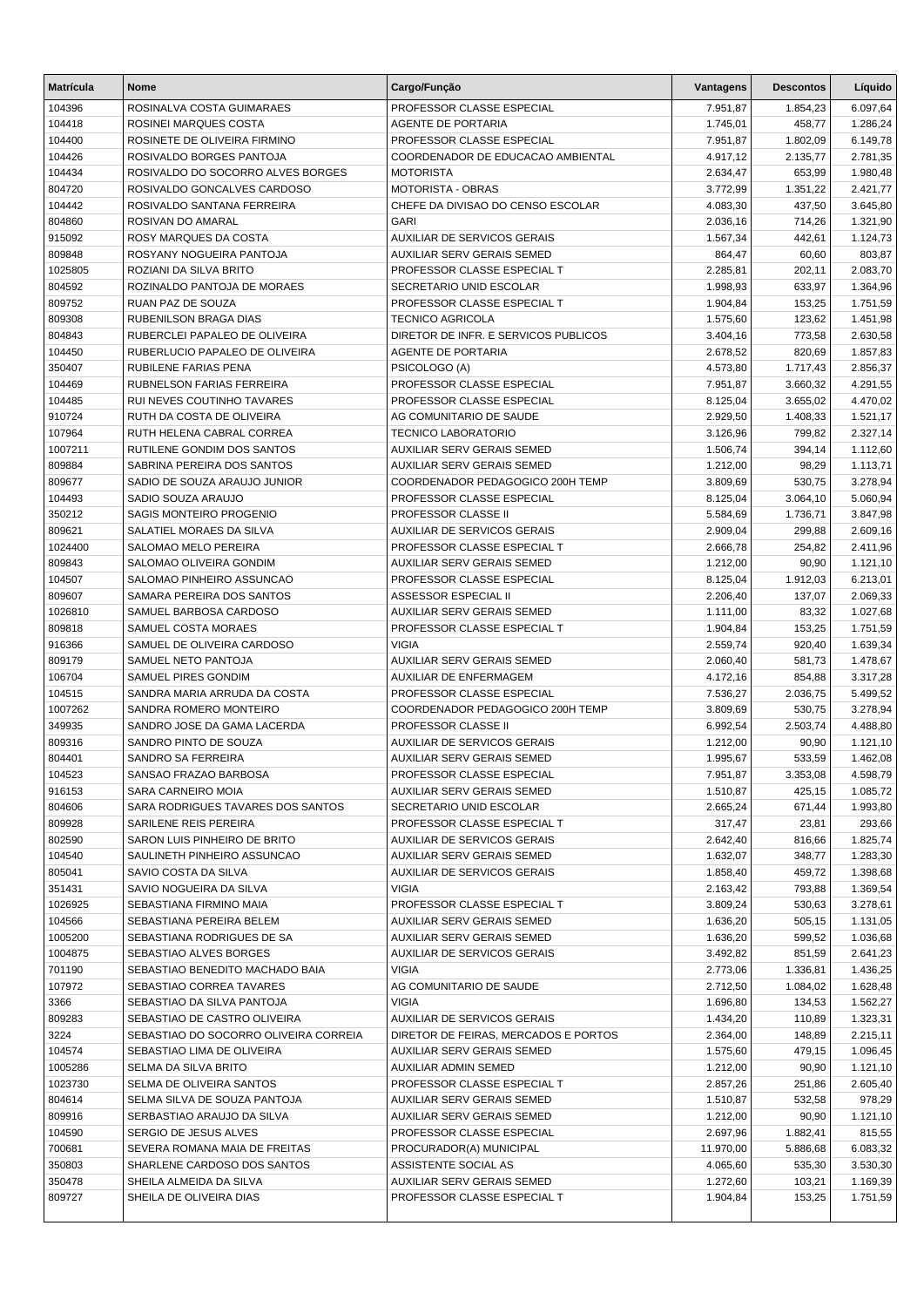| <b>Matrícula</b> | <b>Nome</b>                                                    | Cargo/Função                                               | Vantagens            | <b>Descontos</b>   | Líquido              |
|------------------|----------------------------------------------------------------|------------------------------------------------------------|----------------------|--------------------|----------------------|
| 804991           | SHEILA MARIA PEREIRA DO AMARAL                                 | AG COMUNITARIO DE SAUDE                                    | 2.604,00             | 1.051,00           | 1.553,00             |
| 354150           | SHEILA SUELY FERREIRA PONTES                                   | <b>TECNICO EM ENFERMAGEM</b>                               | 2.982,28             | 299,29             | 2.682,99             |
| 701254           | SHIRLEANE GOMES FREITAS                                        | PROFESSOR CLASSE ESPECIAL                                  | 8.125,04             | 1.738,48           | 6.386,56             |
| 809738           | SIDICLEYTON CASTRO DE CARVALHO                                 | PROFESSOR CLASSE ESPECIAL T                                | 2.571,54             | 251,33             | 2.320,21             |
| 1024418          | SILVANA BORGES BONTA                                           | SECRETARIO UNID ESCOLAR                                    | 1.749,06             | 139,23             | 1.609,83             |
| 104604           | SILVANA DE PAULA NOVAES                                        | <b>AUXILIAR DE NUTRICAO</b>                                | 1.636,20             | 575,04             | 1.061,16             |
| 803111           | SILVANA DUARTE RODRIGUES                                       | AUXILIAR SERV GERAIS SEMED                                 | 1.454,40             | 532,58             | 921,82               |
| 104612           | SILVANA PINHEIRO GARCIA SANTIAGO                               | DIRETOR DO ALMOXARIFADO                                    | 4.097,60             | 1.287,89           | 2.809,71             |
| 809936           | SILVANE NOGUEIRA VIEIRA                                        | AUXILIAR ADMINISTRATIVO                                    | 1.212,00             | 90,90              | 1.121,10             |
| 809665           | SILVIA GARCIA TAVARES                                          | AUXILIAR DE SERVICOS GERAIS                                | 1.324,94             | 90,90              | 1.234,04             |
| 804410           | SILVIA SA DOS ANJOS                                            | AUXILIAR SERV GERAIS SEMED                                 | 1.605,90             | 130,24             | 1.475,66             |
| 809357           | SIMAO CRISTO MARSHALL CARDOSO DA SILVA                         | PROFESSOR CLASSE I                                         | 5.236,62             | 1.878,05           | 3.358,57             |
| 104639           | SIMONE CATARINA DE SOUZA CABRAL                                | AGENTE ADMINISTRATIVO SEMED                                | 1.821,61             | 608,71             | 1.212,90             |
| 353762           | SIMONE DO SOCORRO DOS SANTOS NUNES                             | PROFESSOR CLASSE ESPECIAL T                                | 1.904,84             | 153,25             | 1.751,59             |
| 104647           | SOLANGE CRISTINA OLIVEIRA SOARES                               | AUXILIAR SERV GERAIS SEMED                                 | 1.636,20             | 362,74             | 1.273,46             |
| 809651           | SOLANGE TENORIO DE OLIVEIRA                                    | AUXILIAR DE SERVICOS GERAIS                                | 1.454,40             | 156,83             | 1.297,57             |
| 351762           | SOLETE TENORIO DE OLIVEIRA<br>SONIA BENEDITA SA FERREIRA GOMES | PROFESSOR CLASSE ESPECIAL T<br>AUXILIAR DE SERVICOS GERAIS | 571,45               | 42,85              | 528,60               |
| 913260           | SONIA MARIA BORGES DE MORAES                                   | PROFESSOR CLASSE ESPECIAL                                  | 2.341,18             | 605,51<br>3.618,75 | 1.735,67             |
| 104655<br>104671 | SONIA MARIA LEAO PACHECO                                       | PROFESSOR CLASSE ESPECIAL                                  | 8.125,04<br>6.739,70 | 3.029,83           | 4.506,29<br>3.709,87 |
| 809615           | SORAIA DA SILVA GUIMARAES                                      | AUXILIAR DE SERVICOS GERAIS                                | 1.696,80             | 134,53             | 1.562,27             |
| 1025627          | SUELEN CRISTINA SACRAMENTO NUNES                               | AUXILIAR SERV GERAIS SEMED                                 | 444,40               | 33,33              | 411,07               |
| 803324           | SUELY CARVALHO BALIEIRO                                        | <b>TECNICO EM ENFERMAGEM</b>                               | 3.679,03             | 1.219,49           | 2.459,54             |
| 809589           | SUENILDO MESSIAS NOGUEIRA NUNES                                | CHEFE DE DIVISAO TRANSPORTE ESCOLAR                        | 2.816,07             | 231,92             | 2.584,15             |
| 915106           | SUNAMITA NOGUEIRA DA SILVA                                     | AUXILIAR DE SERVICOS GERAIS                                | 1.454,40             | 533,59             | 920,81               |
| 349873           | SUZANA DA COSTA SILVA                                          | COORDENADOR PEDAGOGICO I                                   | 6.060,90             | 2.565,90           | 3.495,00             |
| 1016288          | SUZIENY HERCULANO DE MORAES                                    | AUXILIAR DE SERVICOS GERAIS                                | 1.414,00             | 109,08             | 1.304,92             |
| 809888           | TACIANE VIANA DA COSTA                                         | ENGENHEIRA AMBIENTAL                                       | 4.134,17             | 561,16             | 3.573,01             |
| 809894           | TAIANE DOS SANTOS BARBOSA                                      | AUXILIAR SERV GERAIS SEMED                                 | 1.050,40             | 78,78              | 971,62               |
| 3334             | TAINAR CORREA PAES                                             | AUXILIAR SERV GERAIS SEMED                                 | 1.212,00             | 90,90              | 1.121,10             |
| 809915           | TALIA NAZARE DOS SANTOS SANTIAGO                               | AUXILIAR SERV GERAIS SEMED                                 | 1.212,00             | 90,90              | 1.121,10             |
| 803308           | TANIA DE JESUS COSTA FERREIRA                                  | TECNICO EM ENFERMAGEM                                      | 3.031,39             | 1.060,44           | 1.970,95             |
| 809098           | TANIA DOS SANTOS COSTA LEAO                                    | AUXILIAR DE SERVICOS GERAIS                                | 2.139,18             | 665,41             | 1.473,77             |
| 809783           | TASSIA DA SILVA MAIA                                           | AUXILIAR SERV GERAIS SEMED                                 | 1.212,00             | 90,90              | 1.121,10             |
| 104698           | TATIANA FERREIRA SAMPAIO                                       | AUXILIAR DE SERVICOS GERAIS                                | 2.030,10             | 586,30             | 1.443,80             |
| 1006134          | TATIANE DE OLIVEIRA BARATINHA                                  | AUXILIAR DE SERVICOS GERAIS                                | 1.450,27             | 404,87             | 1.045,40             |
| 350725           | TATIANI SANTANA BATISTA                                        | AUXILIAR SERV GERAIS SEMED                                 | 1.090,80             | 81,81              | 1.008,99             |
| 809861           | TAYSSA MENDES BARROS                                           | AUXILIAR SERV GERAIS SEMED                                 | 1.212,00             | 90,90              | 1.121,10             |
| 352254           | TEOFILA RODRIGUES DOS SANTOS PEREIRA                           | <b>AUXILIAR DE SERVICOS GERAIS</b>                         | 1.324,94             | 90,90              | 1.234,04             |
| 354118           | THAIRES DE BRITO TEIXEIRA                                      | AUXILIAR ADMINISTRAIVO.                                    | 2.632,06             | 552,65             | 2.079,41             |
| 809754           | THAISON DE CARVALHO GARCIA                                     | PROFESSOR CLASSE ESPECIAL T                                | 1.904,84             | 153,25             | 1.751,59             |
| 1018191          | THANIA ARRUDA MORAES                                           | ENFERMEIRO(A)                                              | 5.767,63             | 1.183,38           | 4.584,25             |
| 809274           | THAYENNE CRISTINA MIRANDA DE AZEVEDO                           | <b>NUTRICIONISTA</b>                                       | 6.453,33             | 2.057,50           | 4.395,83             |
| 355668           | THAYS KATRINA DIAS TEIXEIRA                                    | AUXILIAR ADMIN SEMED                                       | 1.818,00             | 145,44             | 1.672,56             |
| 350147           | THIAGO MONTEIRO BARBOSA                                        | PROFESSOR CLASSE I                                         | 10.381,12            | 4.248,87           | 6.132,25             |
| 104710           | THOME MARQUES PALHETA                                          | PROFESSOR CLASSE ESPECIAL                                  | 7.736,27             | 3.122,22           | 4.614,05             |
| 803987           | TIAGO DE OLIVEIRA NOGUEIRA                                     | <b>VIGIA</b>                                               | 2.559,74             | 841,54             | 1.718,20             |
| 809819           | TIAGO DE SOUZA CARVALHO                                        | PROFESSOR CLASSE ESPECIAL T                                | 1.269,90             | 96,11              | 1.173,79             |
| 809918           | TIAGO DOS SANTOS SANTOS                                        | AUXILIAR SERV GERAIS SEMED                                 | 525,20               | 39,39              | 485,81               |
| 1005570          | TIAGO OLIVEIRA CAVALCANTE                                      | AUXILIAR SERV GERAIS SEMED                                 | 1.450,27             | 504,58             | 945,69               |
| 107980           | TIMOTEO DA SILVA BARBOSA                                       | AG COMUNITARIO DE SAUDE                                    | 2.929,50             | 1.211,83           | 1.717,67             |
| 1017748          | TONI JUNIOR DAS NEVES PEREIRA                                  | AUXILIAR DE SERVICOS GERAIS                                | 926,91               | 56,81              | 870,10               |
| 1004581          | TRINDADE GOMES MIRANDA                                         | <b>GARI</b>                                                | 3.153,46             | 813,93             | 2.339,53             |
| 1004662          | VADAILSON TEIXEIRA FERREIRA                                    | <b>TECNICO EM ENFERMAGEM</b>                               | 2.327,04             | 955,66             | 1.371,38             |
| 1006452          | VALBER MONTEIRO DE CASTRO                                      | AUXILIAR ADMINISTRAIVO.                                    | 3.005,76             | 201,34             | 2.804,42             |
| 104728           | VALDECI BATISTA DA COSTA                                       | AUXILIAR SERV GERAIS SEMED                                 | 1.632,07             | 584,58             | 1.047,49             |
| 104736           | VALDECI SANTANA MIRANDA                                        | PROFESSOR CLASSE II                                        | 9.849,84             | 4.048,39           | 5.801,45             |
| 804622           | VALDECLEI RODRIGUES PANTOJA                                    | <b>VIGIA</b>                                               | 2.472,48             | 228,12             | 2.244,36             |
| 108006           | VALDEMIR MENDES DA SILVA                                       | AG COMUNITARIO DE SAUDE                                    | 2.929,50             | 828,58             | 2.100,92             |
| 353535           | VALDIR CARDOSO GOMES                                           | PROFESSOR CLASSE ESPECIAL T                                | 1.904,84             | 153,25             | 1.751,59             |
| 803596           | VALDIR DO ESPIRITO SANTO DOS SANTOS                            | PROFESSOR CLASSE II                                        | 8.083,51             | 2.584,36           | 5.499,15             |
| 108014           | VALDIRENE PANTOJA FARIAS                                       | AGENTE ADMINISTRATIVO                                      | 3.663,36             | 355,66             | 3.307,70             |
| 104744           | VALDO DOS SANTOS NOGUEIRA                                      | PROFESSOR CLASSE ESPECIAL                                  | 7.744,07             | 3.035,92           | 4.708,15             |
| 809687           | VALDO TAVARES DE OLIVEIRA                                      | AUXILIAR SERV GERAIS SEMED                                 | 1.616,00             | 127,26             | 1.488,74             |
| 352270           | <b>VALZIMAR PINHEIRO MENDES</b>                                | <b>CARPINTEIRO</b>                                         | 1.874,00             | 150,48             | 1.723,52             |
| 809441           | VANDERLEI GOMES LEAO                                           | AUXILIAR SERV GERAIS SEMED                                 | 1.212,00             | 90,90              | 1.121,10             |
| 3438             | VANDERLEIA BARROS DA COSTA                                     | <b>TECNICO EM ENFERMAGEM</b>                               | 2.124,79             | 173,05             | 1.951,74             |
| 350134           | VANESSA CRISTINA MENDES BARROS                                 | PROFESSOR CLASSE II                                        | 8.551,07             | 3.739,30           | 4.811,77             |